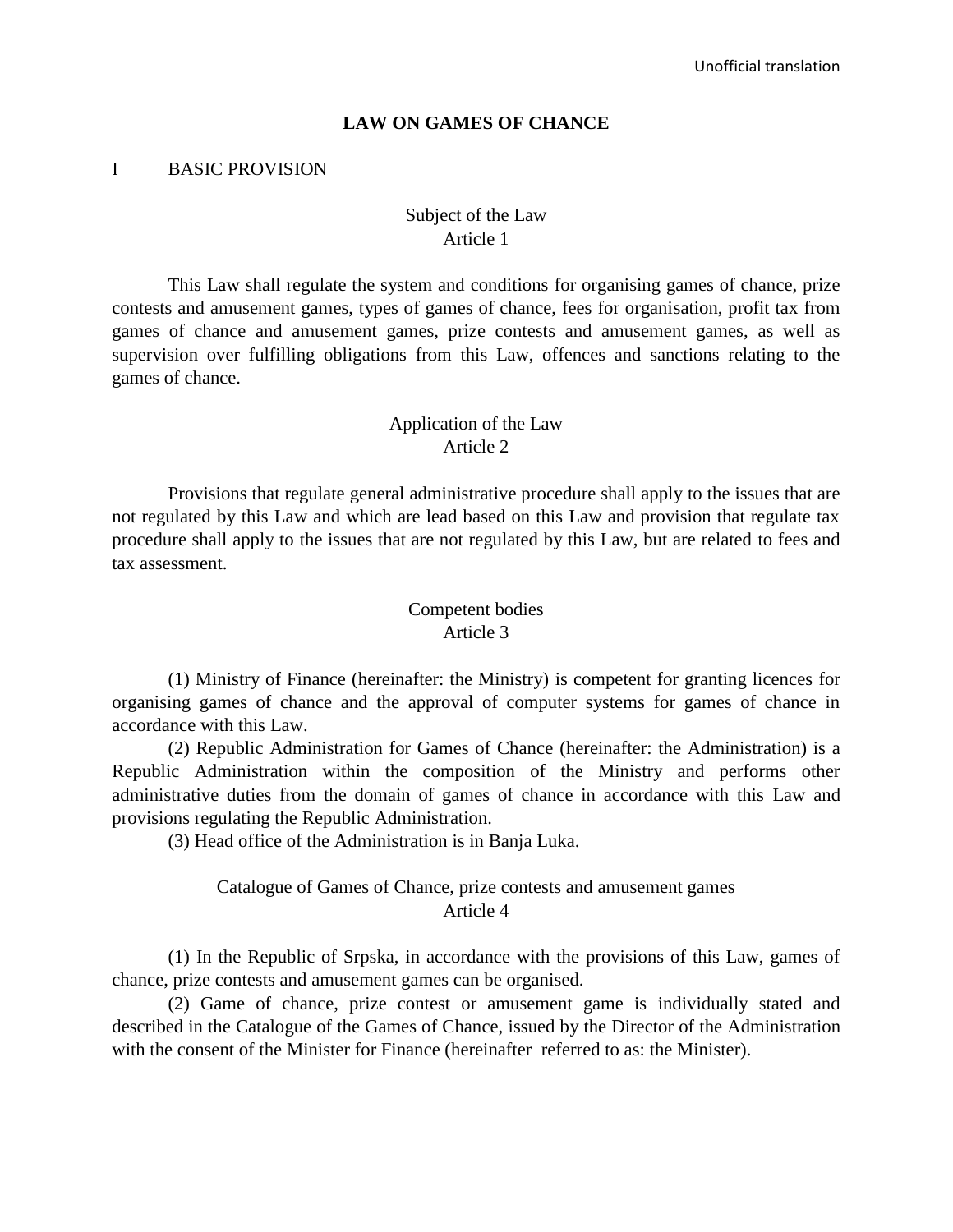#### Definition of terms from this Law Article 5

Terms in this Law have the following meaning:

1) Games of chance are considered to be games where participants have equal opportunities to acquire gain with direct or indirect payment of a certain amount, and the result of the game solely or mainly depends on the chance or an uncertain event in the game,

2) Prize contests, are considered to be games that are organised to promote own products and services, provided that for the participation in the game, a separate payment is not requested, as well as the games that are organised in public – through telecommunication systems, where the participants are not required to pay for participation in the contest, indirectly - through telecommunication operators, with the possibility to win in goods and services,

3) Amusement games are considered to be the games on computers, simulators, video machines, pinball machines and other similar devices that are put into operation using money or chips, as well as darts, billiards and other similar games in which participation is possible after the participation fee is paid and in which participants cannot make profit in money, goods or rights, but gains the right to one or more free games of the same kind,

4) Organiser is the Lottery of the Republic of Srpska (hereinafter referred to as: the Lottery), i.e. other legal entity having right to organise games of chance based on its licence and approval,

5) Casino is a specially designed premise, in which casino games of chance are organised,

6) Slot machines club is a specially designed premise, in which games of chance on slot machines are organised,

7) Betting shop is a specially designed premise, in which betting games are organised,

8) Lottery games of chance are the games that are organised by public drawing in which the winning fund has been determined in advance,

9) Lottery is a game where each participant has a ticket issued by the organiser of the game, on which, in accordance with the rules of the game, certain number was pre-printed. Lottery ticket is considered to be a winning one when in a public lottery drawing, on the predetermined day, certain parts of the number or entire number written on the lottery ticket is drawn.

10) Express lottery is a game where the participant has a ticket issued by the organiser of the game on which, in accordance with the rules of the game, already written are the type and amount of gain or a certain number, which are provided in a closed cover; a lottery ticket presents the gain if the gain, symbol or number are designated on it, which, according to the rules of the game, present the gain,

11) Instant lottery is a game in which the participant has a ticket issued by the game organiser on which, in accordance with the rules of the game, the type and amount of winning are pre-written or a certain number or symbol that is covered by adequate protection and which is removed by the participant by scratching. A winning lottery ticket is considered to be the one on which there is a winning or a number or symbol that, in accordance with the rules, presents the winning,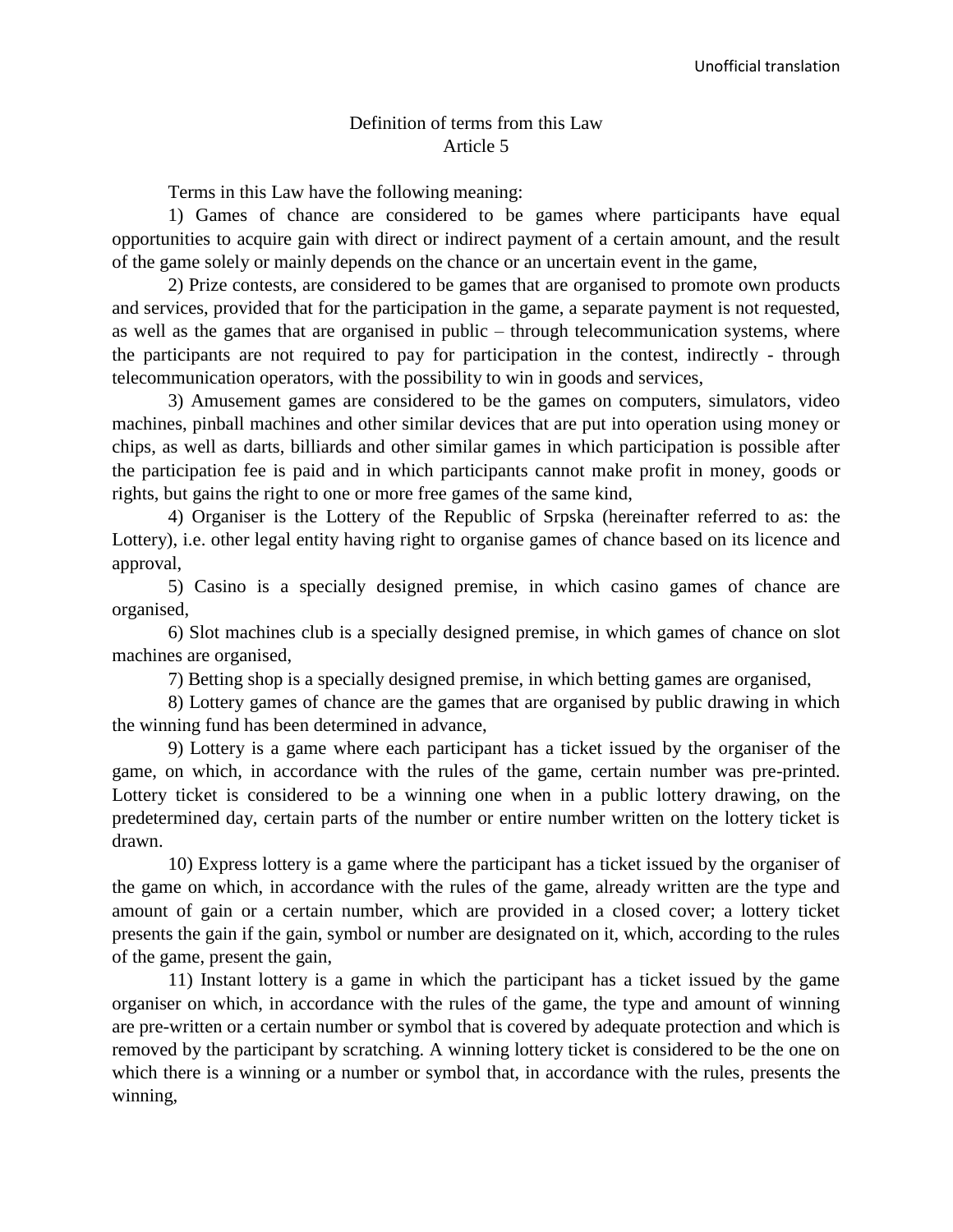12) TV Tombola i.e. TV Bingo is a game of chance in which the numbers are drawn in public on the pre-determined day and pre-determined time, through TV media,

13) Classic tombola is a game of chance in which the participant has a tombola card on which, in accordance with the rules of the game, the numbers have been pre-written and the participant wins if the numbers written on the card are drawn in the drawing that is not broadcasted through the media,

14) Lotto, keno and similar games are the games in which the participant fills out the papers published by the game organiser, on which, in accordance with the rules of the game, numbers have been pre-written, should guess a certain group of numbers, by crossing them out by his own choice and the paper slip is considered to be the winning one when the numbers or some of the numbers which are crossed out on it, match the numbers drawn in the public drawing and when other conditions are met,

15) Toto and sports betting are the games in which the participant, by filling out the papers issued by the organiser of the game on which the competition pairs are marked, guesses the results of sporting and other matches for each competitive pair, using the marks provided in the rules of the game; the paper is considered to be the winning one where the participant guessed all the results or the number of results stipulated by the rules of the game, provided that the marks for the results are entered, i.e. crossed-out, on the counterfoil and the coupon and when other conditions stipulated by the rules of the game are met,

16) Fonto and similar games over the phone and similar media are the games where the participant, upon his phone call and via "Short Message Service" (hereinafter referred to as: SMS), after other conditions are fulfilled (if they are stipulated by the rules of the game) is awarded a certain number or other unique mark, or the participant chooses it himself; the participant has a winning if the awarded number or another unique mark are drawn in the drawing, in accordance with the rules of the game,

17) Electronic games of chance are the games organised by terminals and by which the drawing i.e. organisation of the game is accomplished via electronic or mechanical generator of randomness and the result is transmitted electronically, and the winning fund does not have to be predetermined,

18) Video lottery is an electronic game of chance, played on the electronic video lottery terminals (VLT), which are connected on the centralized computer system, where the results (winning or losing) are generated by a generator of randomness i.e. random-number generator that operates exclusively on a single central server,

19) Video lottery terminal is a special device which is connected by the virtual private network with the central server where the random-number generator generates the results of each individual game, broadcasting on the monitors,

20) Virtual electronic games are games based on previously recorded events (recordings of horse and dog races and similar races) or computer generated events in which events and results are generated by the random-number generator,

21) Electronic bingo and electronic keno are electronic games of chance in which tickets are produced by the player on the terminal or machine and the drawing is carried out by central control and information system of the organiser, via electronic or mechanical generator of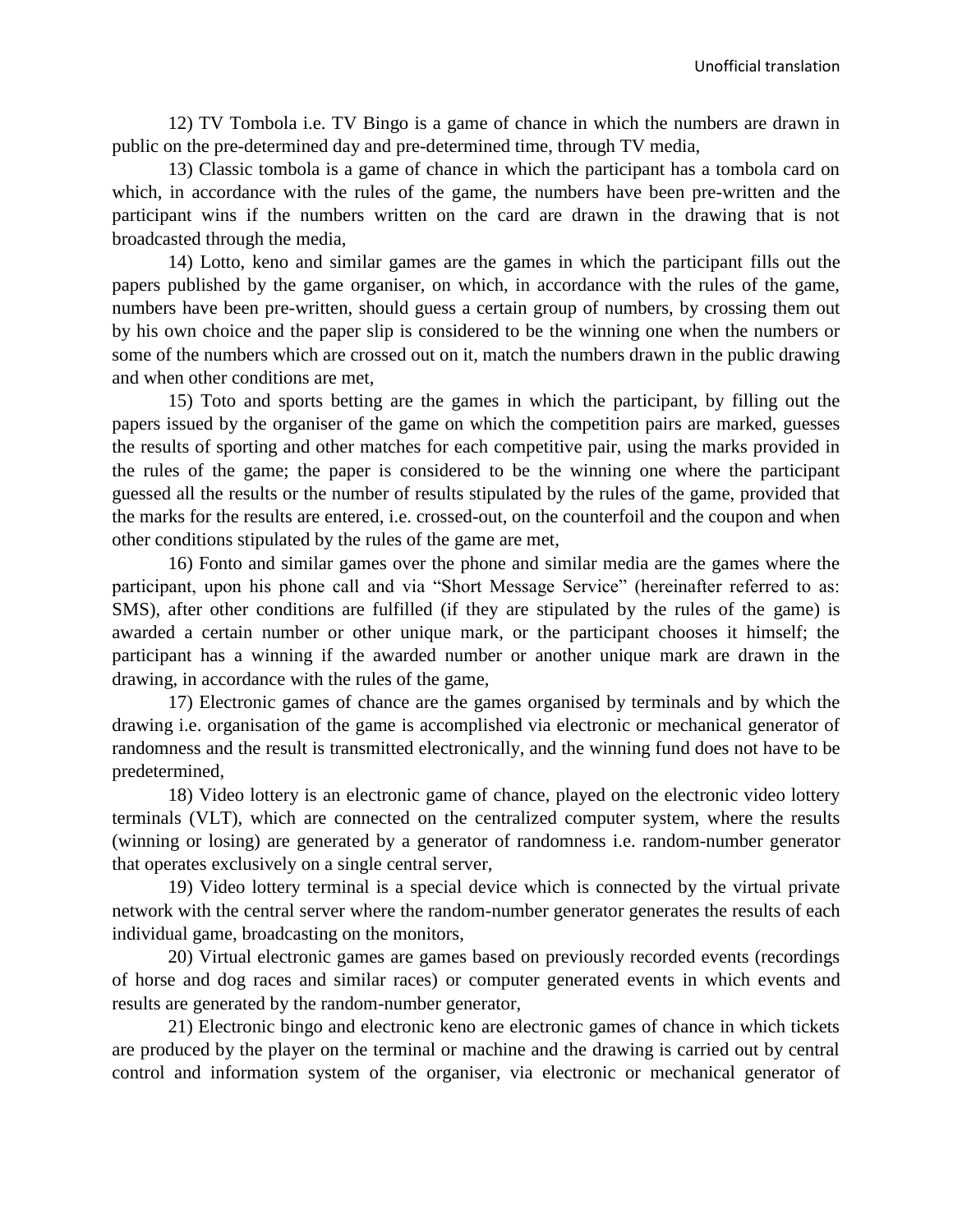randomness, and the result (in accordance with the rules of the games) is electronically transmitted to the terminals and displayed to the players,

22) Other electronic games of chance are all those games of chance that are regulated by this Law and by all the regulations based on this Law that are not specifically regulated by this Law and are carried out on an electronic base,

23) Special games of chance are the games, in which participants play against each other or against the organisers and expect the winning depending on the amount of their stake and rules of the game,

24) Games in casinos are the games in which the players play against the casino or against each other in accordance with international rules, on the game tables, with:

1. Balls (such as "roulette", "boulé", "twenty-three" and so on),

2. Dice (such as "craps" and similar),

3. Cards (e.g. "baccarat", "trente-guarante", "black-jack", "punto banco", "mini punto banco", "chemin de fer", "carriben poker", "texas holdem poker" and similar games),

25) Betting games are the games in which the participants, in accordance with the rules of the game, bet on the results of various real sports and other events:

1. Betting on the results of individual or group sporting events,

2. Betting on the success of dancing, singing, music and other competitions,

3. Other betting,

26) Games of chance on the slot machines are the games that are organised on the slot machines, electronic roulettes and other devices with multiple stake and winnings ("multiplayer"), and on the system of slot machines which demands connecting larger number of slot machines in order to form a single jackpot with same chance for all the players of the game (the term "progressive" is used); slot machines with multiple stake and winnings ("multiplayer") are mechanic, electronic or similar devices in which the players, by paying a certain amount (chips, coins or direct payment on the cash register i.e. the slot-machines) have the ability to win; if on one slot machine at the same time several players may play, any place to play, in terms of this Law is considered to be a special slot machine,

27) Internet games of chance are games in which participant can take part via Global Internet Network (GIN), on the personal computer, cellular phones and other similar devices,

28) Classic prize contests are considered to be the games that are organised to promote own products and services provided that no separate payment is required for the participation,

29) Prize contests that are organised through telecommunication systems are considered to be the games that are organised in public, on TV (such as: quizzes, auctions, counter-auctions and related games) where the participants are not required to pay a fee for participation, but where the prices of the regular telecommunication traffic, determined by the operator, are not considered to be participation fees,

30) Computer system is an electronic system through which games of chance are organised, owned by the organiser and whose system specifications correspond to those approved by the Ministry.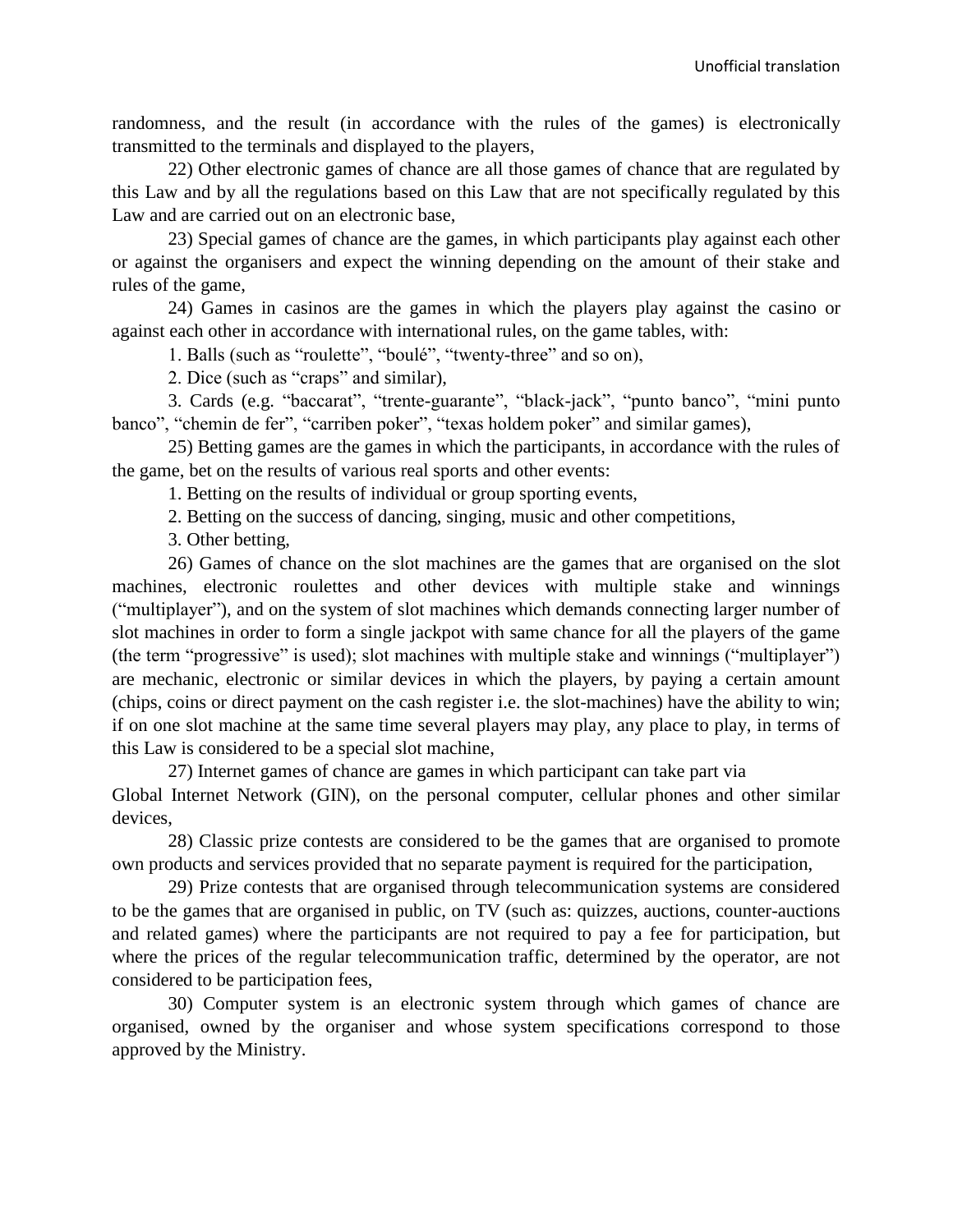#### Types of games of chance and prize contests Article 6

- (1) Games of chance are classified as:
- 1) Lottery games of chance (hereinafter: lottery games) including:
	- 1. lottery,
	- 2. express lottery,
	- 3. instant lottery,
	- 4. TV tombola i.e. TV bingo,
	- 5. classic tombola,
	- 6. lotto,
	- 7. keno,
	- 8. sports betting i.e. totto,
	- 9. additional lottery games of chance,
	- 10. fonto,
	- 11. other similar games of chance with drawing,
- 2) Electronic games of chance (hereinafter referred to as: electronic games) including:
	- 1. video lottery,
	- 2. games on video lottery terminals,
	- 3. electronic virtual games,
	- 4. electronic bingo and electronic keno,
	- 5. other electronic games,
- 3) Special games of chance, including:
	- 1. games in casinos,
	- 2. betting games,
	- 3. games of chance on the slot machines,
- 4) Internet games of chance.
- (2) Prize contests are classified as:
	- 1) classic prize contests and
	- 2) prize contests organised by telecommunication systems.

#### The right to organise the games of chance Article 7

(1) Organisation of the games of chance is an activity of public interest and the exclusive right of the Republic of Srpska (hereinafter referred to as: Republic), if not otherwise specified by this Law.

(2) Games of chance may be organised on the basis of this Law, the decision of the Government on the award of concession and on the basis of the Ministry's approval (hereinafter referred to as: licence).

(3) The Republic acquires the right to organise all of the games of chance referred to in this Law through Lottery.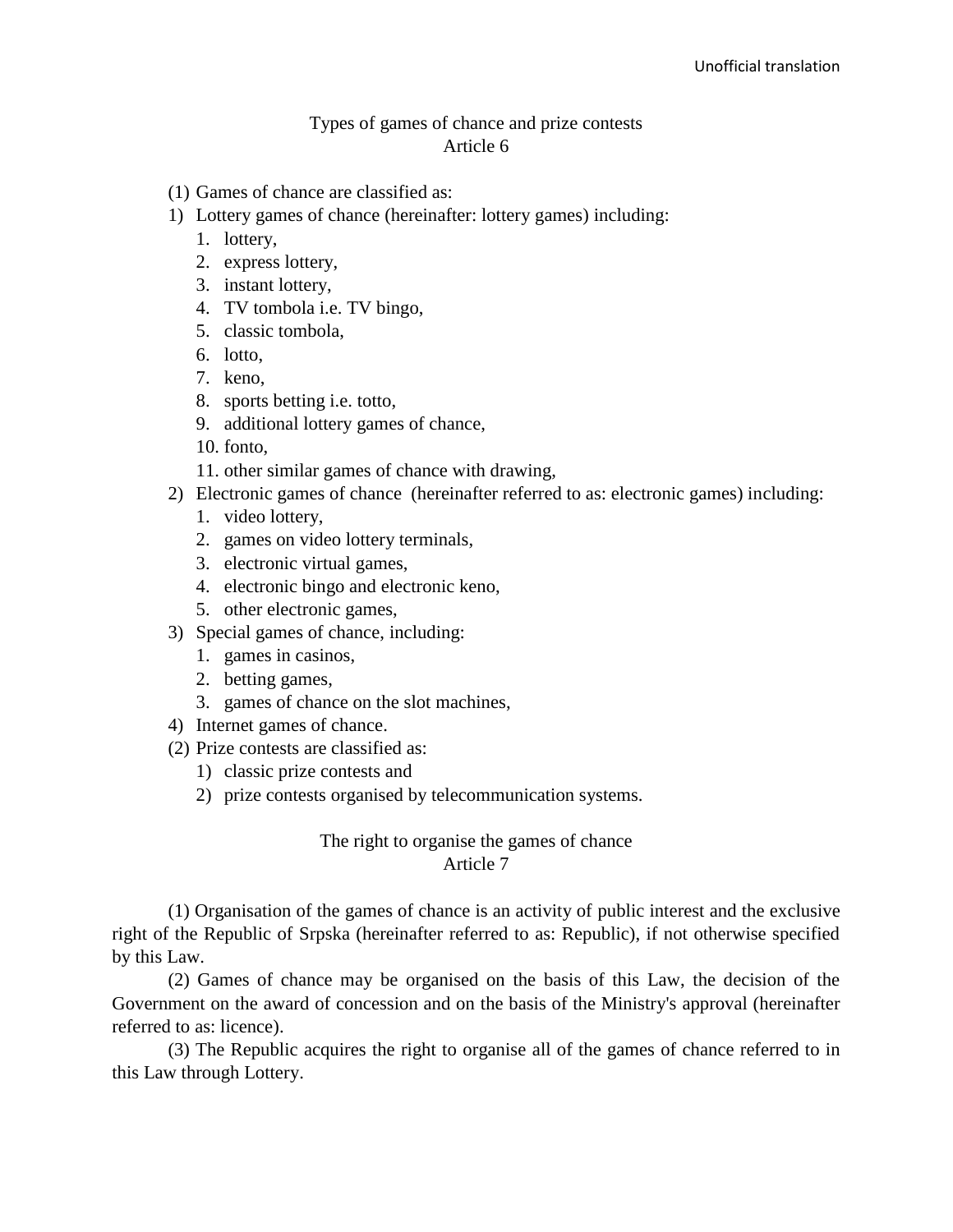(4) Games of chance referred to in Article 6, paragraph 1, points 1) and 2) of this Law, notwithstanding classic tombola, are organised independently by the Lottery or in cooperation with other company by forming joint company where the Lottery has at least 51% of the capital share and in rights, with the previous Government approval.

(5) The right to organise games of chance referred to in Article 6, paragraph 1, points 3) and 4) of this Law and the classic tombola can be acquired by other companies on the basis of the decision of the Government or an approval that is in accordance with this Law.

(6) Notwithstanding paragraphs 3 and 4 of this Article, the right to organise one-time games of chance is transferred in accordance with the regulations of this Law to legal entities registered for non-profit activities.

(7) Prize and amusement games can be organised based on the approval issued by the Director of the Administration, in accordance with the regulations of this Law.

(8) An entity that has been given the right to organise the games of chance cannot transfer that right to other persons.

(9) Conditions under which the approval, referred to in paragraph 4 of this Article is given are prescribed by the regulations of the Government.

#### Winnings in games of chance Article 8

(1) Winnings in games of chance can be in money, goods, services or rights.

(2) Payout of winnings in games of chance is guaranteed by the organisorganiser by his entire asset.

(3) The Republic does not guarantee the payout of winning acquired in games of chance.

#### Allocation of the income from games of chance Article 9

(1) For organising games of chance, the organisers shall pay the fees determined by this Law and which are represented as the budget income of the Republic of Srpska.

(2) Allocation of income referred to in paragraph 1 of this Article is carried out on the basis of the regulation of the Government, which regulates criteria for determination of users and manner of distribution of income.

(3) The priority in financing have the following projects and programs which:

1) deal with social care and humanitarian activity,

2) deal with problems and meeting the needs of persons with disability,

3) deal with problems of employment of veterans,

4) deal with birth-rate policies,

5) deal with culture,

6) deal with non-institutional education of children and youth,

7) contribute to the development of sport,

8) contribute to fight against drugs and all kinds of addiction,

9) deal with development of civil society.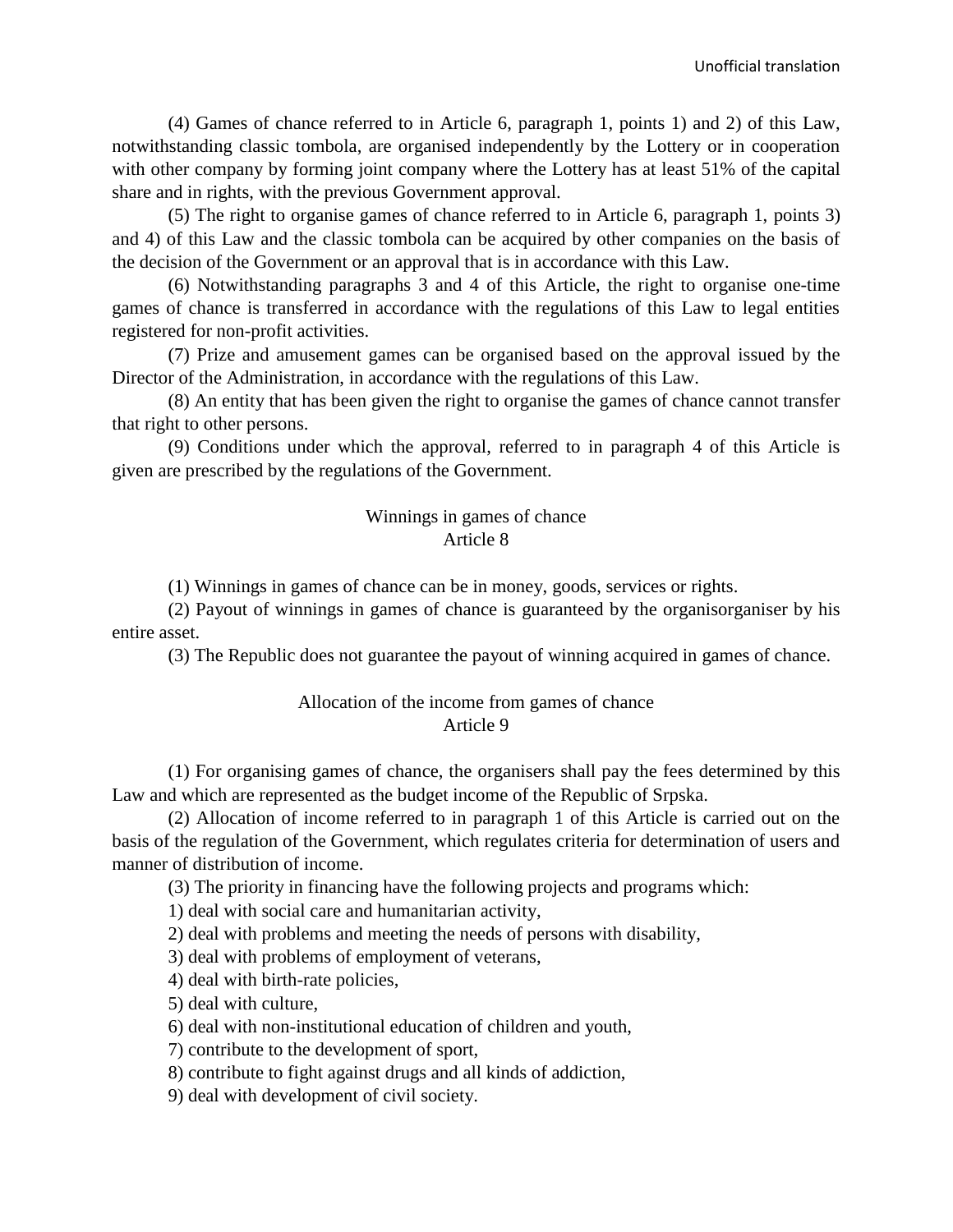(4) At least 20% of realised profit of the Lottery, which belongs to the Share Fund of the Republic of Srpska which is obligated to pay the funds to the budget of the Republic of Srpska, is allocated for financing organisations that deal with activities referred to in paragraph 3 of this Article.

# Allocation of the funds from the corporate income tax Article 10

Funds from the corporate income tax on games of chance are represented as budget income of the local self-government unit and are paid by the following criteria:

1) corporate income tax from the lottery games of chance is paid to the budget of the local self-government unit from where the winner is, and if the winner does not have a place of residence in the Republic of Srpska, the tax is paid in the place where the winning payment is carried out,

2) corporate income tax from the casino games, betting games and games of chance on slot machines is paid to the budget of the local self-government unit where the casino, betting shop or slot machines club is located,

3) corporate income tax from the internet games of chance is paid to the budget of the local self-government unit where the winner's place of residence is, and in case the winner does not have place of residence in the Republic of Srpska, tax is paid to the budget of the local selfgovernment unit where the head office of the tax payer is.

## General prohibitions Article 11

(1) The following is prohibited:

1) organising games of chance that are not regulated by this Law and described in the Catalogue of Games of Chance and that provide the possibility of obtaining the gain,

2) participation in foreign games of chance, in the case where the stakes would be paid on the territory of the Republic,

3) collecting stakes in the Republic for taking part in the games of chance that are being organised abroad,

4) sale, possession, cession, publishing, advertising and any other representation of foreign tickets (cards) for the games of chance in the territory of the Republic,

5) for the owner or the user of the space to keep the equipment for organising games of chance in that space (slot machines, terminals, tables for games of chance, drums, tokens etc.) without a licence i.e. approval of the Administration or if he does not possess an evidence on the right to use that space or that equipment in the written form,

6) organisation of the competition in the games of chance without possessing the licence,

7) organisation of the games of chance where participants pay certain cash amounts to the participants that joined the game before them and expect payment of certain cash amount from the participants that would join the game after them (cash chain and similar) as well as receiving other payments and promising gains contrary to Article 6 of this Law,8) organisation of the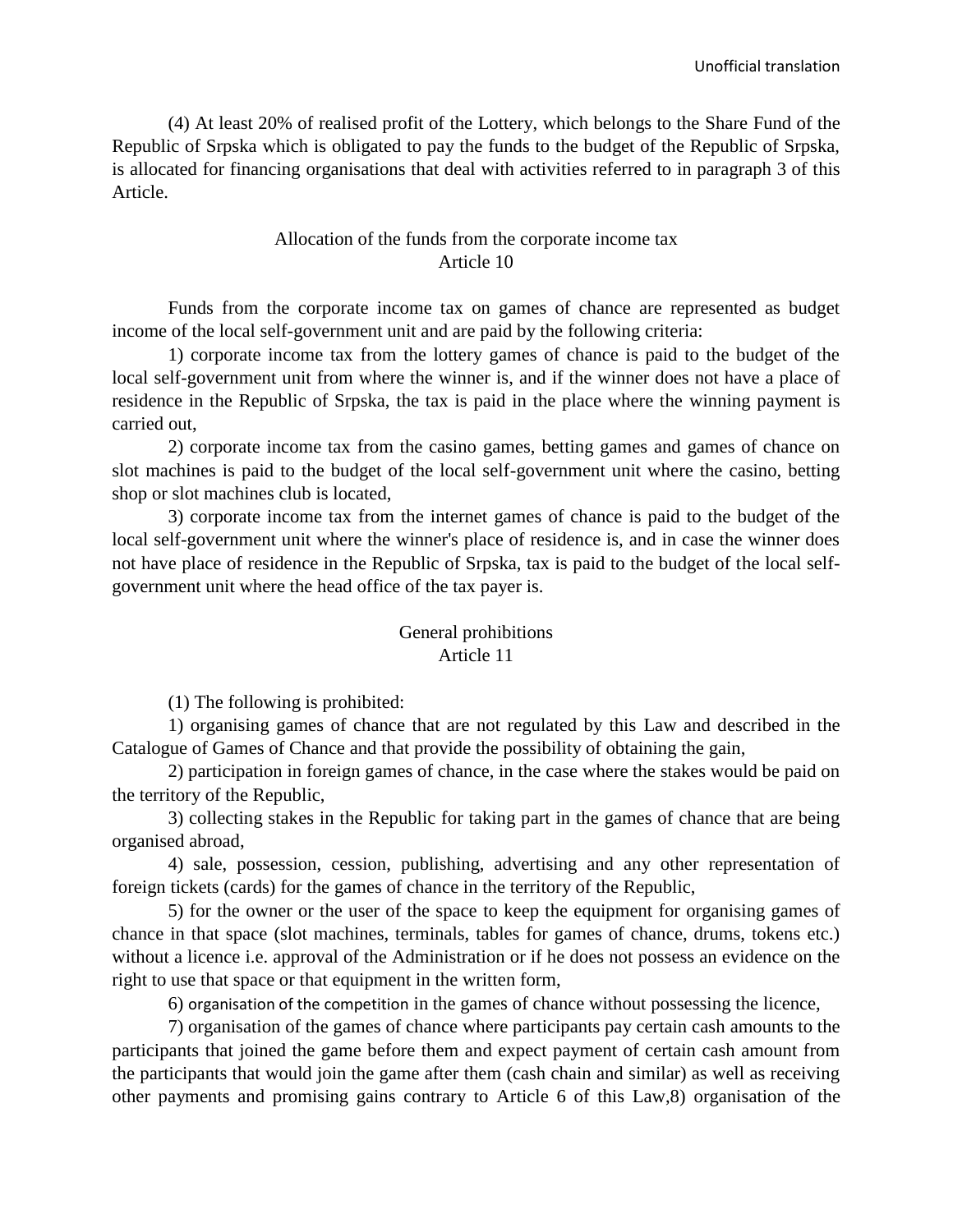games of chance in public places (especially: catering facilities, all spaces where games of chance are organised, business premises of any purpose and similar structures) and placing of personal computers or devices that have the access to internet in public aimed at organisation and playing internet games of chance,

9) using the words lottery, lotto, bingo, as well as other names for lottery games of chance in the name of the game of chance which in terms of this Law is not categorized as a lottery game, except Lottery, and using word casino if there is no casino games of chance,

10) organising, advertising of the organising or the organiser of the games of chance in case the subject to which the advertising is referred to, does not possess the licence for organising games of chance,

11) for the foreign organisers to organise games of chance on the territory of the Republic of Srpska or through the Global Internet Network.

(2) Notwithstanding the provision from the paragraph 1, point 3) of this Article, it is allowed that an individual possesses lottery tickets of foreign games of chance for personal participation in the game of chance if the stakes are paid abroad.

#### Protection of minors Article 12

(1) Persons under the age of 18 cannot participate in the games of chance referred to in Article 6, paragraph 1 of this Law.

(2) Persons under the age of 18 are not allowed to enter casinos, spaces where classic tombola is organised, betting shops and slot machine clubs.

(3) Checking of the facts referred to in paragraphs 1 and 2 of this Article, in case of doubt, shall be carried out by the organiser through the control of personal documents.

(4) Announcements and advertisements related to the game of chance cannot be published in radio and television programs for children and minors or in the printed media intended for children and minors.

## Standards of responsible organising Article 13

(1) Games of chance organisers are required to act in accordance with the international standards of responsible organising games of chance (responsible gaming) to protect the players from the harmful consequences of playing, and to ensure procedure that is in accordance with the regulations governing the prevention of money laundering and financing of terrorism.

(2) The Minister for Finance (hereinafter referred to as: the Minister), on the proposal of the Director of the Administration, prescribes a Rulebook on conditions and manners of acting in accordance with the standards of responsible organising games of chance.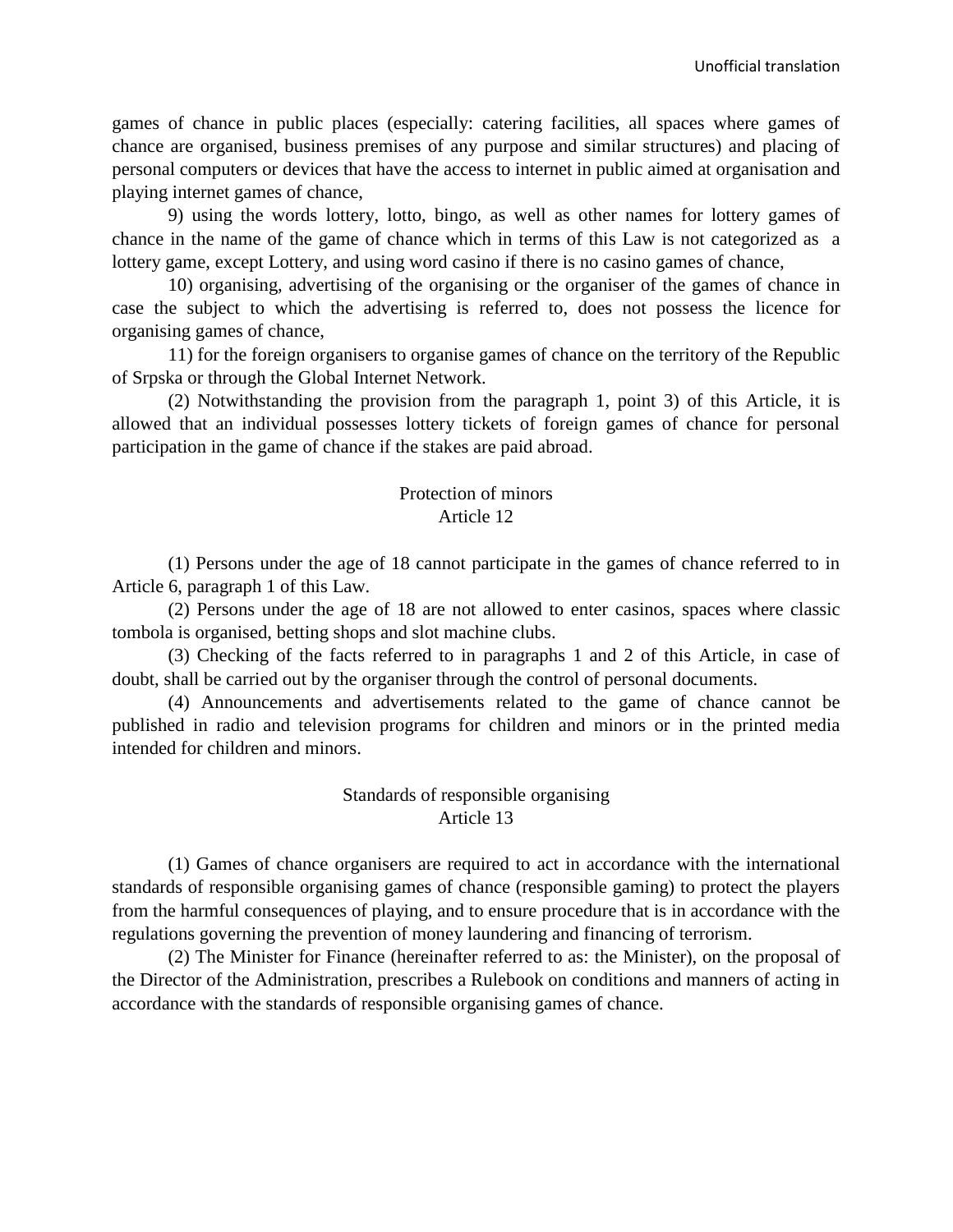#### Confidentiality of data Article 14

(1) Organisers and employees of the organiser are required to keep confidential the information about players and their participation in the game, including data about their winnings and losses.

(2) The obligation of confidentiality of data referred to in paragraph 1 of this Article shall not be violated in cases where, in accordance with the regulations governing the tax secret, there is no obligation of keeping tax secrets and in cases when the organiser is obligated to proceed in accordance with the rules governing prevention of money laundering and financing of terrorism.

(3) The organiser is obligated, upon the request of the player, to issue a certificate on the player's name about his actual winnings, and the organiser is obligated to keep records of issued receipts for five years following the year in which the receipt was issued.

#### II GENERAL CONDITIONS FOR ORGANISING GAMES OF CHANCE

# Justification of awarding right to organise games of chance Article 15

(1) Organisation of the games of chance, referred to in Article 6, paragraph 1, points 3) and 4) of this Law, except the Lottery of the Republic of Srpska, may be conducted by legal entities with the head office in the territory of the Republic, whose founders i.e. responsible person have not been convicted for criminal offence, except from the domain of traffic if they meet the conditions provided by this Law.

(2) When awarding concessions i.e. the licence, the following will be evaluated:

1) activity, businesses, previous businesses and creditworthiness of the legal entity,

2) fulfilment of tax and other obligations by legal entities and their owners,

3) saturation by the offers of games of chance in the Republic, i.e. in a particular unit of local self-government,

4) scope of organisation of the games of chance from the aspect of supplementing tourist offer.

## Minimum core capital Article 16

(1) In order to be awarded the concession i.e. to be granted a licence, the legal entity is obligated to possess minimal core capital in the following amounts for organisation of:

1) classic tombola – minimal of BAM 200,000,

2) games of chance in casino – minimal BAM 2,000,000,

3) betting games – minimal BAM 500,000,

4) games of chance on the slot machines – minimal BAM 500,000,

5) internet games of chance – minimal BAM 1,000,000.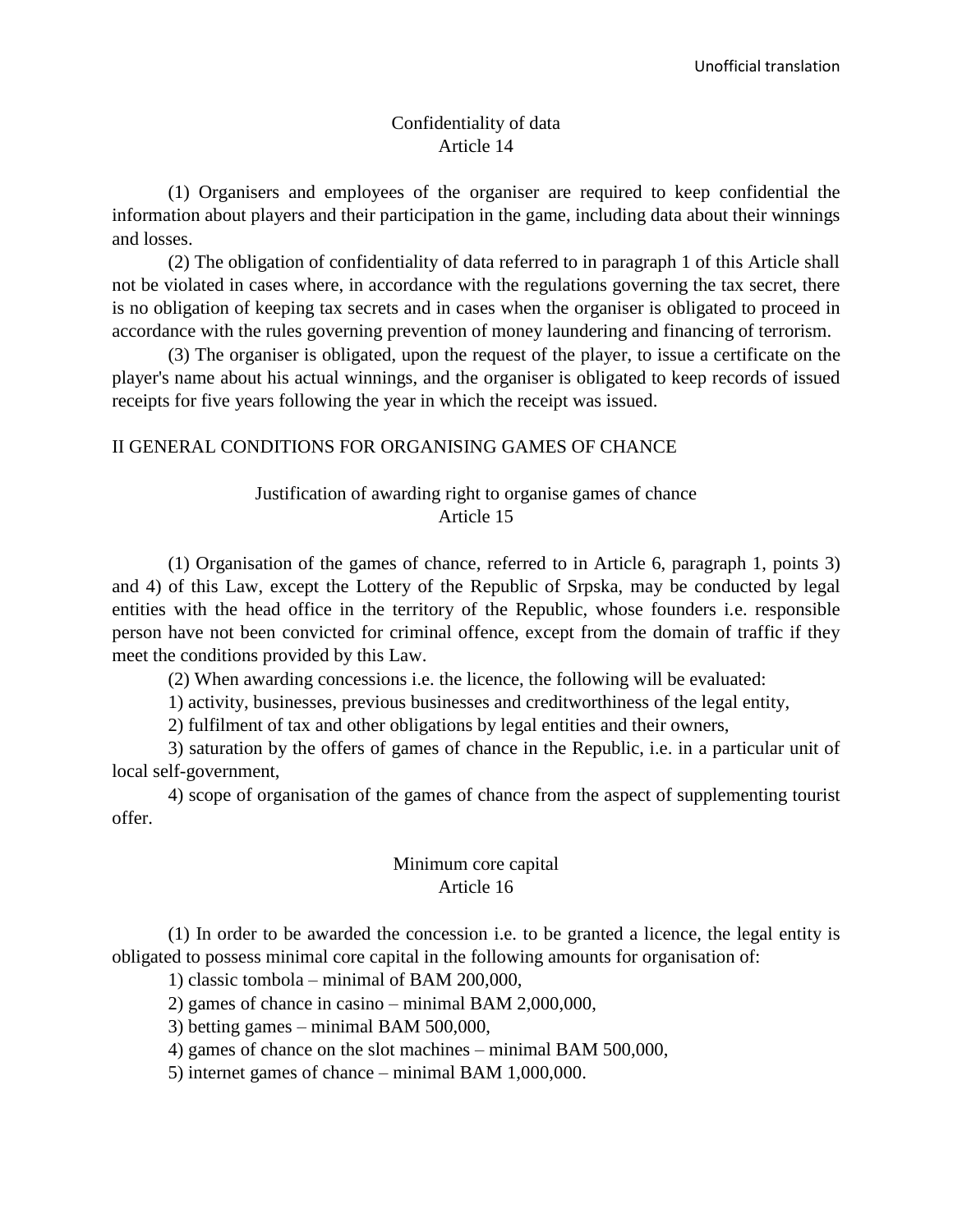(2) If a legal entity, i.e. the organiser submits the request for obtaining licence for organising several types of the games of chance, he is obligated to have the cumulative amount of minimal core capital, referred to in paragraph 1 of this Article for every licence granted.

(3) Legal entity being granted concession i.e. given the licence is obligated to maintain the amount of the core capital in the amount prescribed by paragraphs 1 and 2 of this Article, in the period of validity of the concession.

#### One-off fee Article 17

## (1) For obtaining and maintaining licence, one-off fee for organising, is paid in the following amounts:

1) classic tombola – BAM 50,000,

2) betting games of chance – BAM 3,000 per payment place,

3) games of chance on slot machines – BAM 10,000 per slot machine club,

4) internet games of chance – BAM 300,000.

(2) Fees referred to in the paragraph 1 of this Article are paid on receiving the licence and will not be returned to the organiser in case the organiser does not use the licence.

## One-off fee for obtaining the approval for conducting technical inspection Article 18

(1) Approval for conducting technical inspection of slot machines and computer system is an administrative act prescribed by the minister, by which all legal entities fulfilling legal obligations are authorised for conducting technical inspection of slot machines and computer system i.e. that confirms fulfilment of requirements for conducting technical inspection.

(2) In order to be granted, i.e. to extend the licence for conducting technical inspection, legal entity pays a one-off fee in the amount of BAM 10,000.

(3) Fee referred to in paragraph 2 of this Article, is to be paid upon acquiring the approval and shall not be returned to the legal entity if he does not exercise the right from the approval.

(4) Approval for conducting technical inspection is granted by the Minister for the period of five years, after the prescribed legal terms are fulfilled.

# The licence for organisation of the games of chance Article 19

(1) Licence, referred to in Article 7 of this Law is issued upon the organisers' request, by the Minister for a 5 year period.

(2) After the expiration of the deadline referred to in paragraph 1 of this Article, the licence, upon the request of the organiser, may be extended for the following five year period if the conditions prescribed by this Law are fulfilled.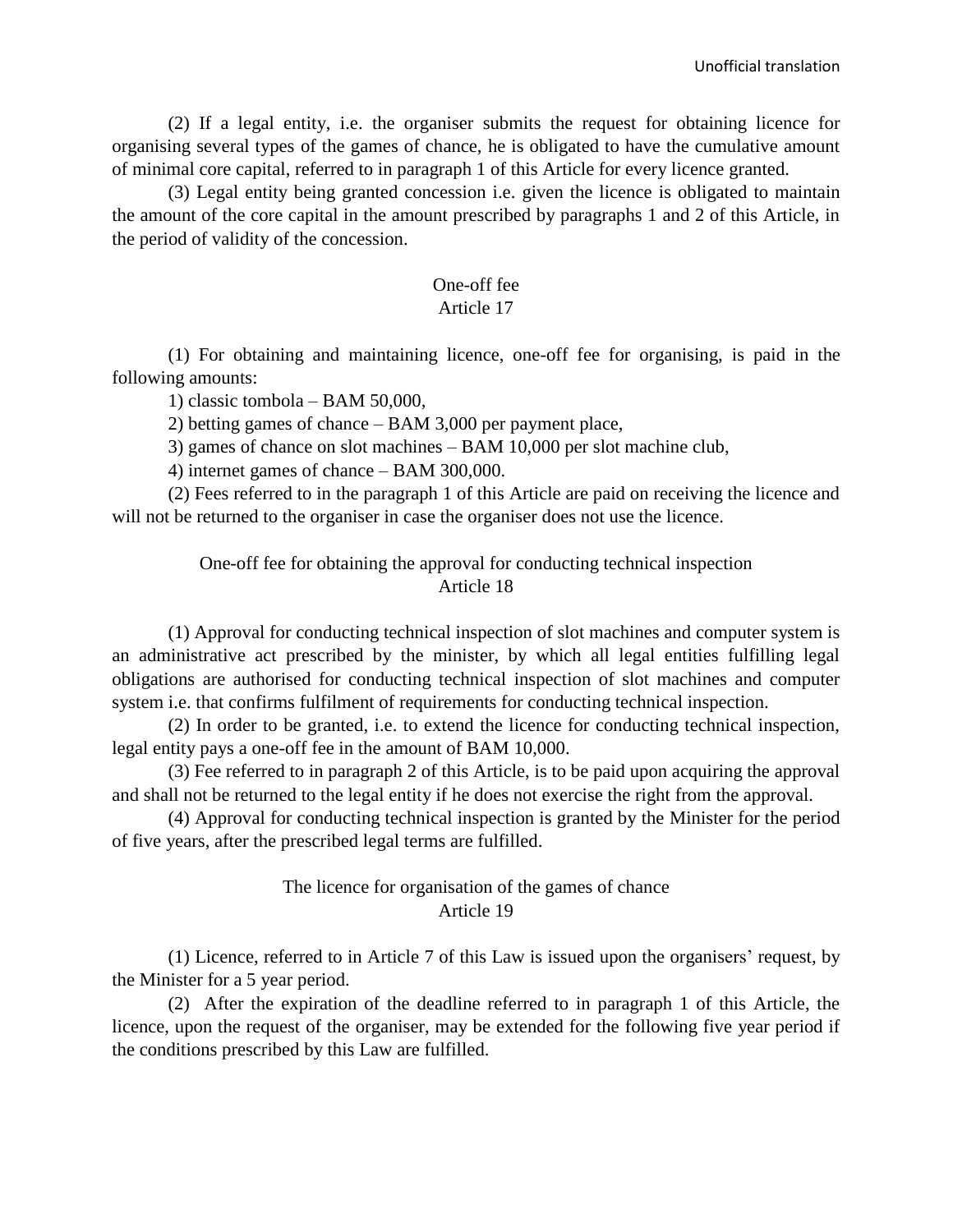(3) The request for the extension of the licence referred to in paragraph 3 of this Article is submitted to the Ministry not later than six months before the expiration deadline of the period for which the licence has been issued.

(4) In order to be granted i.e. to have the licence extended, the organiser is required to fulfil, besides general, legally prescribed special conditions with regard to space, personnel and equipment.

(5) The decision of the Minister referred to in paragraph 1 of this Article is final and no administrative appeal is possible.

# Content of the licence Article 20

The licence for organising games of chance must include:

1) business name and head office of the legal entity,

2) types of the games of chance that can be organised,

3) date of beginning of the organising games of chance,

4) period of duration of licence,

5) regulations on other rights and liabilities of the organiser of the games of chance,

6) amount and type of payment of fee for awarding the licence,

7) names and basic labels of the computer system.

# Licence revoking

## Article 21

(1) The licence is revoked to the organiser if:

1) it has been issued on the basis of the untruthful data,

2) it has not started with organisation of the games of chance within the deadline referred to in the licence,

3) it has been determined that one of conditions necessary for obtaining a licence stopped or is absent,

4) does not allow or in other way prevents supervision prescribed by this Law or complicates implementation of supervision,

5) shows the realised turnover incorrectly,

6) borrows money to the players,

7) does not maintain value of initial capital prescribed by this Law,

8) prevented the Ministry or the Administration in any way from an insight into the computer system for the purposes of control or he concealed the data.

(2) Licence is deprived on the basis of the Revoking Decision passed by the Minister, after he determines compliance of one or more conditions for revoking licence referred to in paragraph 1 of this Article.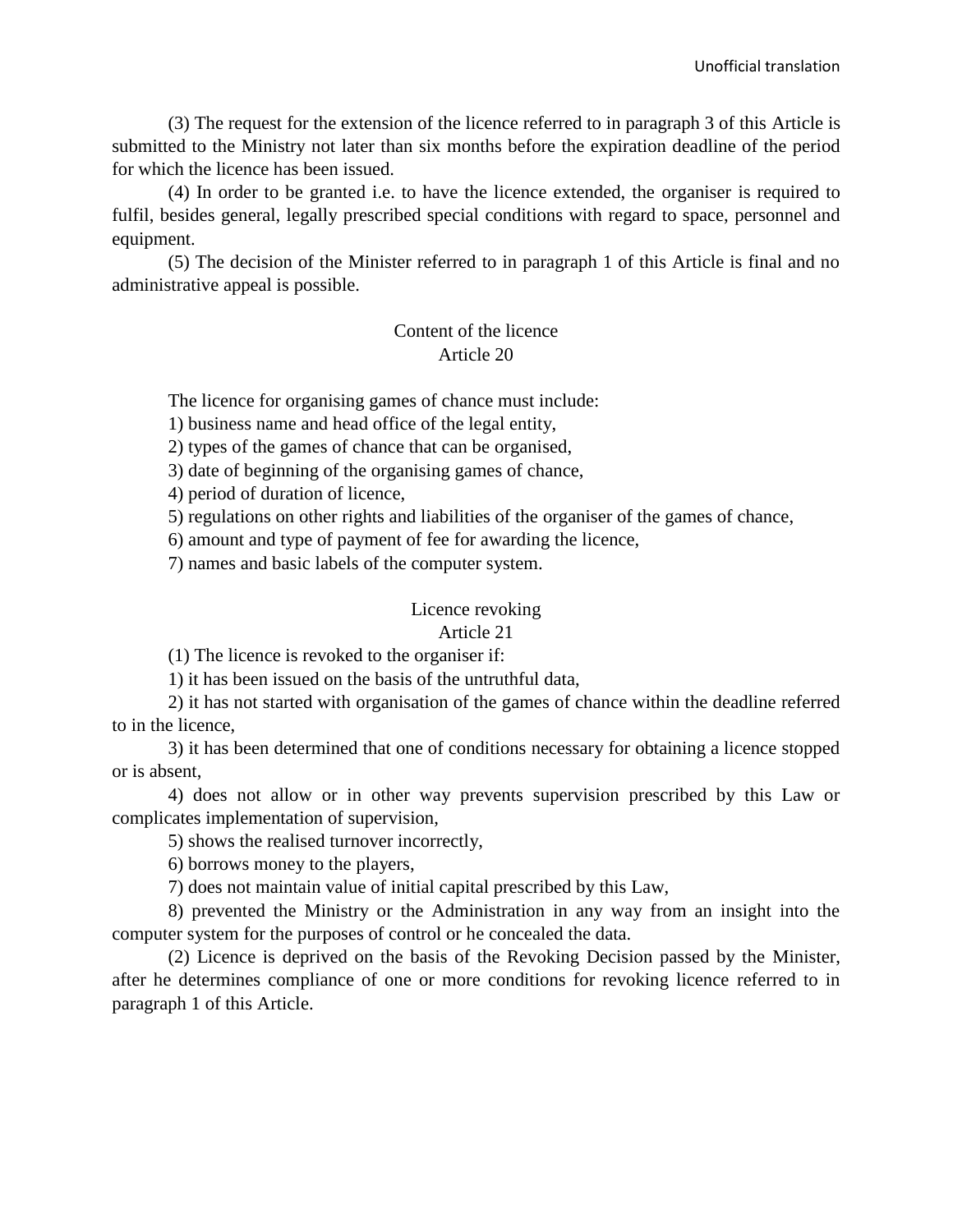#### Revoking of the licence of the legal entity for conducting technical inspection Article 22

Legal entity that has the approval for conducting technical inspection shall have its approval revoked if:

1) it was passed based on untruthful information,

2) there was any abuse of power or

3) it is determined that one of the necessary terms for acquiring the licence was missing or stopped.

#### Approval for the business premise Article 23

(1) Approval for the business premise is an administrative act, passed by the Director of the Administration and by which fulfilment of the conditions, in each business premise for organising games of chance is confirmed for the organiser who possesses the licence for organising those types of games.

(2) The organiser of the games of chance, holder of the licence referred to in Article 7 of this Law, organises games of chance in its registered business premises on the basis of special Decision of Approval (hereinafter referred to as: the Approval), passed by the Director of the Administration in accordance with provisions of this Law and provisions passed on the basis of it.

(3) In business premises where games of chance are organised, food and beverages from the licenced organiser can be served, based on the approval of the Administration and competent body for the activity concerned.

#### Computer system for organising games of chance Article 24

(1) Lottery and other organisers of the games of chance are obligated, for the purpose of supervision, to possess appropriate computer system which provides saving of data on all elements of organising games of chance and which is approved by the Ministry.

(2) Manufacturer of the computer system, referred to in paragraph 1 of this Article, cannot be organiser of games of chance in the Republic.

(3) The Minister shall, on the proposal of the Director of the Administration, issue a Rulebook on technical characteristics of the computer system, referred to in paragraph 1 of this Article.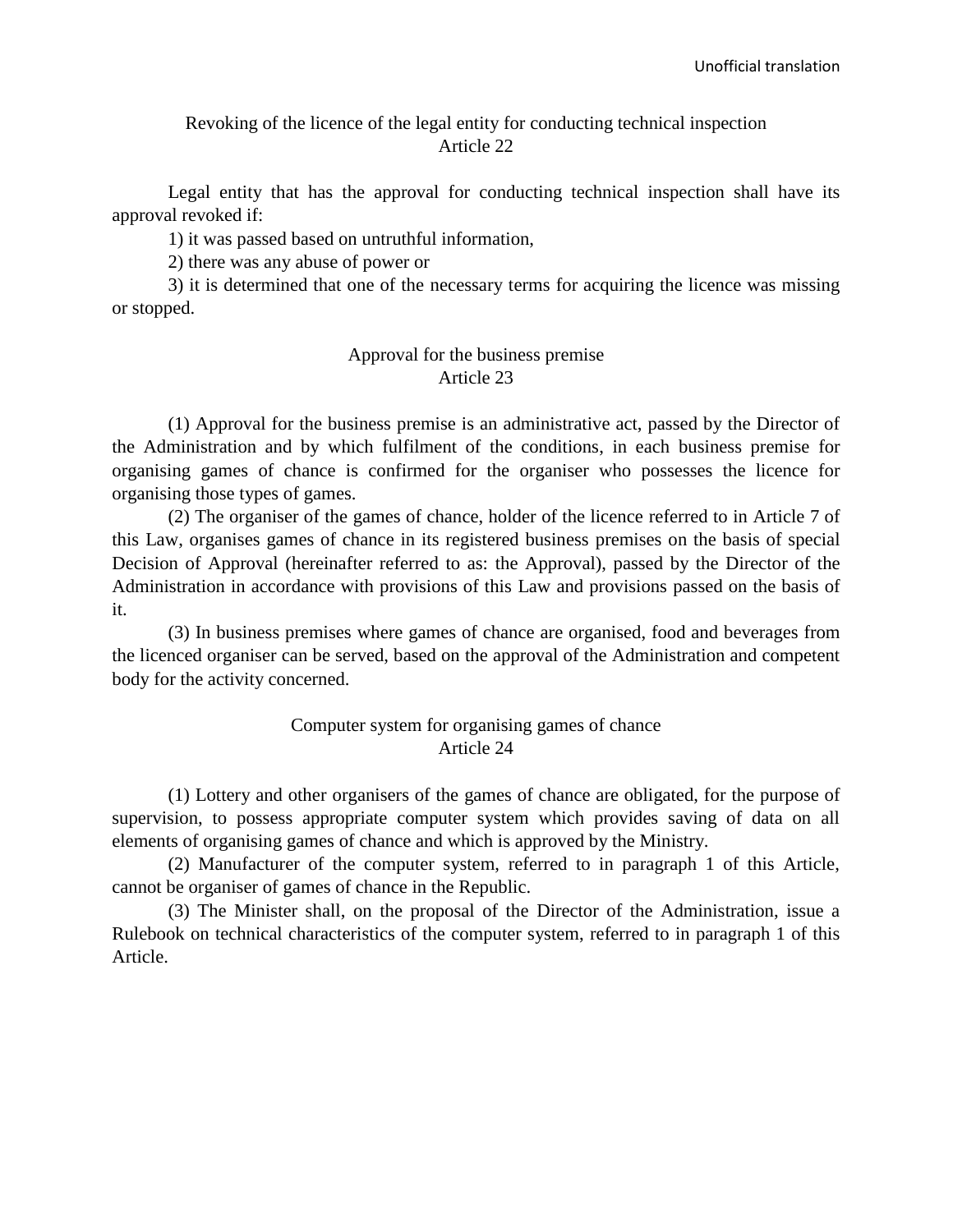#### III LOTTERY GAMES OF CHANCE

#### The right to organise games of chance of the Lottery Article 25

(1) The Lottery has the right to organise any games of chance, and has the exclusive right to organise lottery games of chance and electronic games of chance, except classic tombola.

(2) Lottery can organise lottery games of chance, in a classic or electronic manner, via terminals or via internet.

(3) Games of chance, referred to in paragraph 1 of this Article, Lottery can realise in business cooperation also with other entities registered for turnover of goods and services i.e. it may, within business cooperation, entrust distribution of tickets and other means for organisation of the lottery games of chance to those persons.

(4) The Lottery may organise lottery games of chance in cooperation with legal entities that have the right to organise lottery games of chance in another entity or in other countries.

(5) The Lottery may be a member of international associations that gathers organisers of lottery games.

#### Participants in the lottery game of chance Article 26

(1) The participant in the lottery game of chance is a natural person who fulfils the conditions to participate in certain lottery game (round or series) in accordance with the rules of particular lottery game.

(2) The participant in lottery games in which the participation in the game is proved by possession of certificate of payment is the holder of such certificate, if the information on the certificate of payment are identical to those recorded on a microfilm, magnetic media or if they are registered in central computer system at the organiser of the lottery game.

(3) The participant in lottery games - lottery, instant lottery and express lottery is the holder of indisputable, undamaged ticket issued by the organiser of the lottery game.

## Rules of lottery games Article 27

(1) Conditions for organising particular lottery games of chance are determined by the rules prescribed by the Lottery, for each type of game individually, according to previously obtained consent by the Administration.

(2) Rules of lottery games must include:

1) business name and head office of the organiser,

2) name of the organising part of the organiser that made the decision on organisation of the game, the date and the number of decision,

3) name, description and duration of the lottery game,

4) conditions for participation in the game,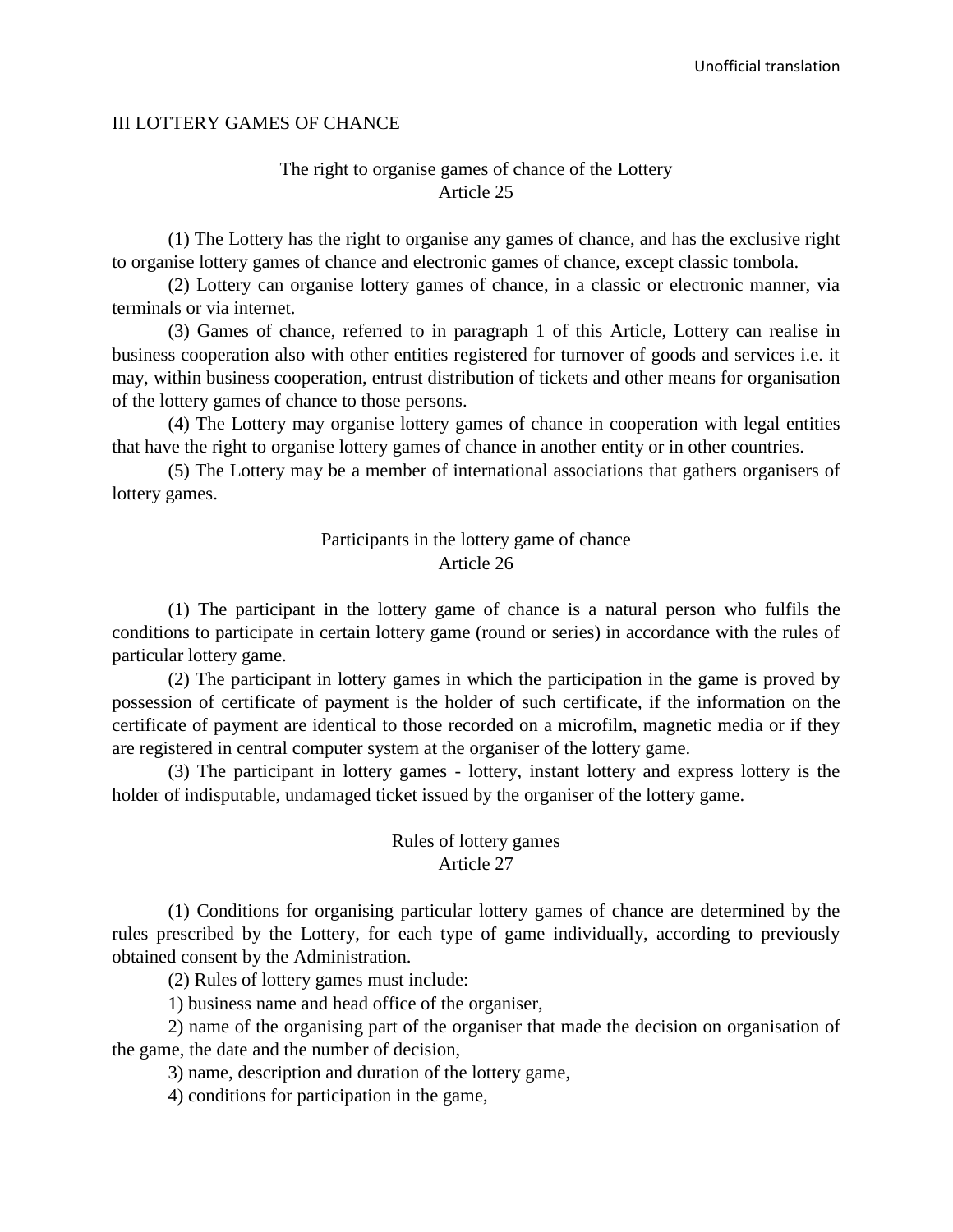5) place in which the game will be organised, i.e. the area where tickets are sold,

6) individual ticket price (combinations) and payment deadline for participation in the game,

7) quantity and monetary value of issue of the tickets,

8) establishment of fund amount and type of earnings,

9) description of ticket, payment slip or certificate of payment,

10) methods, procedures and control of the drawing i.e. determining profit,

11) manner of disclosure of winning fund, individual values of winnings and results of the game,

12) the ways and method of payout of cash earnings, i.e. realisation of winning of other kinds,

13) procedure in the event of cancellation of the drawing.

(3) Rules of lottery games cannot be changed after start of the sale of tickets of a certain round or series of lottery game.

(4) Before start of a certain round or series of the lottery game, the organiser is obligated to announce the rules in public on its website, and to enable the persons interested in participation in the game to be acquainted with the rules of the game at the place of sale.

## Payments in lottery games of chance Article 28

Payments in lottery games of chance can be received in payment places, via terminals, internet, telephone or other interactive communication devices.

# Drawing of winning combinations in lottery games of chance Article 29

(1) In lottery games in which the winning combinations are determined by drawing, the drawing is public and must be carried out before a Commission composed of at least three members appointed by the Lottery.

(2) Before the start of drawing, the organiser of the lottery game must establish and publish the total payment and number of tickets sold before the Commission referred to in paragraph 1 of this Article.

# Change of place or day of drawing Article 30

(1) At the request of the organiser, the Director of Administration may approve the change of the place of drawing or the day of drawing for a maximum of 30 days since the day when the drawing was initially scheduled.

(2) Change of place or delay of the drawing day must be published by the organiser in the same way in which the rules on the organisation of the lottery game are published.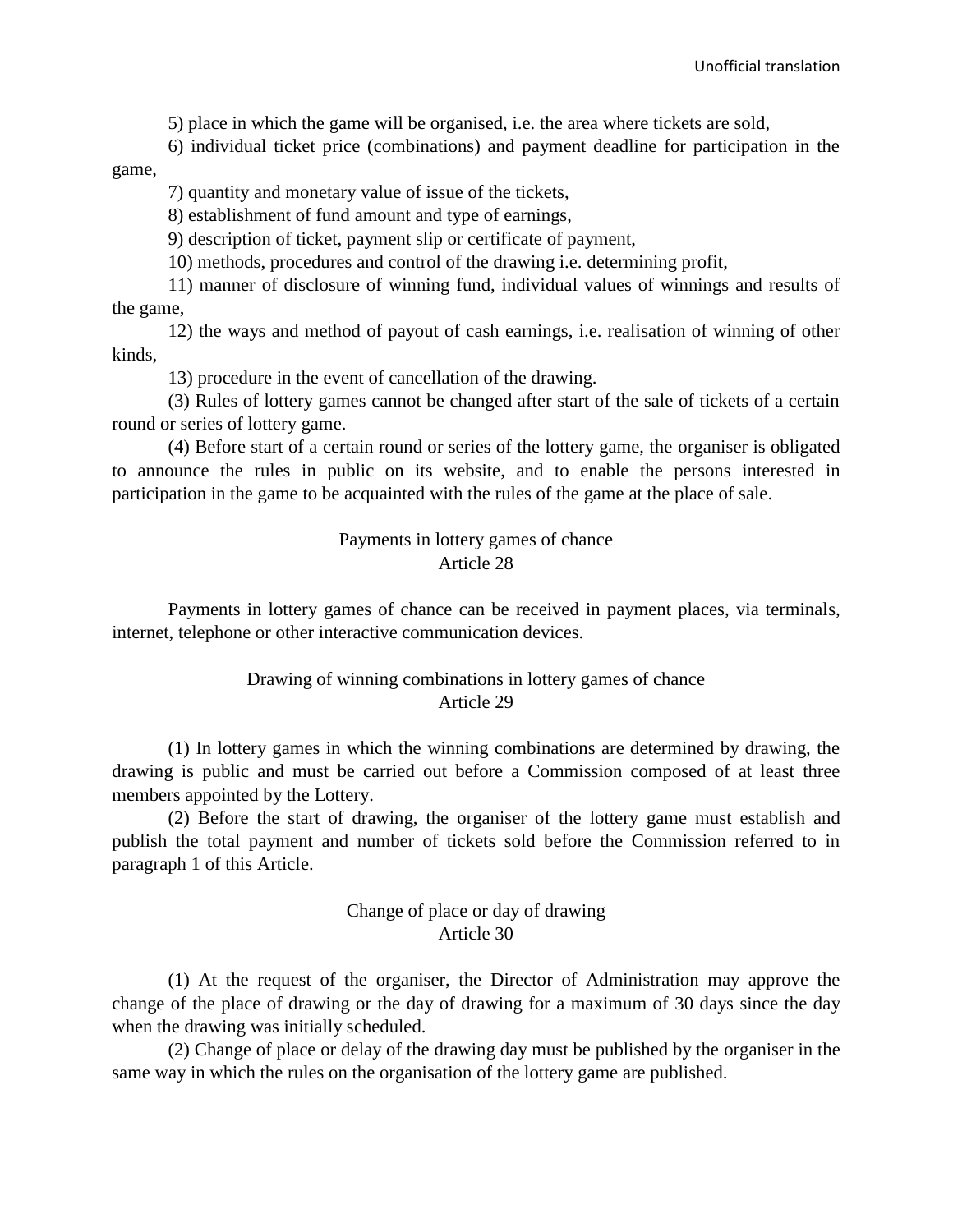(3) If in the case, referred to in paragraph 1 of this Law, the day of drawing is postponed, the organiser may continue to sell tickets until the day scheduled to be the drawing day.

(4) If the day of the drawing is changed due to technical reasons (blackout, failure of the drawing drum, etc.), the drawing is to be continued within 24 hours, and the organiser is obligated to inform the Administration.

(5) The organiser of the lottery games may cancel the organisation of the games, the round or the series of individual game for which he has started to sell tickets, only with the consent of Administration and provided that money from the sale of tickets is returned to the players.

#### The Minutes on drawing of winnings Article 31

(1) The Minutes is kept on the drawing for every game of chance signed by the Commission members.

(2) The Minutes, referred to in paragraph 1 of this Article, must include: location, time and method of drawing of winnings, number of tickets and cards sold as well as unsold i.e. total payment in that round or the series, drawn winning combinations and possible objections of the participants in the game.

(3) The Minutes on the course of drawing is submitted by the organiser to the Administration within seven days from the date of publishing the drawing.

## Report on the results of the drawing Article 32

The organiser is required to publish the reports on the results of the drawing and the amount of winnings in selling places and on his website, no later than seven days from the date of the drawing.

# Winning fund in lottery games of chance Article 33

(1) Winning fund in lottery games of chance is at least 50% of the payments received for participation in the game.

(2) The amount of the winning fund in a particular game of chance referred to in paragraph 1 of this Article per particular round or series of game of chance must be published before the drawing of winnings.

(3) The winning fund referred to in paragraph 1 of this Article is returned to players as winnings.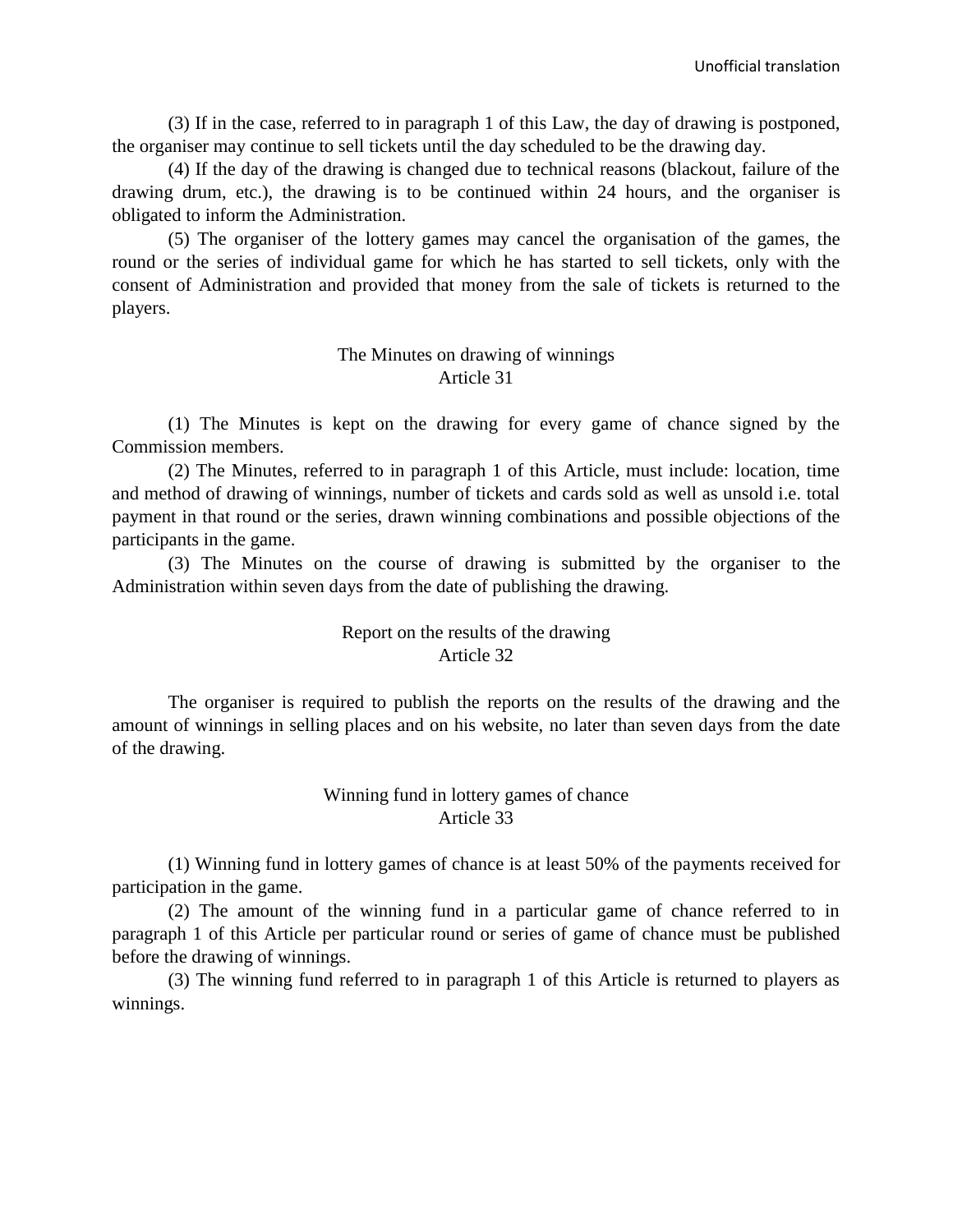#### Payout of winnings Article 34

(1) The payout of monetary prize, i.e. taking over of commodity and other winnings in lottery games of chance, shall be conducted within the deadline determined by the rules of the game of chance, which cannot be longer than 60 days from publishing the final report on the results of games.

(2) After expiry of the deadline referred to in paragraph 1 of this Article, the Commission determines which winnings in the round and series have not been paid-out i.e. taken over, what is their value, and shall make a Minutes about it signed by the Commission members.

(3) If the winner of the lottery games of chance does not seek his winning from the organisers of the games within the deadline referred to in paragraph 1 of this Article, the amount of that winning is transferred to the next rounds, series, for the winnings in other games or is used to increase the winning fund above the amount prescribed by this Law.

(4) The Minutes referred to in paragraph 2 of this Article shall be submitted to the Administration within seven days from the expiry of the deadline for payment i.e. distribution of winnings.

# Fee for organising games of chance Article 35

(1) For organisation of lottery games, the fee of 5% is paid to the base consisted of total value of all sold tickets and cards, i.e. received payments for participation in lottery games of chance.

(2) The fee referred to in paragraph 1 of this Article shall be paid by the 15th day of the month for the previous month.

(3) If the Lottery organises other types of games of chance, Lottery pays the fees prescribed for those games of chance in the amount and manner prescribed by this Law.

## IV ELECTRONIC GAMES OF CHANCE

# Approval for organising electronic games Article 36

(1) The Lottery submits the request, to the Administration, for acquiring approval to organise electronic games of chance referred to in Article 23 of this Law, for each business unit fulfilling the conditions prescribed by this Law and by-laws pursuant to this Law.

(2) Along with the request for the approval referred to in paragraph 1 of this Article, the Lottery shall submit:

1) rules of the game,

2) proof of ownership, right to use or the contract on business cooperation with the user of the premises, in which electronic games are organised,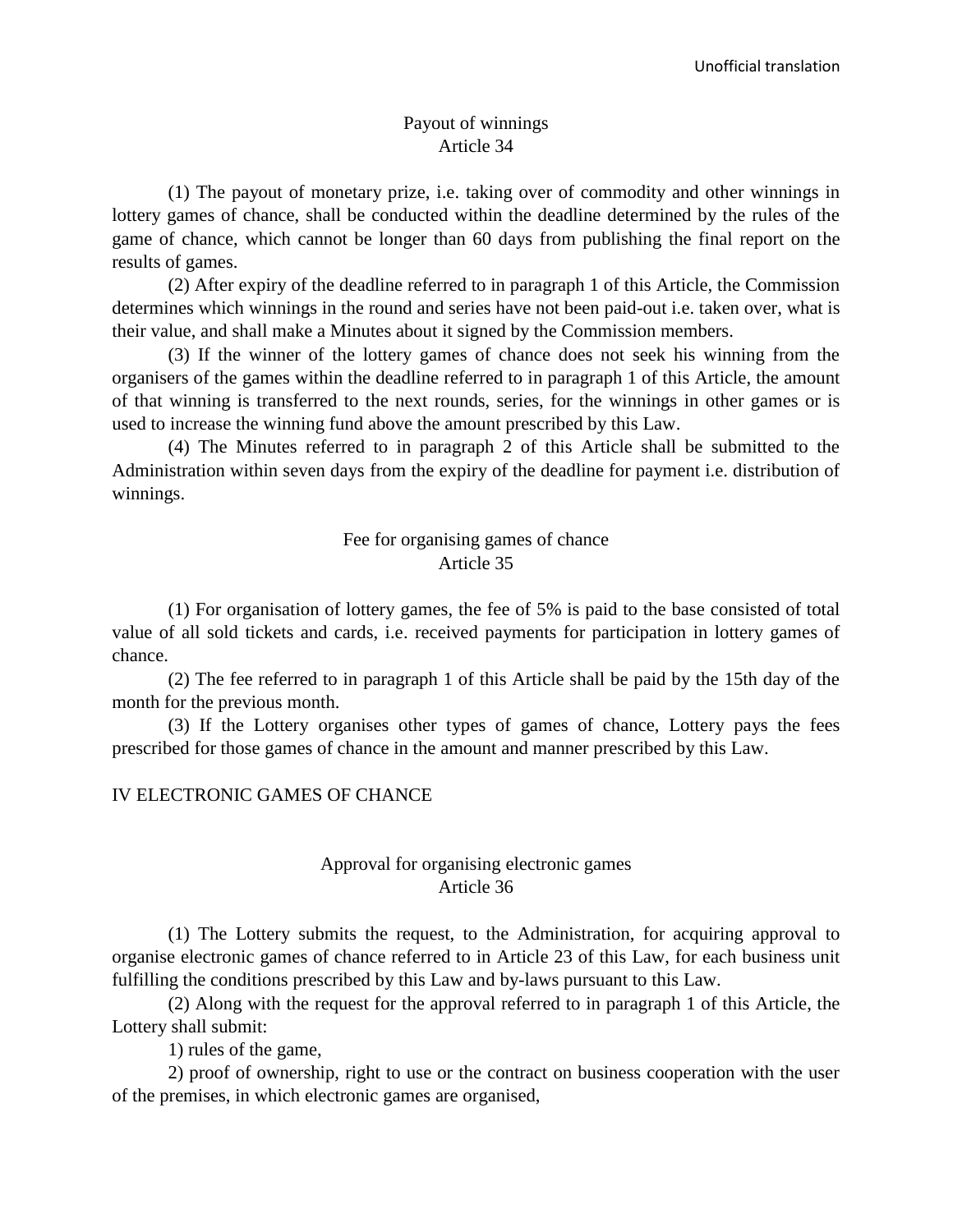3) proof of fulfilment of spatial and technical conditions for organising electronic games of chance in that business unit.

(3) The Lottery is obligated to publish the rules of each game in every room in which the electronic games are organised.

# Conditions for organising games of chance Article 37

(1) Electronic games are organised in business units that fulfil spatial and technical conditions for organising electronic games of chance.

(2) Electronic games are organised via terminals in business units that must fulfil conditions of technical validity in accordance with this Law and regulations pursuant to this Law.

(3) The Lottery is obliged to mark each terminal for organising electronic games by special sticker given by the Administration, along with a special fee of BAM 20, for the period of a year.

(4) The Lottery is obligated to report to the Administration, at least seven days in advance, each putting into use, withdrawal from use, and transferring of terminal, and this obligation does not relate to technical breakdowns and service.

(5) The Lottery is obligated to submit to the Administration, for each new terminal put into use:

1) proof of ownership or the right to use of the space,

2) proof of ownership or the right to use of terminal,

3) certificate on technical inspection.

(6) Terminals are connected into one electronically controlled network, and the result of the game is established by the generator of randomness in one central server.

(7) The Lottery is obliged to allow access to data on the server that the Ministry or the Administration demands.

(8) The Minister shall, on the proposal of the Director of the Administration issue a Rulebook on spatial and technical conditions for business units in which electronic games are organised, as well as conditions and manner of organising electronic games.

## Participants in electronic games Article 38

(1) Participants in electronic games are natural persons that fulfil conditions for participating in these games of chance in accordance with the rules of a particular game.

(2) The right to participate in electronic games is acquired by payment of stake for game on terminal or at the cash desk of the Lottery.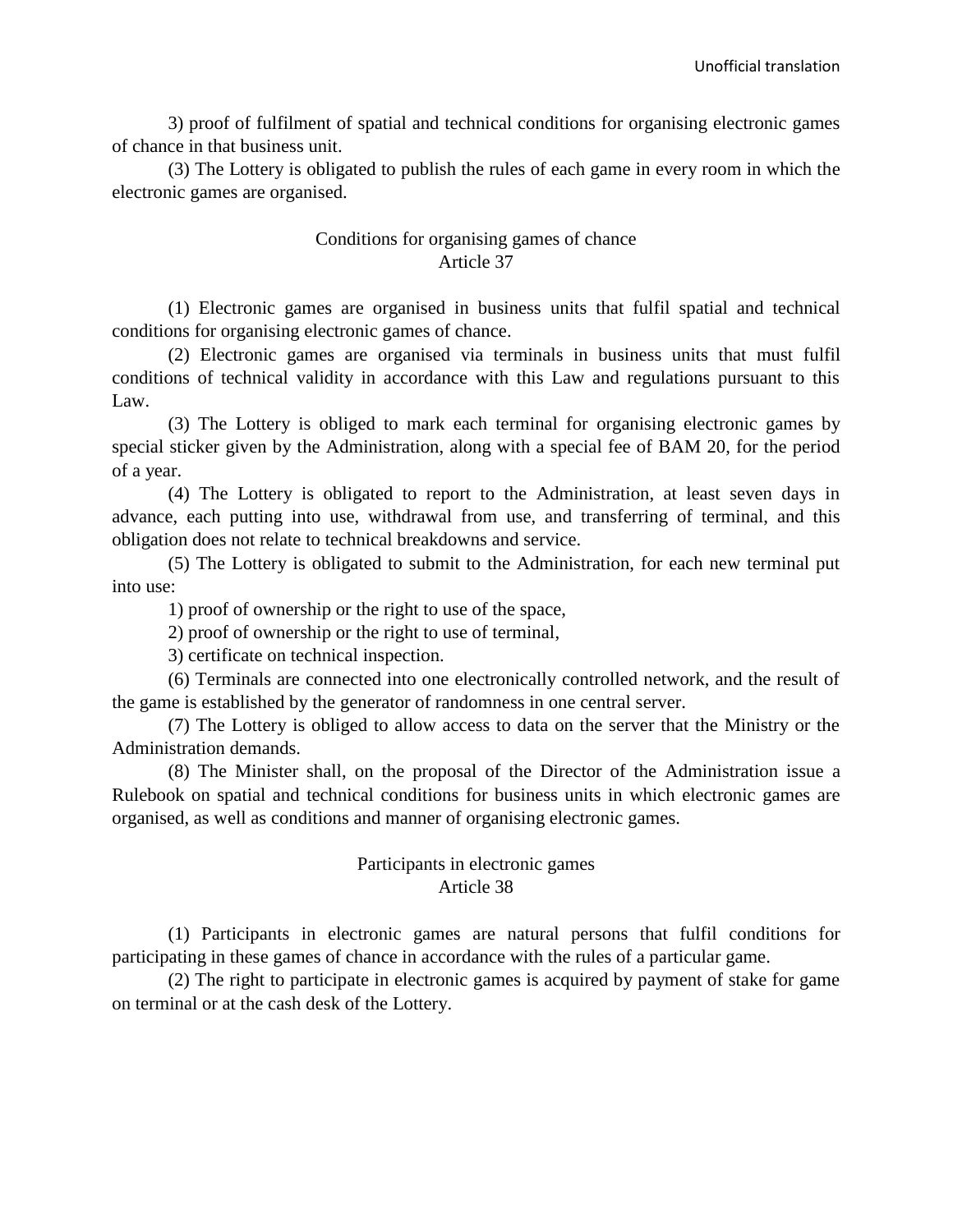#### Fee for organising electronic games Article 39

(1) For organising electronic games via terminal, the Lottery must report to the Administration and pay the fee in the amount of 5% of the basis which consist of total payments received reduced by the total of payouts, but not less than BAM 100 per terminal, until the 15<sup>th</sup> day of the month for the previous month.

#### V CLASSIC TOMBOLA

#### Licence for organising classic tombola Article 40

(1) Licence for organising classic tombola referred to in Article 7 of this Law is issued by the Minister to the legal entity which, besides the general conditions referred to in this Law, fulfils also special conditions prescribed by this Law and by-laws pursuant to this Law.

(2) In addition to the request for issuing the licence referred to in paragraph 1 of this Article, legal entity must submit the following:

1) information on the business name and head office of the legal entity,

2) decision on registration,

3) proof of ownership or right to use the premises where classic tombola is organised,

4) proof of right of ownership or right to use equipment for organising classic tombola,

5) proof that no criminal proceedings are conducted against authorised persons,

6) rules of the game,

7) proof of payment of the fee referred to in Article 16, paragraph 1, point 1) of this Law,

8) proof by the Tax administration of tax liabilities paid.

(3) The rules of the game are publicly published and are available to every player in all business units in which the classic tombola is organised.

## Approval for organisation of classic tombola Article 41

(1) Approval for organisation of classic tombola from Article 23 of this Law is given to legal entity that possesses the licence referred to in Article 40, paragraph 1 of this Law for every business unit i.e. every place of organisation of classic tombola and which fulfils conditions prescribed by this Law and by-laws pursuant to this Law.

(2) In addition to the request for issuing the licence referred to in paragraph 1 of this Article, the organiser must submit the following:

1) rules of game,

2) proof of ownership or right to use the premises where classic tombola is organised,

3) proof of fulfilment of spatial and technical conditions for organising classic tombola in those business premises.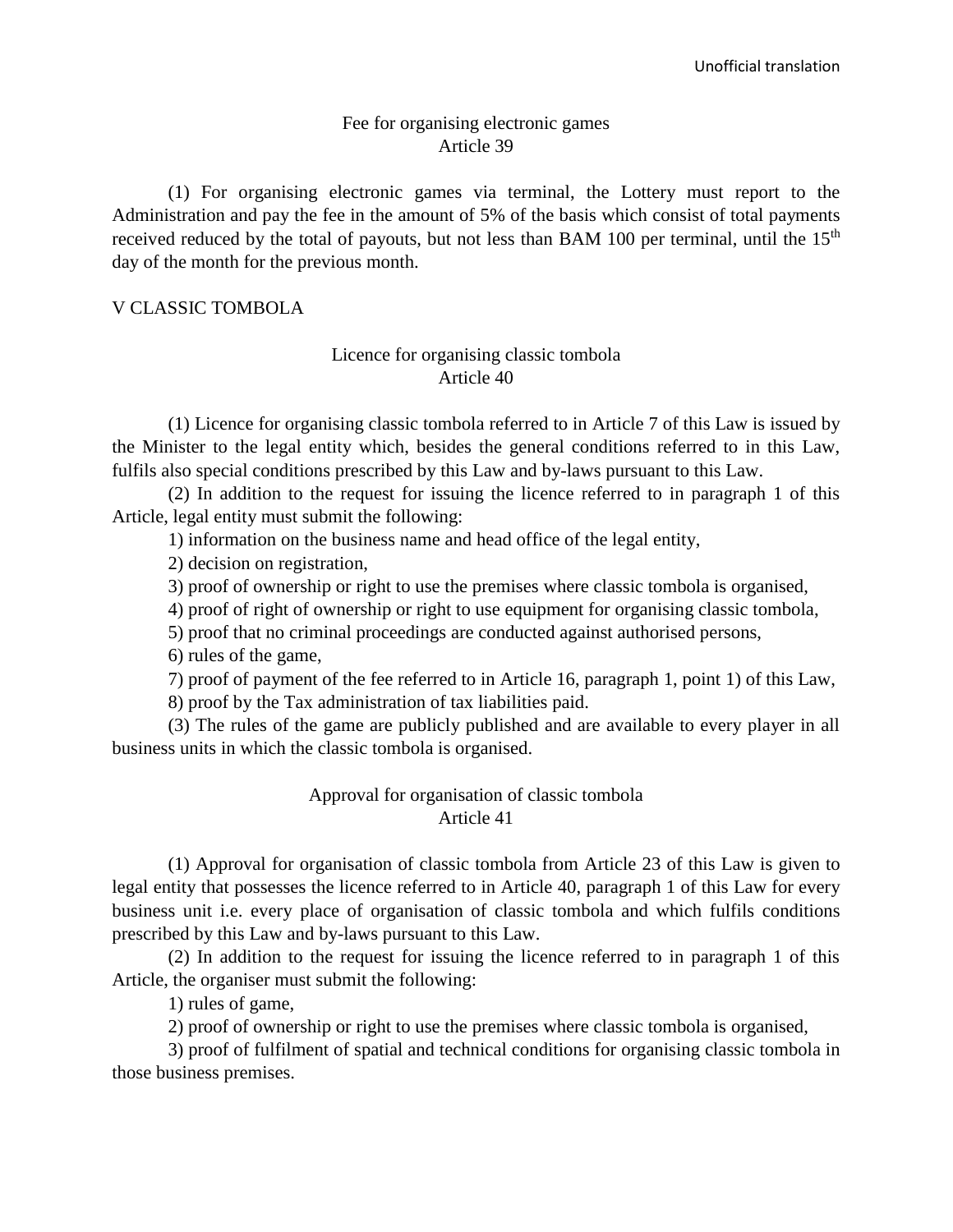#### Conditions for organising classic tombola Article 42

(1) Classic tombola can be organised only in specially designed premises, adapted for organisation of this type of games, owned by the organiser or for which the organiser has the right to use.

(2) Classic tombola can be organised solely through tombola cards that are registered and approved by the Administration and at a price determined by regulations of the Administration.

(3) In order to ensure payment of winnings to players and settlement of the fee for organising game of chance and other obligations, the organiser of the classic tombola is obligated, on an annual basis, not later than  $31<sup>st</sup>$  of January during the period of licence, to submit the bank guarantee from the Bank, in the amount of 25% of totally planned annual costs on the basis of the fee for organising game of chance in accordance with this Law.

(4) The Administration will activate the bank guarantee referred to in the paragraph 3 of this Article in case of non-payment of liabilities referred to in this Law, after the seventh day after the date when the organiser of classic tombola was obligated to pay monthly amount of fee for organising game of chance.

(5) The Minister shall, on proposal of the Director of the Administration, issue a Rulebook on spatial and technical conditions for organising classic tombola and the method of recording and price of tombola cards.

#### Fee for organising games of chance Article 43

(1) For organising classic tombola, the organiser is obligated to pay the fee of 5% to the base consisted of total value of tombola cards sold.

(2) The organiser is obligated to report to the Administration the fee referred to in paragraph 1 of this Article and to pay it until the  $15<sup>th</sup>$  day of the month for the previous month.

# One-time organisation of classic tombola Article 44

(1) Non-profit organisations with head office in the territory of the Republic, may organise once a year classic tombola to collect funds to carry out its program goals.

(2) Classic tombola referred to in paragraph 1 of this Article may be organised after previously obtained Decision which approves organisation of this tombola issued by the Director of the Administration.

(3) Tombola cards for the game referred to in paragraph 2 of this Article may be sold not later than 30 days since the date of delivering the Decision to the organiser.

(4) Total value of tombola cards issued in the case referred to in paragraph 1 of this Article cannot be more than BAM 80,000.

(5) In addition to the request for Decision on approval, the organiser referred to in paragraph 1 of this Article is obligated to submit: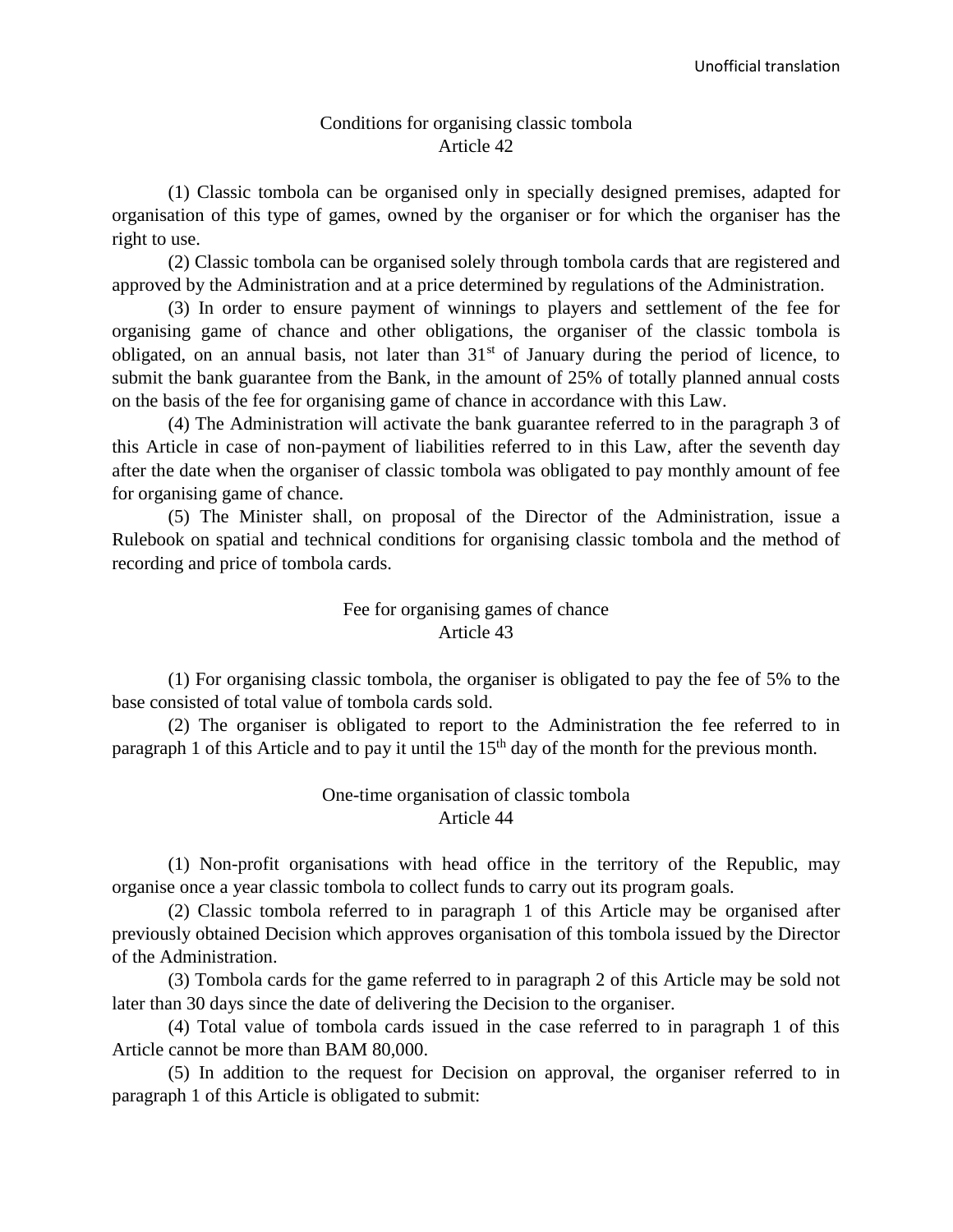1) Decision on registration,

2) rules of the game of chance,

3) Game plan, which should contain the minimum number of tombola cards that the organiser must sell in order to secure payout of winnings and payment of obligations.

## Fee for one-time organisation of classic tombola Article 45

(1) The organiser referred to in Article 44, paragraph 1 of this Law is obligated to pay the fee of 5% of total payments for the game to the budget of the Republic of Srpska.

(2) The fee referred to in paragraph 1 of this Article shall be paid within seven days from the date of publication of drawn winnings, when the organiser referred to in Article 44, paragraph 1 of this Law is obligated to submit to the Administration the report on final account and the proof of payment.

## Application of the regulations accordingly Article 46

For organising classic tombola, rules for organising lottery games of chance are applied accordingly.

#### VI GAMES OF CHANCE IN CASINOS

# Dynamics of awarding concessions for organising games of chance in casinos Article 47

(1) Games of chance referred to in Article 6, paragraph 1, point 3) of this Law can be organised in casinos.

(2) The Government, on the proposal of the Ministry determines the dynamics of awarding concessions for organising the games of chance and their number.

# Application of the law governing the domain of concessions Article 48

For the award of concessions for organising the games of chance in the casino the provisions of this Law are used and if any issues are not regulated with the provisions of this Law, provision of the regulations governing the domain of concession will apply.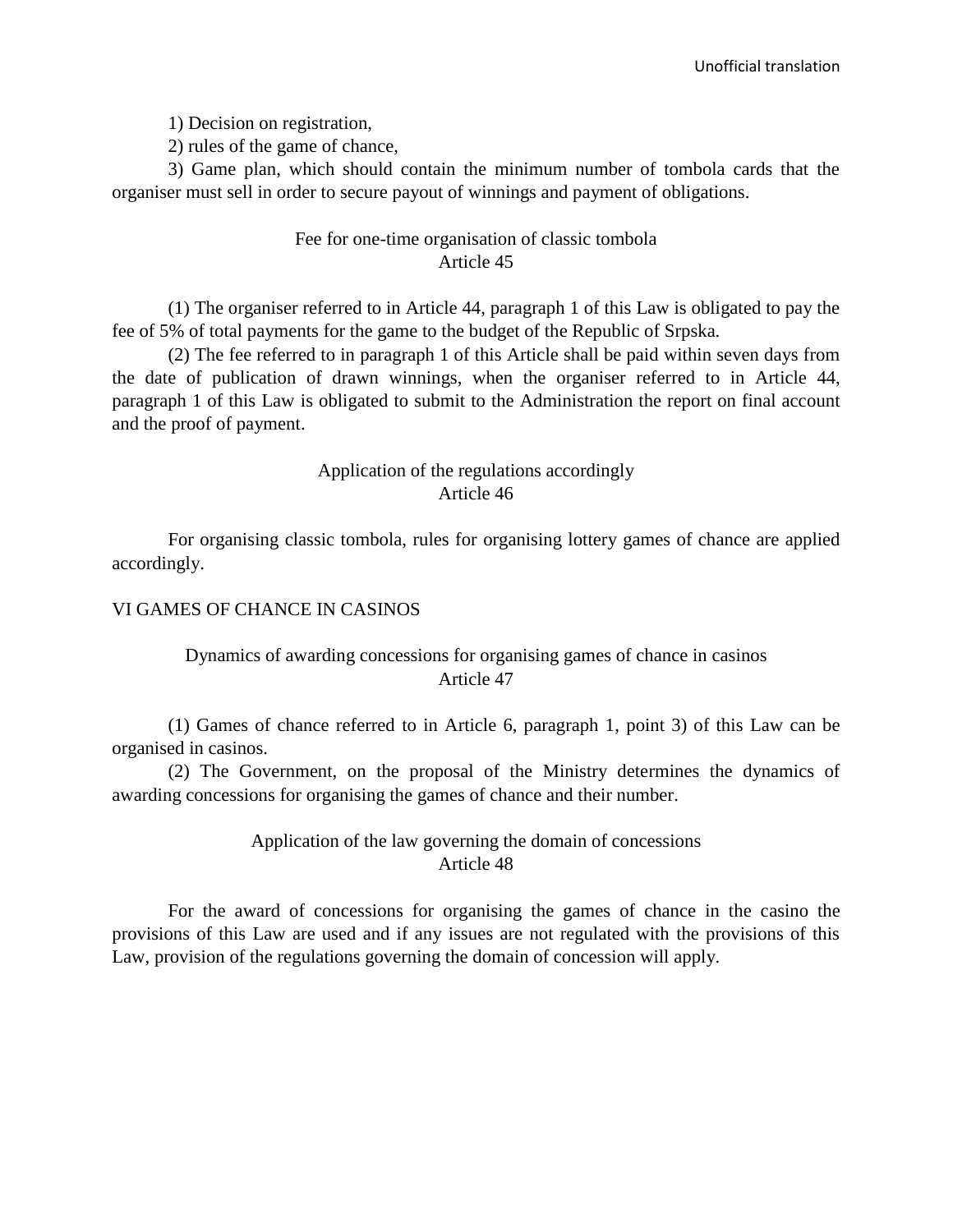#### Conditions for awarding concession Article 49

(1) In order to be awarded the concession, the organiser of the games of chance in casino is obligated to fulfil, along with the amount of core capital referred to in Article 16 of this Law to fulfil special conditions prescribed by this Law and by-laws pursuant to this Law.

(2) To ensure the payout of winnings to the players and payment of fee for organising games of chance and other liabilities, the organiser of the games of chance in casinos must, during the validity of concession, on an annual basis, not later than 31<sup>st</sup> of January for the current year, submit to the Administration the bank guarantee from the Bank in the amount of at least 25% of total planned annual costs on the basis of the fees for organising games of chance in accordance with this Law.

(3) The Administration will activate the bank guarantee referred to in paragraph 2 of this Article in case of non-payment of liabilities determined by this Law, after the expiry of the seventh day since the day when organiser was obligated to pay the monthly amount of the fee for organising games of chance.

(4) The concession holder must possess daily in the cash desk the risk deposit in the amount of at least BAM 10,000 per playing table and BAM 1,000 per machine.

(5) One-off concession fee for organising games of chance in casinos is at least BAM 500,000 and will be paid when concluding the contract on concession.

#### Procedure of awarding the concession Article 50

(1) The procedure of awarding the concession for organising games of chance referred to in Article 7, paragraph 2 of this Law is initiated by public call which is announced in at least one printed daily paper available on entire territory of the Republic.

(2) The public call referred to in paragraph 1 of this Article is announced and the procedure is implemented by the Ministry in order to conclude the concession contract.

(3) The Decision on award of concession, after the procedure is implemented, is passed by the Government, on the proposal of the Ministry.

(4) Based on the Decision referred to in paragraph 3 of this Article, the contract on concession is concluded by the Ministry.

(5) Concession cannot be transferred.

(6) Concession is awarded for the period of ten years with the right of extension for the following ten years.

(7) The procedure of extension of concession contract is carried out in accordance with provisions of this Law and provisions which regulate the domain of concessions.

(8) The contract on concession can be cancelled and the cancellation period is 90 days.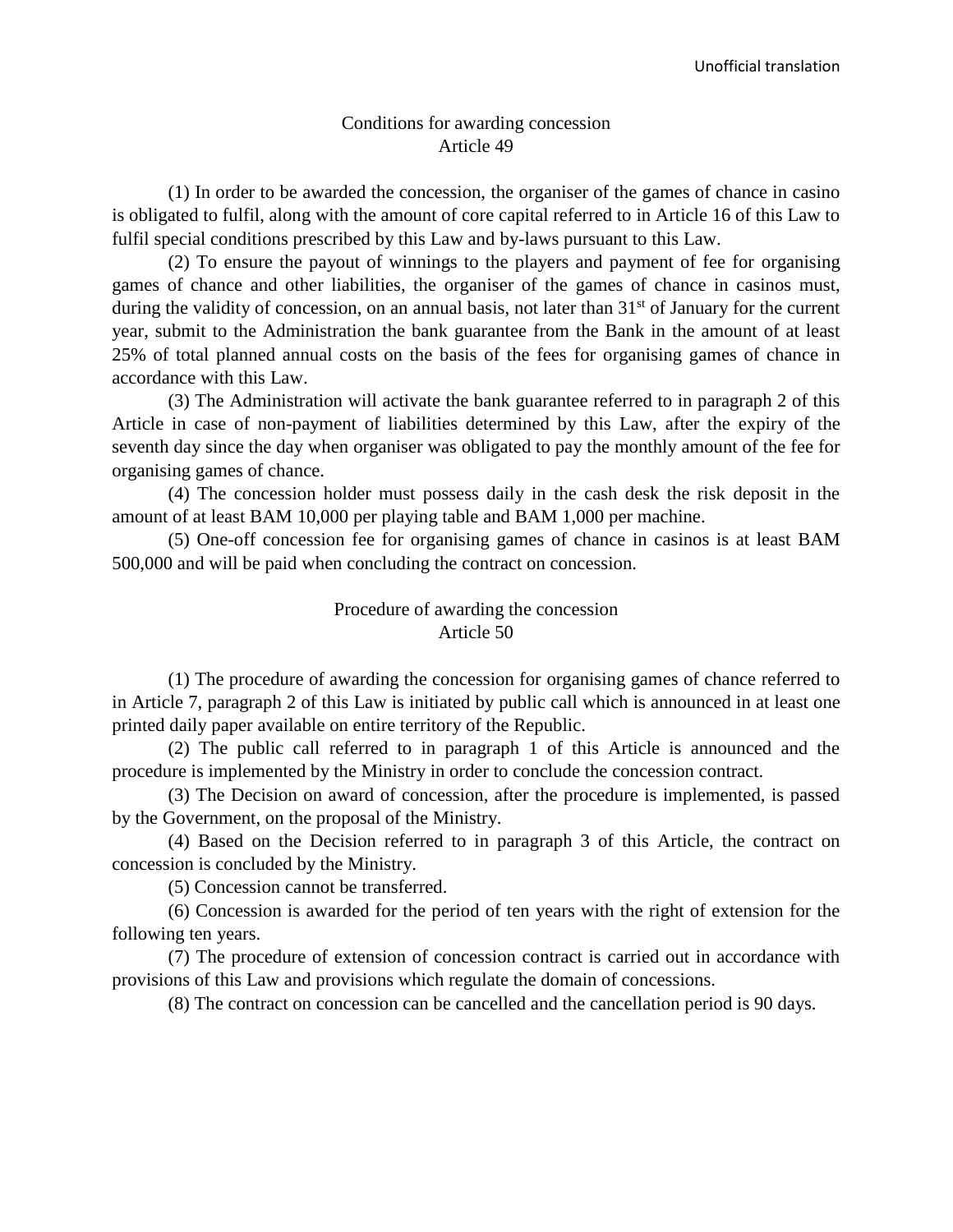#### Application for a public invitation Article 51

(1) In addition to the application for the public call for the award of concessions for games of chance in casinos, the legal entity should as well submit:

1) information about the business name and the head office of the legal entity,

2) Decision on registration of legal entity,

3) business plan of legal entity,

4) proof of ownership or right to use and the size of the space in which games of chance will be organised, if they are available at the time of submission, i.e. preliminary design which must begin and end no later than two years after receiving concessions,

5) stating the type and scope of the games,

6) Rules for each type of game that will be organised, the conditions for participating in the game, the amount of stake in the game, the price of chips or credit points in the game on the slot machines, with a description of the method of recording in total-register of slot machines and payment deadline for participating in the game,

7) information on the persons managing activities and evidence of their professional education and qualifications for the professional duties in the casino,

8) casino rules,

9) data on the type and number of machines for playing games and supplies, with detailed information for their identification,

10) proof that no criminal proceedings against them or against authorised persons are in process,

11) proof by the Tax Administration of paid taxes,

12) proof of previous experience, recommendations and previously possessed approvals,

13) statement by the organiser that he had not have his approval revoked in the country or abroad, and that he had not been convicted of a criminal offence of tax evasion,

14) evidence of tax liabilities of owners and persons associated with the ownership and management structure, if a legal entity is a new legal subject,

15) proposal of concession fee.

#### Contents of Concession Contract Article 52

Concession Contract, in addition to elements determined by the regulation governing the domain of concessions, must also contain the following:

1) type of games of chance that can be organised,

2) date of start of organising games of chance,

3) duration of concession and conditions for its revocation,

4) amount and manner of paying concession fee,

5) manner of implementing supervision,

6) provisions on other rights and obligations of contracting parties.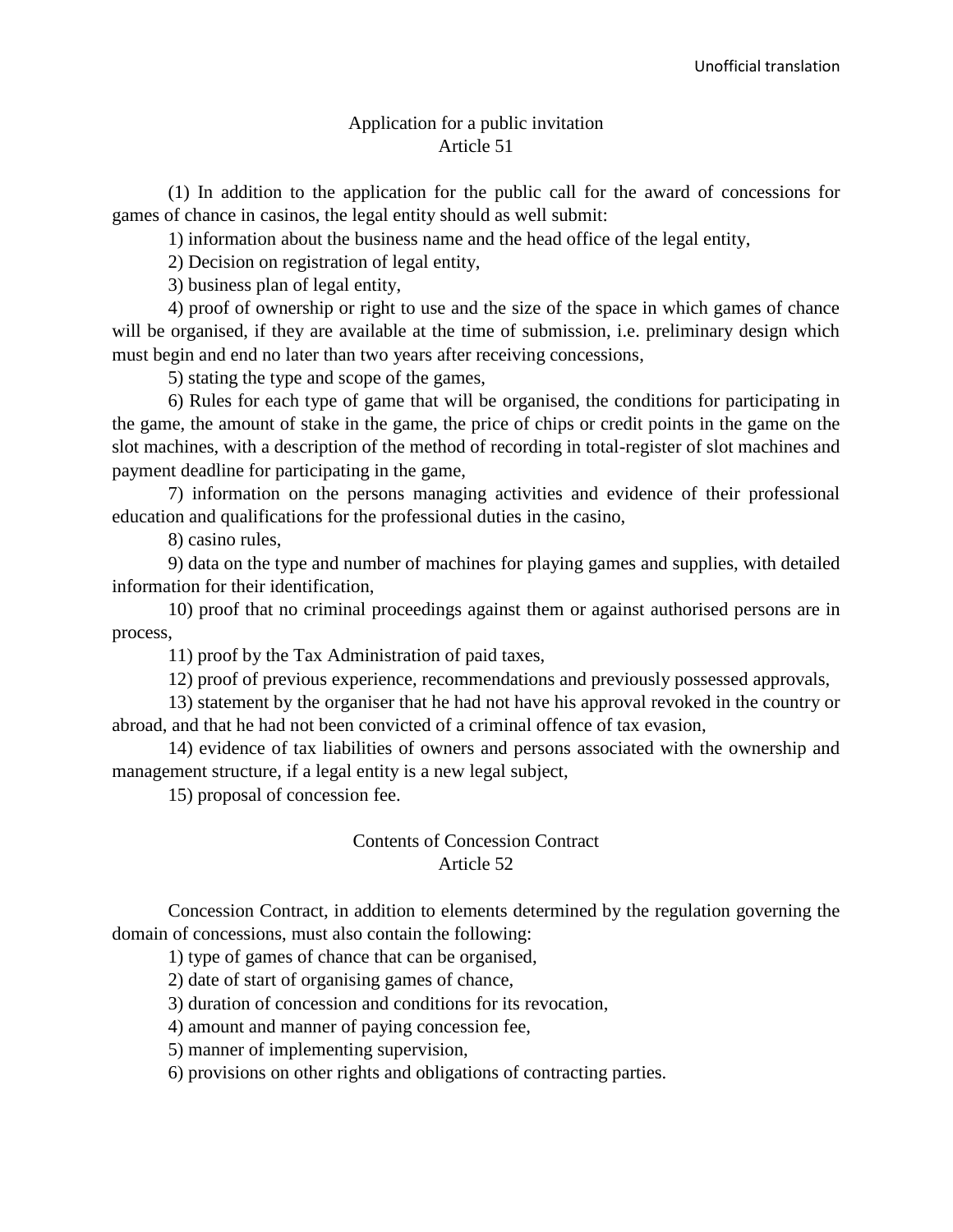#### Termination of the Concession Contract Article 53

The Concession Contract will be terminated if:

1) the concession was granted based on false information,

2) the concessionaire did not start working within deadline prescribed in the contract as the beginning of operations,

3) the concessionaire stopped working contrary to the provisions of this Law,

4) the concessionaire is not fulfilling prescribed technical, IT and other requirements anymore,

5) the concessionaire violates the rules of games of chance,

6) the concessionaire does not pay the obligations stipulated by this Law or does not pay out winnings to players,

7) the concessionaire does not permit or otherwise prevents the supervision prescribed by this Law, or makes the implementation of supervision difficult,

8) the concessionaire shows the turnover realised incorrectly,

9) the concessionaire borrows money to players,

10) the competent authority becomes aware of the fact and circumstances that existed at the time of submission of the request, which, according to the provisions of this Law, are an obstacle for award of the concession,

11) the concessionaire also violates other provisions of the Concession Contract,

12) the concessionaire, in any way prevents the Ministry or the Administration from the insight into the data from the computer system for the purpose of monitoring or if he concealed the data.

#### Change of information of the organiser Article 54

Concessionaire shall promptly notify the Ministry and Administration of the change of information or circumstances relating to:

1) members of the board of the organiser,

2) other persons authorised to represent and conduct business of the Concessionaire,

3) identity of persons participating in the core capital of the legal person,

4) other circumstances relevant to the business and operation of the Concessionaire.

#### Change of the location of the casino Article 55

(1) Director of the Administration may approve to the Concessionaire, upon his request, resettlement of the casino to a new location.

(2) The request referred to in paragraph 1 of this Article shall contain:

1) proof of fulfilment of spatial and technical requirements for organising games of chance in casino,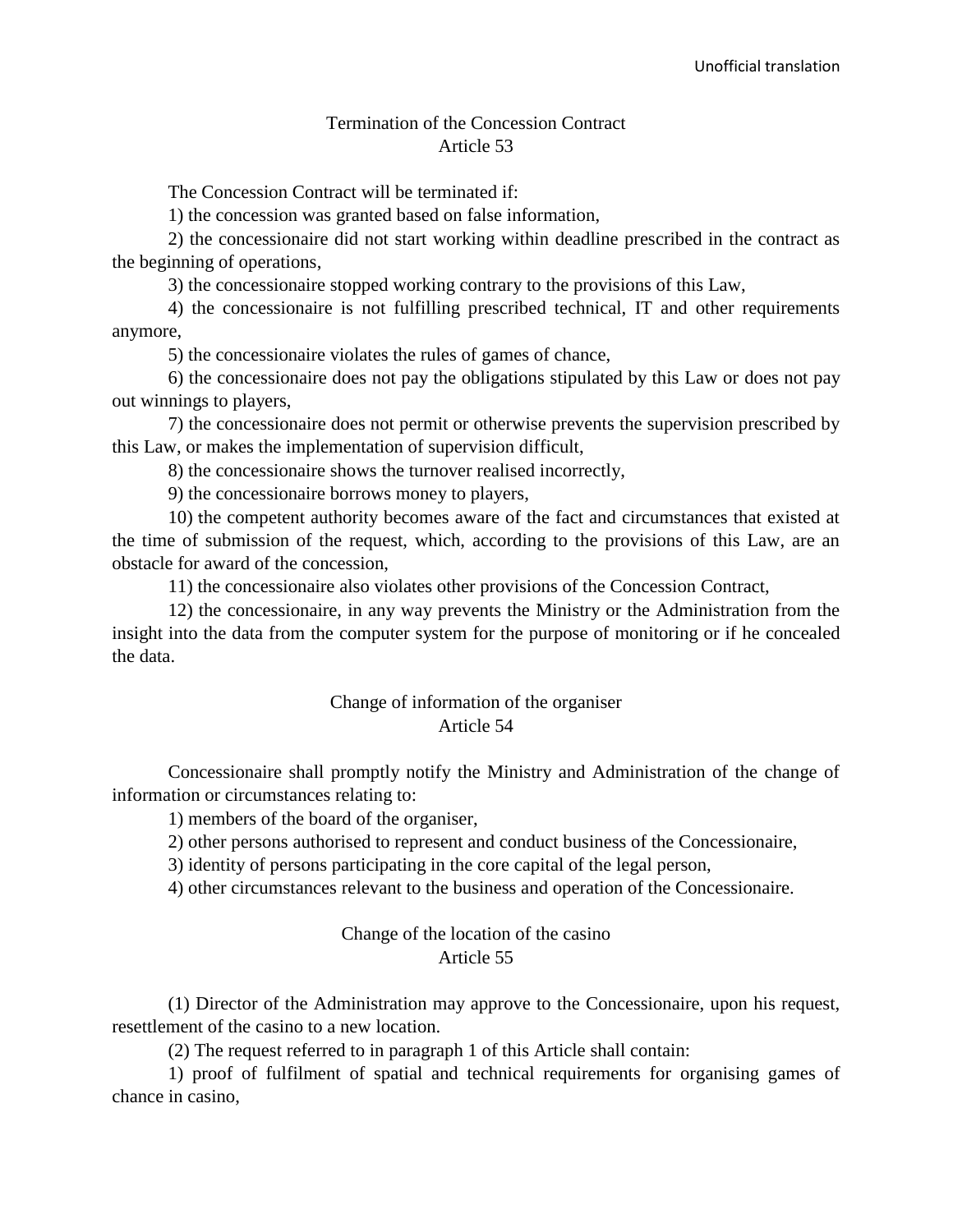2) explanation of the reason and course of resettlement,

3) proof of ownership or right to use the space for which the resettlement is requested.

(3) The concessionaire is obligated to start working on the new location within six months from the date of approval of resettlement.

(4) Time needed for relocation is not included in the period of duration of concession.

## Change of volume of organising Article 56

(1) The Concessionaire may only organise games of chances in the volume and type defined in the Concession.

(2) For each additional device for a game that has not been stipulated in the concession, the concessionaire is obligated to obtain approval in the manner prescribed by this Law and Law governing the domain of concessions.

(3) Based on the awarded concession for organising games of chance in casino, the concessionaire can also organise seasonal casino on other location in the period not longer than four month in the continuity, annually.

(4) The concessionaire that organises seasonal casino referred to in paragraph 3 of this Article shall report, to the Ministry and the Administration the beginning and ending of organisation, as well as the location of organising.

(5) The concessionaire referred to in paragraph 4 of this Article is obliged to fulfil spatial and technical conditions for organising games of chance in casino in the place where seasonal casino is organised.

#### Fee for organising games of chance in casino Article 57

(1) For organising games of chance in casinos, concession fee is paid consisting of the fixed and variable part.

(2) The annual fixed fee per one casino is BAM 100,000 and the Concessionaire is obligated to report the fee to the Administration and pay until 31 March of the current year for the previous year.

(3) The annual fixed fee per one organised seasonal casino is BAM 40,000 and the concessionaire is obligated to report and pay the fee to the Administration until  $15<sup>th</sup>$  of the following month after the end of organisation.

(4) Variable fee for organising games of chance in casinos is paid monthly to the revenue from games of chance (for each game separately) and amounts to 10% of the established base consisted of the sum of daily calculations for each type of game in the casino (cumulative) and for each slot machine for games of chance or each terminal for electronic games.

(5) The fee referred to in paragraph 4 of this Article should be reported and paid to the Administration until the  $15<sup>th</sup>$  day of the month for the previous month.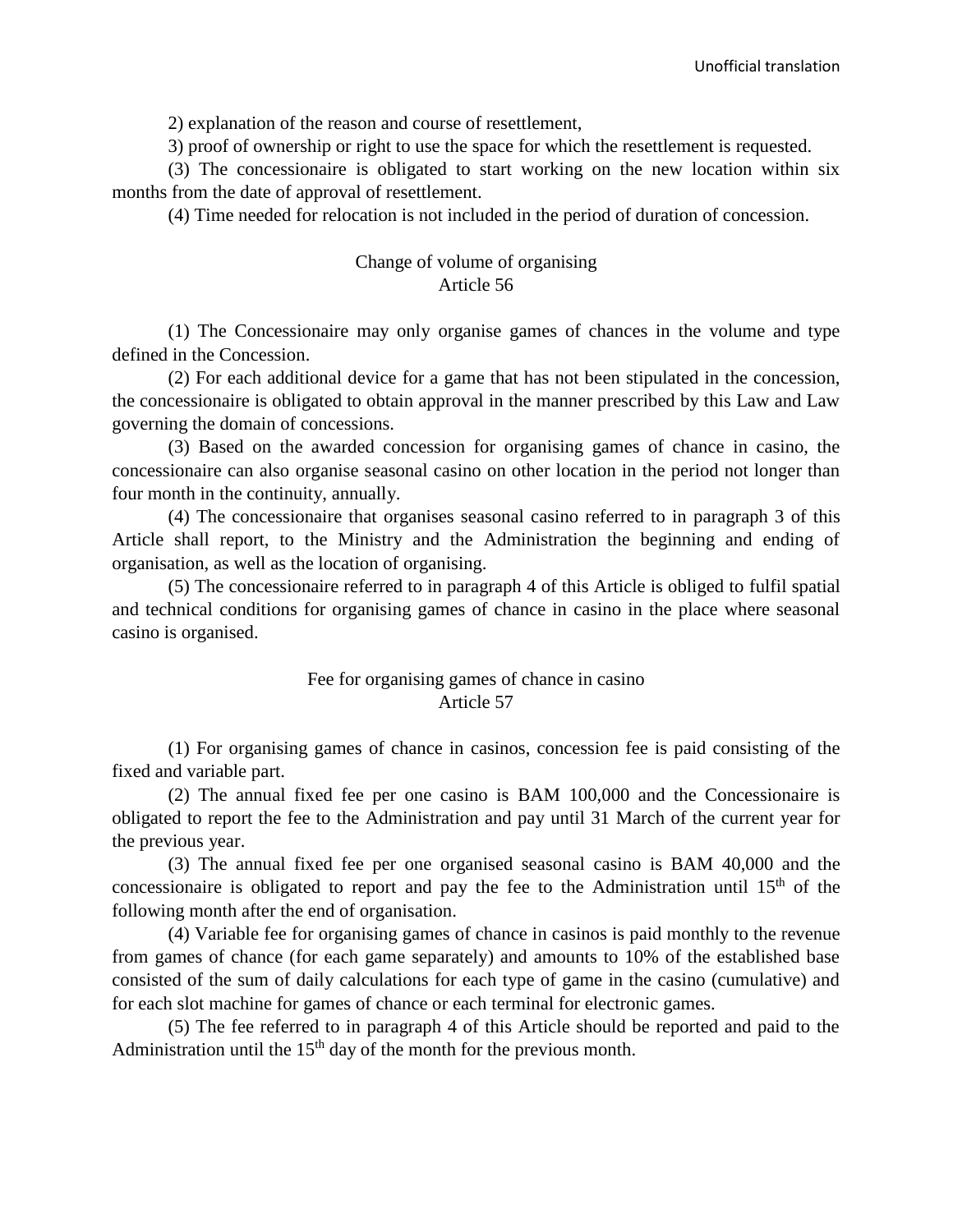(6) The concessionaire is obligated, in prescribed forms, to keep the information on daily accounts per particular table for the games of chance, which create a monthly basis for the calculation and payment of fee referred to in paragraph 4 of this Article.

(7) The concessionaire is obliged to submit to the Administration, monthly report on the revenue generated by types of games.

(8) Data from the records, together with final monthly calculation and a copy of the proof of the fee paid should be submitted by the concessionaire to the Administration to the  $15<sup>th</sup>$  of the month for the previous month.

# Labelling of tables in casino Article 58

(1) Tables for the games of chance in casino are labelled with a special sticker given by the Administration with the fee of BAM 20 for the period of one year i.e. for a season.

(2) The value of the promotional tokens in the games of chance in casino cannot be larger than the value of the least amount of token prescribed by the casino rules of game, and the total value of promotional tokens cannot be larger than 2% of monthly income of the casino.

(3) Promotional prize contests in casino are premiums in goods and money which cannot be larger than 5% of monthly income of the casino.

# Spatial conditions for working of the casino Article 59

(1) Casino must be arranged so that the premises for the game and the premises for guests and staff relating to games are spatial entity of at least 500 m², but the casino cannot have less than five tables for games with balls, cubes, or cards.

(2) If the casino is located in the hotel, the hotel must be ranked with at least three stars.

(3) Working hours of the casino is 24 hours a day, every day, regardless of whether it is a nonworking day determined by the law and other regulations.

(4) The Minister shall issue a Rulebook on manner of calculating the base referred to in Article 57, paragraph 4 of this Law and the manner of recording the calculation of the base, as well as on spatial and technical requirements for casino.

# Special spatial conditions for working of the casino Article 60

(1) Payments and payouts in casinos are carried out in Bosnia and Herzegovina Marks or in a foreign currency if such way of payment is stipulated by the concession contract.

(2) Casino must have a cash desk as well as separated and protected space for storing money and other valuables.

(3) Casino may have a currency exchange office and separated area to provide catering services, serving drinks and beverages, and may have a catering facility where meals are prepared and served.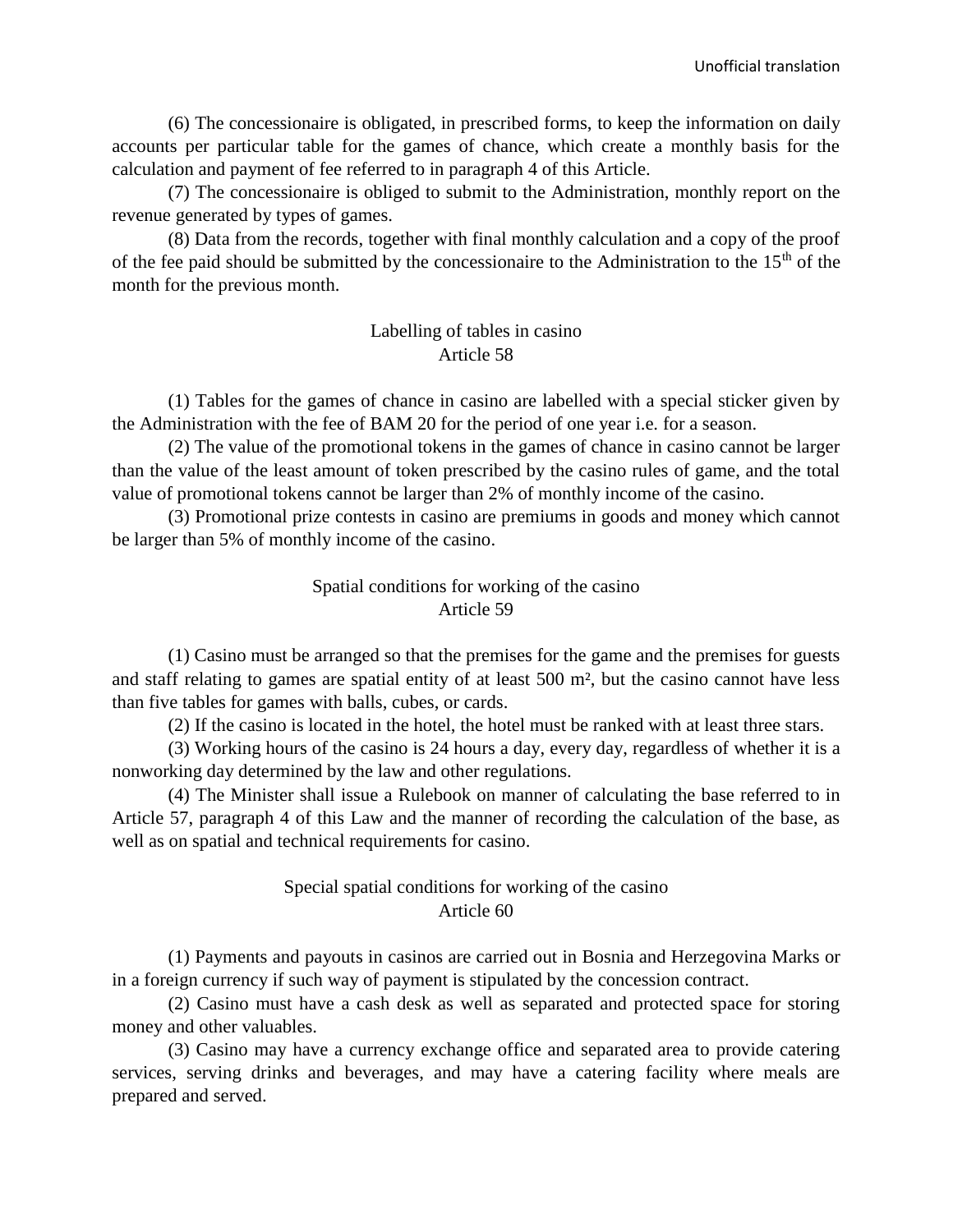(4) Concessionaire is obligated to ensure continuous video surveillance in casino with the recording which provides continuous and direct supervision.

(5) Concessionaire is obligated to keep the documentation of continuous recording for 30 days or longer if requested so by the Administration.

(6) Data from documentation referred to in paragraph 5 of this Article, represents a business secret and the concessionaire can reveal it to another person only in accordance with the Law.

(7) Concessionaire is obligated to supervise the players and visitors so that the game could proceed in accordance with the provisions of this Law.

(8) Concessionaire is obligated to ensure personal protection to players and visitors.

# Rules of the casino games Article 61

(1) Rules of the games of chance for each type of the game are passed by the concessionaire and are applied on previously obtained consent of the Tax Administration.

(2) Rules of the games of chance are composed in one of the languages in official use in the Republic and are translated into English.

(3) In the course of duration of the games of chance started by the players after payment, it is prohibited to change the amount for participation at a game of chance.

(4) Concessionaire is obligated to publish the rules of the casino and make them available to visitors.

(5) Rules of the casino contain:

1) types of special games of chance which are organised in casino,

2) conditions for entry in the casino (proof of identity and control of visitors),

3) conditions when the particular players are prohibited access in casino or participation in games of chance,

4) working hours of the casino.

#### Ban on participation in casino games Article 62

The concessionaire may prohibit further participation in games and presence in the casino to the players who break the rules in the course of the game.

#### Surveillance in the casino Article 63

(1) Persons in uniform may enter the casino only for the performance of official duties.

(2) Taking inside the technical tools suitable for obtaining the benefits of the game is not allowed.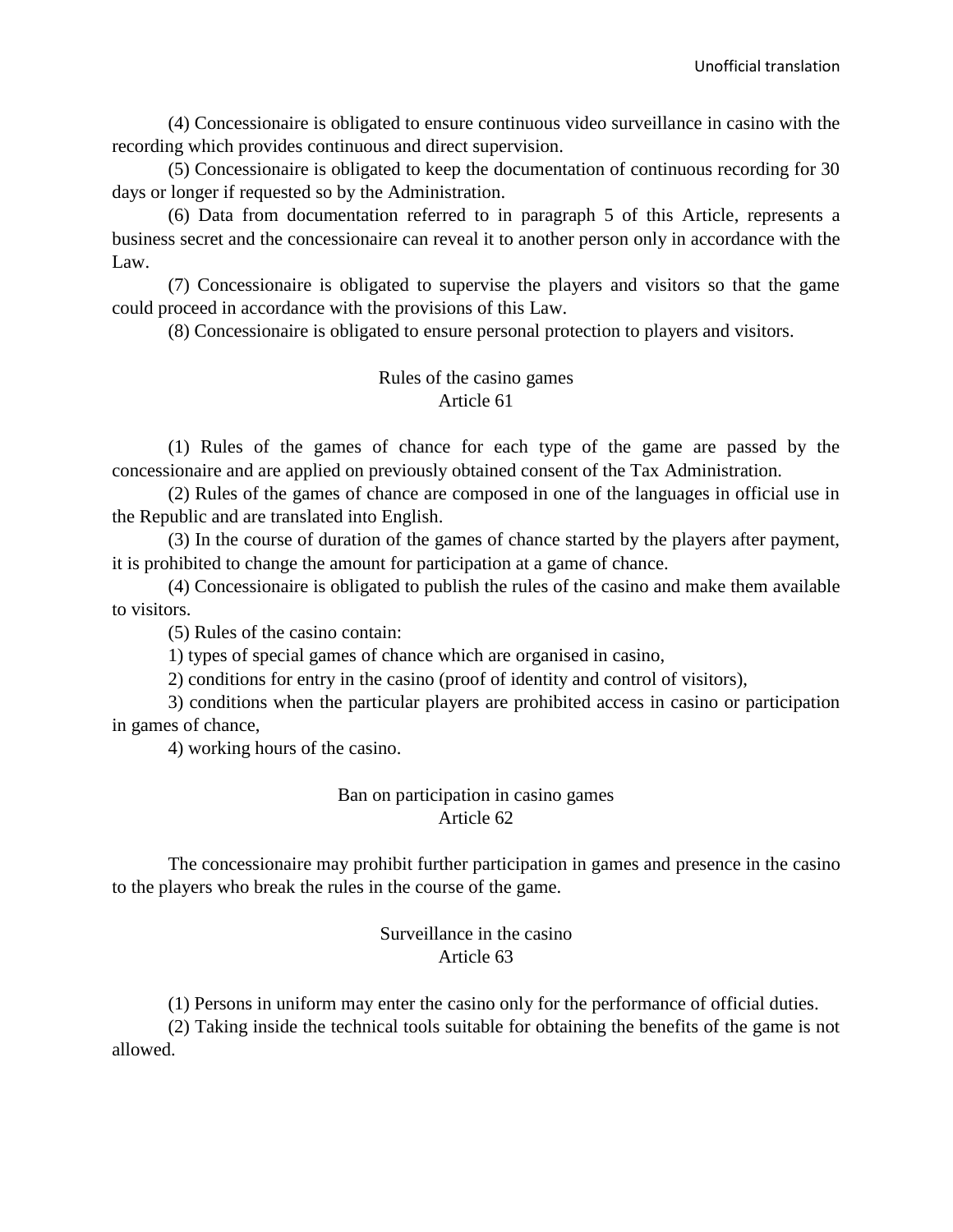(3) The organiser is obligated to provide surveillance of entry and exit to and from the casino, with recording of visitors and continuous audio and video surveillance, i.e. control of reception, with recording of going in and out of the casino.

(4) Casino management may, based on the evaluation, temporarily ban some persons from participating in games of chance in casino or limit their participation.

## Special rules for employees of the casino Article 64

(1) Employees at the casino who directly participate in organising games of chance must be qualified to work in a casino.

(2) Employees at the casinos are not allowed to participate, as players, at the casino in which they work.

(3) Employees at the casino must keep, as trade secret, information on the players that they acquired during performance of their work.

(4) Employees at the casino are forbidden to take the commission from players, gifts or services of any kind and are not allowed to help the players financially.

(5) It is permitted that players tip the casino staff and the tip is placed in special boxes provided for that purpose.

(6) Tips are handled in accordance with the rules of casino, prepared by the concessionaire.

(7) Members of casino management and senior management are excluded from distribution of tips.

## VII BETTING GAMES

# Licence for betting games Article 65

(1) The licence for organising betting games referred to in Article 7 of this Law may be given to legal entity that, in addition to general conditions referred to in Article 16 and Article 17, paragraph 1, point 2) of this Law fulfils also special conditions prescribed by this Law and regulations pursuant to this Law.

(2) Along with the request for issuing licence to organise betting games, legal entity is also obligated to enclose the following:

1) information about the business name and the head office of the legal entity,

2) decision on registration,

3) business plan of legal entity,

4) proof of ownership or right to use the space in which the head office of the betting shop is located,

5) general rules of betting,

6) proof of fulfilment of spatial and technical conditions,

7) proof of right of ownership or the right to use equipment for betting games,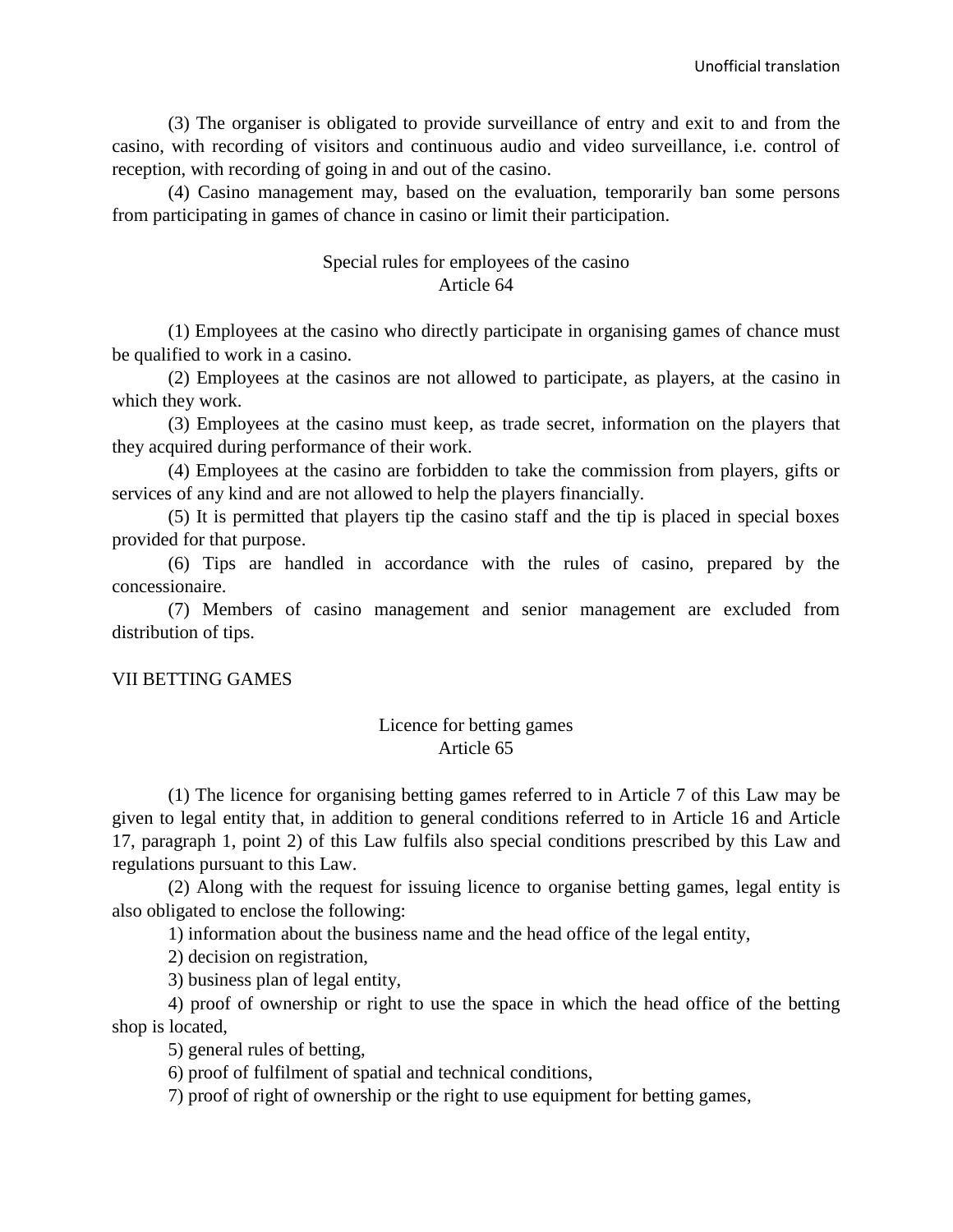8) proof of ownership of approved and certified computer system,

9) proof by the Tax Administration of paid taxes.

(3) To ensure the payment of winnings to the players and payment of fee for organising games of chance and other liabilities, the organiser of the betting games of chance, except Lottery must during the validity of concession, on an annual basis, not later than 31 January for the current year, submit to the Administration the bank guarantee from the Bank in the amount of at least 25% of total planned annual costs on the basis of the fees for organising games of chance in accordance with this Law.

(4) The administration activates the bank guarantee referred to in paragraph 3 of this Article in case of non-payment of liabilities determined by this Law, on expiry of the sixth day since the date when organiser of the games of chance was obligated to pay monthly amount of the fee for organising games of chance.

# Approval for betting games of chance Article 66

(1) Approval for organisation of betting games referred to in Article 23 of this Law is given to the organiser who possesses the licence referred to in Article 65, paragraph 1 of this Law for every business unit i.e. betting shop and that fulfils conditions prescribed by this Law and by-laws pursuant to this Law.

(2) In addition to issuing of special approval referred to in paragraph 1 of this Article, the organiser of betting games must also submit the following:

1) rules of the game,

2) proof of ownership or right to use the premises where betting games are organised,

3) proof of fulfilment of spatial and technical conditions for organising betting games in those business premises,

4) proof of right of ownership or right to use of equipment for that betting shop,

5) proof of paid one-off fee referred to in Article 17 of this Law.

(3) Administration, along with approval referred to in paragraph 1 of this Article, also gives Special mark which contains information on: organiser, number and the date of the licence, location, validity period, and serial number, and the organiser is obligated to put it in a visible place in every betting shop.

## Payments in betting games Article 67

Payments in betting games of chance can be carried out at organiser`s payment places, via terminals for betting and via SMS.

## Spatial conditions for betting games Article 68

(1) Betting games are organised in special business premises (betting shops).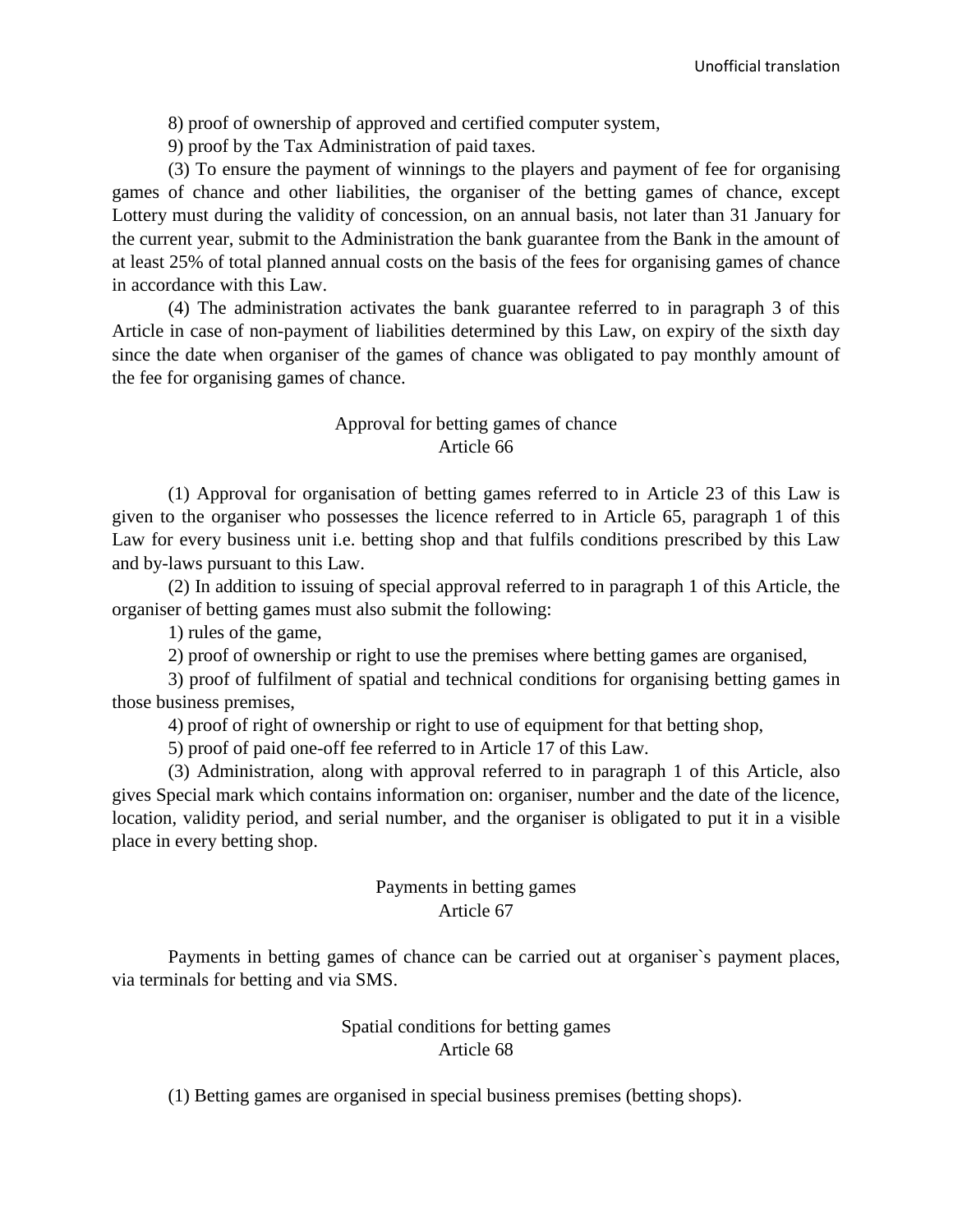(2) Size of the premises in which betting is organised (betting shops) cannot be less than 20m².

(3) The organiser is obligated to prescribe description of betting and conditions for participation in betting by rules of betting.

(4) Betting rules must be clearly placed in betting shop.

(5) Working hours of betting place may last from seven hours a day to 24 hours every day regardless of the fact whether the non-working day is determined by the law or other provision.

(6) Provisions from the Article 63, paragraphs 1 and 2 of this Law are applied also to the betting shops.

(7) The Minister shall, on proposal of the Director of the Administration issue a Rulebook which prescribes spatial, technical and IT conditions and manner of organising betting games of chance.

# Betting ban

#### Article 69

Organisation of betting in the territory of the Republic is prohibited:

(1) on results of general and local elections,

(2) for the organiser of betting who is the owner or co-owner of some sports club to the events in that type of sport and rank of competition.

## Fee for organising betting games Article 70

(1) For organising betting games, a fee amounting to 20% of the basis consisting of overall payments reduced by the overall payout in that month is paid, but it must not be less than BAM 1,000 per betting shop.

(2) The fee referred to in paragraph 1 of this Article shall be reported and paid to the Administration by the 15 day of the month for the previous month.

(3) When receiving payments for betting games, organiser shall not charge or add any expenses, except for the amount of payment which could gain winnings.

# Computer system for organising betting games Article 71

(1) Organiser is obliged to secure a computer system for the surveillance, and in which all payment places, self-service terminals and servers through which the betting is organised must be connected.

(2) It is required for the system referred to in paragraph 1 of this Article to be approved by the Ministry and the organiser is obliged to secure an uninterrupted access to the Ministry to that system in any moment in real time.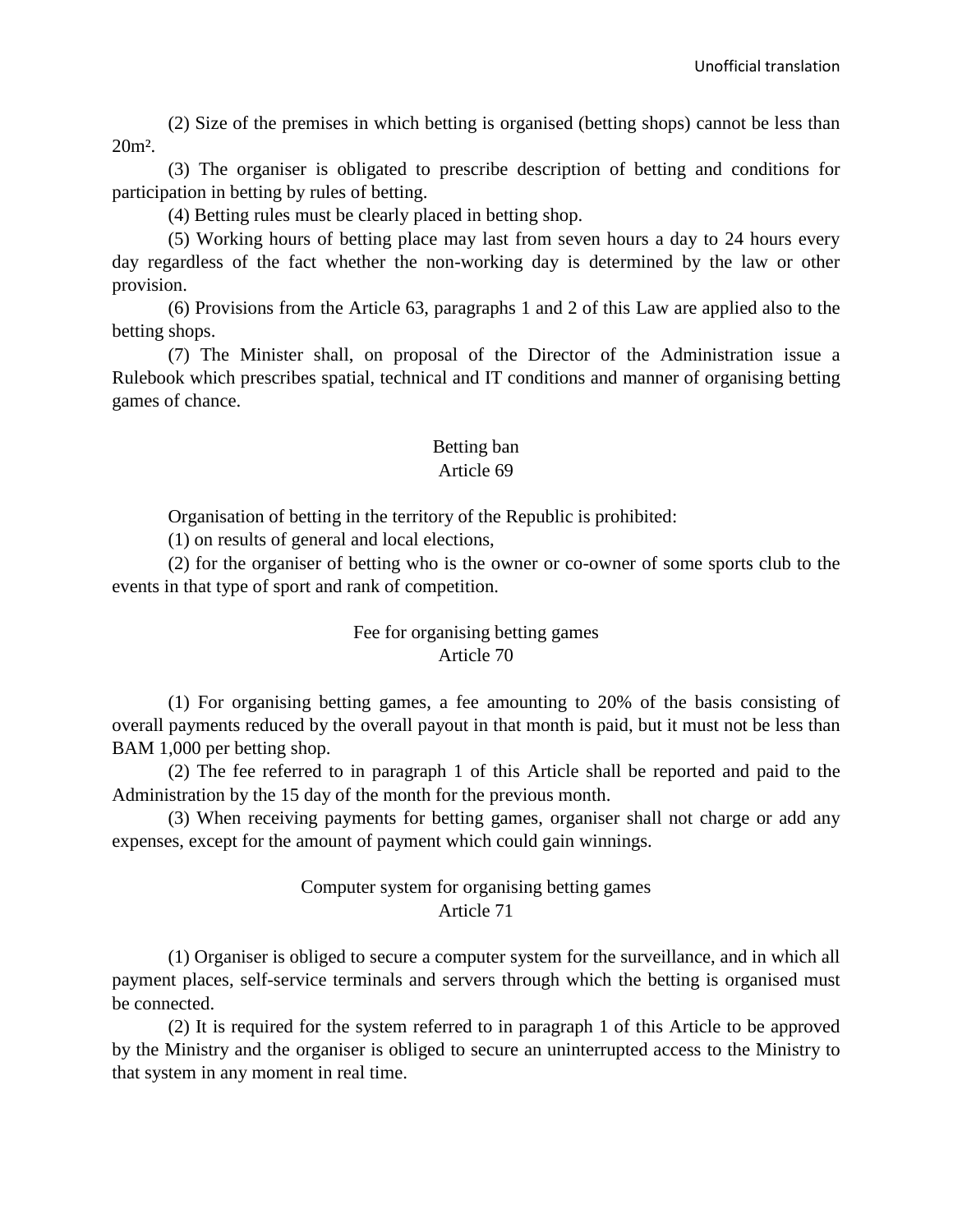(3) Storing, registering and recording of data on payments and payouts received for betting is carried out in computer system of the organiser referred to in paragraph 1 of this Article.

(4) The organiser must keep all the winning tickets undamaged, with the serial number, for at least three years.

# Self-service betting terminals Article 72

(1) Self-service terminal are a special way of organising betting games through which no other games than sport betting can be organised.

(2) Organising betting games via self-service terminals for sports betting is carried out in betting shop, slot machine clubs, casinos or catering establishments.

(3) The provisions from the Article 66 of this Law are applied to the conditions and procedure of obtaining approval for organising betting games via terminals for sports betting.

(4) Terminals must be connected to the Central computer system referred to in Article 71, paragraph 1 of this Law, where every payment and payout is recorded.

(5) Terminal must have a device to receive the banknotes ("bill acceptor"), printer ("ticket printer"), and mechanical dials.

(6) Terminals for sports betting have special labels for marking given by the Administration with the fee BAM 20 for the period of a year.

(7) For organising betting games via terminals for sport betting, the organiser shall pay the free referred to in Article 70 of this Law, for each terminal.

# Betting via SMS

# Article 73

(1) Betting via SMS is a special type of betting where the player can play the game independently through interaction with the system without direct presence of the organiser.

(2) Betting via SMS can be organised in betting shop on the basis of the approval that the organiser is obligated to obtain in accordance with the Article 66 of this Law.

(3) Betting via SMS for which the organiser has the approval referred to in paragraph 2 of this Article is considered to be special payment – payout spot.

(4) For organising betting via SMS, the organiser has to pay monthly fee referred to in Article 70 of this Law.

## One-time organisation of betting Article 74

(1) Notwithstanding Article 69, point 2) of this Law, a non-profit organisation that organises sports competitions may, in the premises of the stadium or the hall where the competition is held, organise betting once a year in connection with such competition.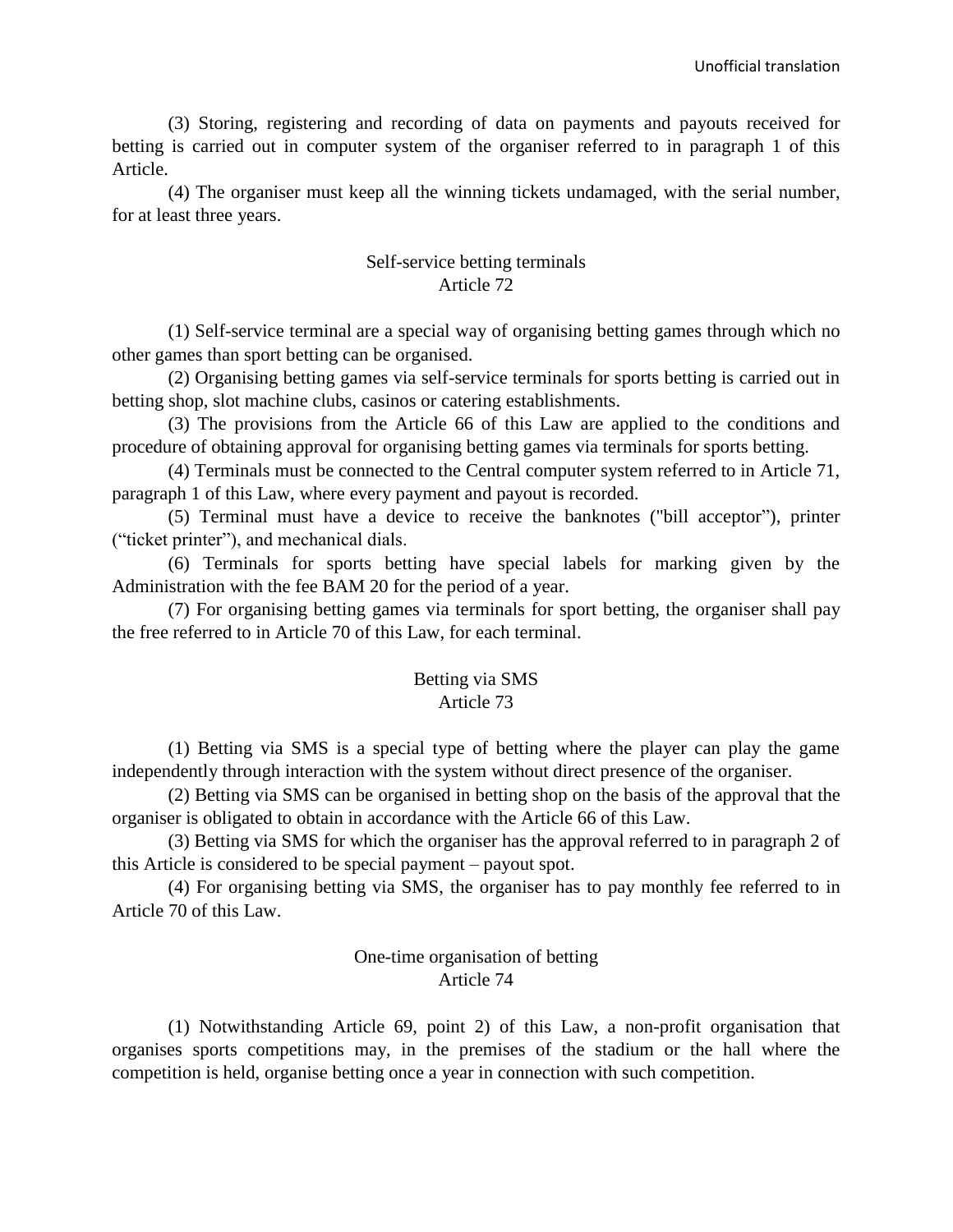(2) Betting referred to in paragraph 1 of this Article can be organised exclusively based on the approval of the Administration.

(3) Along with the application for the approval, the following should be submitted:

1) the Statute of the organisation,

2) Decision and the purpose of organisation of betting,

3) Rules of the game,

4) time of organising the game.

(4) The organiser of betting games is obligated to pay a fee for organising betting in an amount of 5% of the calculated base, which consists of the total amount of the payments received, reduced by the value of payouts, to the budget of the Republic.

#### VIII GAMES OF CHANCE ON SLOT MACHINES

## Licence for organising games of chance on slot machines Article 75

(1) Licence for organising games of chance on slot machines referred to in Article 7 of this Law can be given to legal entity that, in addition to general conditions referred to in Article 16 and Article 17, paragraph 1 point 3) of this Law fulfils also special conditions prescribed by this Law and by-laws pursuant to this Law.

(2) Along with the request for issuing a licence for organising games of chance on slot machines, the legal entity is obligated to submit the following:

1) information about the business name and the head office of the legal entity,

2) Decision on registration,

3) General rules of game,

4) proof of ownership of approved and certified computer system,

5) proof by the Tax Administration of paid taxes.

(3) In order to ensure payout of winnings to players and settlement of liabilities for organising games of chance, the organiser of games of chance on slot machines, except the Lottery must, on an annual basis, not later than 31 January, in the period of duration of licence, submit the banking guarantee of the bank in the amount of 25% of total planned annual costs on the basis of the fee for organising games of chance determined by this Law.

(4) The Administration activates the bank guarantee referred to in paragraph 3 of this Article in case of non-payment of liabilities determined by this Law after the expiration of the seventh day since the date when organiser of the games of chance was obligated to pay monthly amount of the fee for organising games of chance.

## Approval for organising games of chance on slot machines Article 76

(1) Approval for organising games of chance on slot machines referred to in Article 23 of this Law the Administration gives to the organiser of games of chance on slot machines for each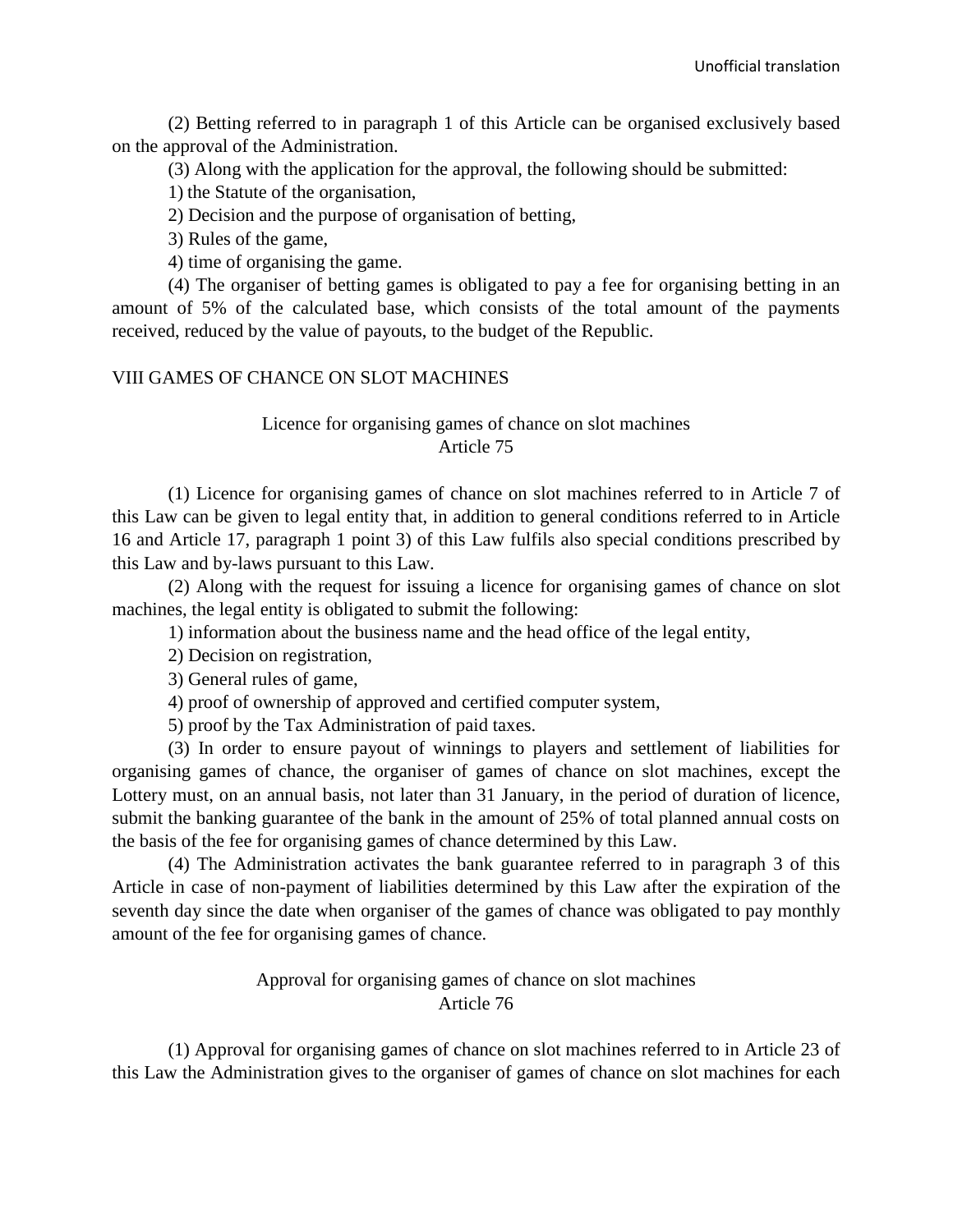business unit i.e. slot machine club that fulfils the terms prescribed by this Law and by-laws pursuant to this Law.

(2) Along with the request for issuing special approval referred to in paragraph 1 of this Article, legal entity is obligated to submit the following:

1) proof of ownership or right to use the slot machines to put into use in the slot machine club,

2) evidence of fulfilment of spatial and technical conditions for that slot machine club,

3) Certificate of technical inspection of the slot machines,

4) Rules for the games of chance to be organised in that slot machine club,

5) proof of ownership or right to use for the space in which games of chance, for which the request was submitted will be organised,

6) proof of payment of one-off fee referred to in Article 17 of this Law.

(3) The Administration, along with the approval referred to in paragraph 1 of this Article, gives a Special label which contains information on: organiser, number and date of the licence, location, validity period and serial number, and the organiser is obligated to place it in original document in a visible place in every slot machine club.

(5) The organiser of games of chance through the slot machine must provide daily the risk deposit in the cash desk of at least BAM 100 per slot machine.

> Putting the slot machine into use Article 77

(1) The organiser is obligated to report the Administration, seven days in advance at the latest, about every putting into use, withdrawal from use and relocation of the slot machine, not regarding technical failures and service.

(2) The organiser is required to deliver to the Administration for each new slot machine that will be put into service the following:

1) proof of ownership or right to use the space in which it is situated,

2) proof of ownership or right to use the slot machine,

3) Certificate of technical inspection.

#### Spatial and technical conditions for slot machine club Article 78

(1) Organising games of chance on the slot machines can be carried out in specially designed premises (slot machine clubs).

(2) Slot machine club must have at least ten slot machines for games of chance, and entire size of the slot machine club cannot be less than 30m².

(3) The organiser must, in a visible place in the slot machine club place the rules of the game and information for players.

(4) Slot machine club must have cash desk and a vault to store money and other valuables.

(5) Free drinks and beverages can be served to the players in slot machine club.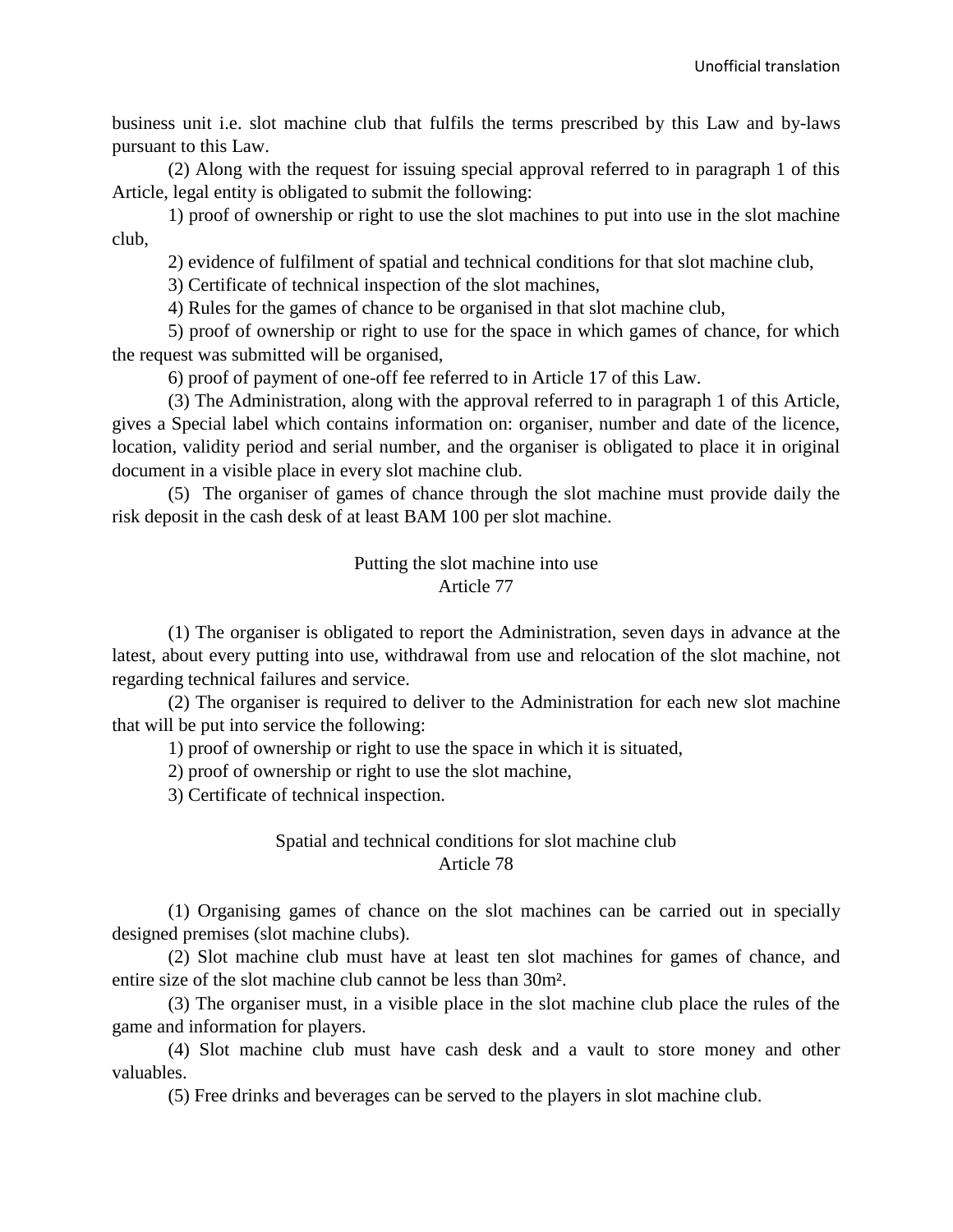(6) Slot machine club may also have a separate space for catering services where drinks and beverages would be served.

(7) Working hours of the slot machine club may be 24 hours a day, every day regardless of whether it is a non-working day prescribed by law and other regulations.

(8) The management of the slot machine club may, on the basis of evaluation, temporarily prohibit or limit participation in games of chance in the slot machine club to some persons.

(9) The Minister shall, on the proposal of the Director of the Administration, issue a Rulebook prescribing spatial and technical conditions for organising games on chance on slot machines.

#### Labelling and registration of slot machines Article 79

(1) The slot machines which have a label, for marking and registration on a visible place, issued by the Administration with special fee of BAM 20 for one year period can be used.

(2) The Minister shall, on the proposal of the Director of the Administration, issue a Rulebook prescribing appearance, content and manner of issuing a label for marking and registration of terminal, tables and slot machines for organisation of games of chance and amusement games.

#### Technical conditions for slot machines Article 80

(1) Slot machines for the games of chance must be technically correct and sealed when putting into use.

(2) Slot machines for the games of chance to be put into use must have the possibility of permanent or long-term recording of all payments and payouts in electronic form in the fiscal memory of program plate and in mechanical dials (minimum of two mechanical dials), with the possibility of sealing the dials.

(3) Sealing of the program plate is performed by the Administration or legal entity authorised for sealing by the Ministry.

(4) For the sealing referred to in paragraph 3 of this Article, the organiser must pay a fee in the amount of BAM 10 per each sealed slot machine.

#### Special technical conditions for slot machines Article 81

(1) Slot machines for games of chance should be so constructed i.e. adapted that to the total number of programmed combinations they pay to the players at least 80% of the value of payments for participation in games of chance.

(2) The decision on the winning or losing is determining by the electronic program via random-number generator.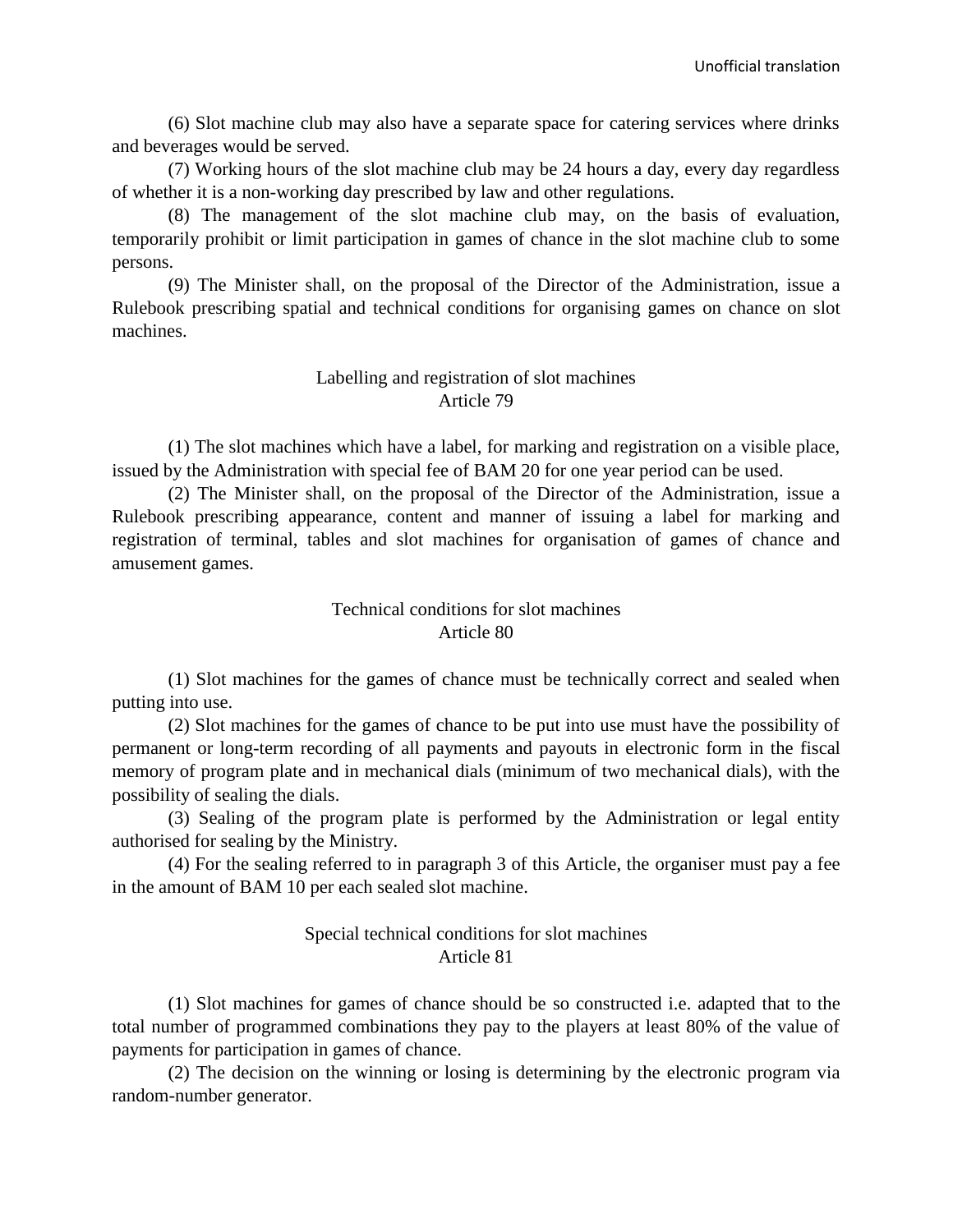(3) Random-number generator must meet the conditions that the random number is independent and statistical and that random number cannot be predicted.

#### Certification and technical inspection of the slot machine Article 82

(1) Slot machine for game of chance, system for organising games of chance via internet, as well as the system for organising betting games, that is put into use in the Republic must possess a certificate of conformity of the device type and program obtained from the authorised and certification responsible laboratory, which is accredited according to norm ISO/IEC 17025 or ISO/IEC 17065 whose accreditation include procedures and conditions for devices and technologies for organising games of chance.

(2) Laboratory conducting testing and certification of the technology for organising games of chance referred to in paragraph 1 of this Article is obliged to possess a proof of qualifications for testing IT security of the system.

(3) Technical specifications of the slot machine for games of chance must correspond to regulations governing electrical safety.

(4) Before putting into use of the slot machine for games of chance, its technical inspection is mandatory and carried out by legal entity which for conducting this kind of activity has the approval for conducting technical inspection, issued by the Minister.

(4) A legal entity authorised to perform the technical inspection must be accredited according to norm ISO/IEC 17020 and possess the Decision on fulfilment of the requirements for testing electrical installations (electric safety of slot machines).

(5) The authorised legal entity referred to in paragraph 3 of this Article issues a certificate about technical inspection of the slot machine for the games of chance conducted.

(6) Technical inspection cannot be performed by legal entities that are: producers of the slot machines for the games of chance, for amusement games or tables for games of chance; organisers of the games of chance; persons engaged in renting slot machines for the games of chance, tables or slot machines for amusement; deliverers, service personnel or authorised representatives of the said persons.

(7) The Minister shall issue a Rulebook prescribing conditions and procedure for certification of the laboratory and legal persons for conducting technical inspections of devices and technologies for organising games of chance referred to in paragraph 1 of this Article.

## Computer system for organising games of chance on slot machines Article 83

(1) The organiser is obliged to secure an IT system approved by the Ministry and in which all slot machines are connected and it allows access in real time to the Ministry.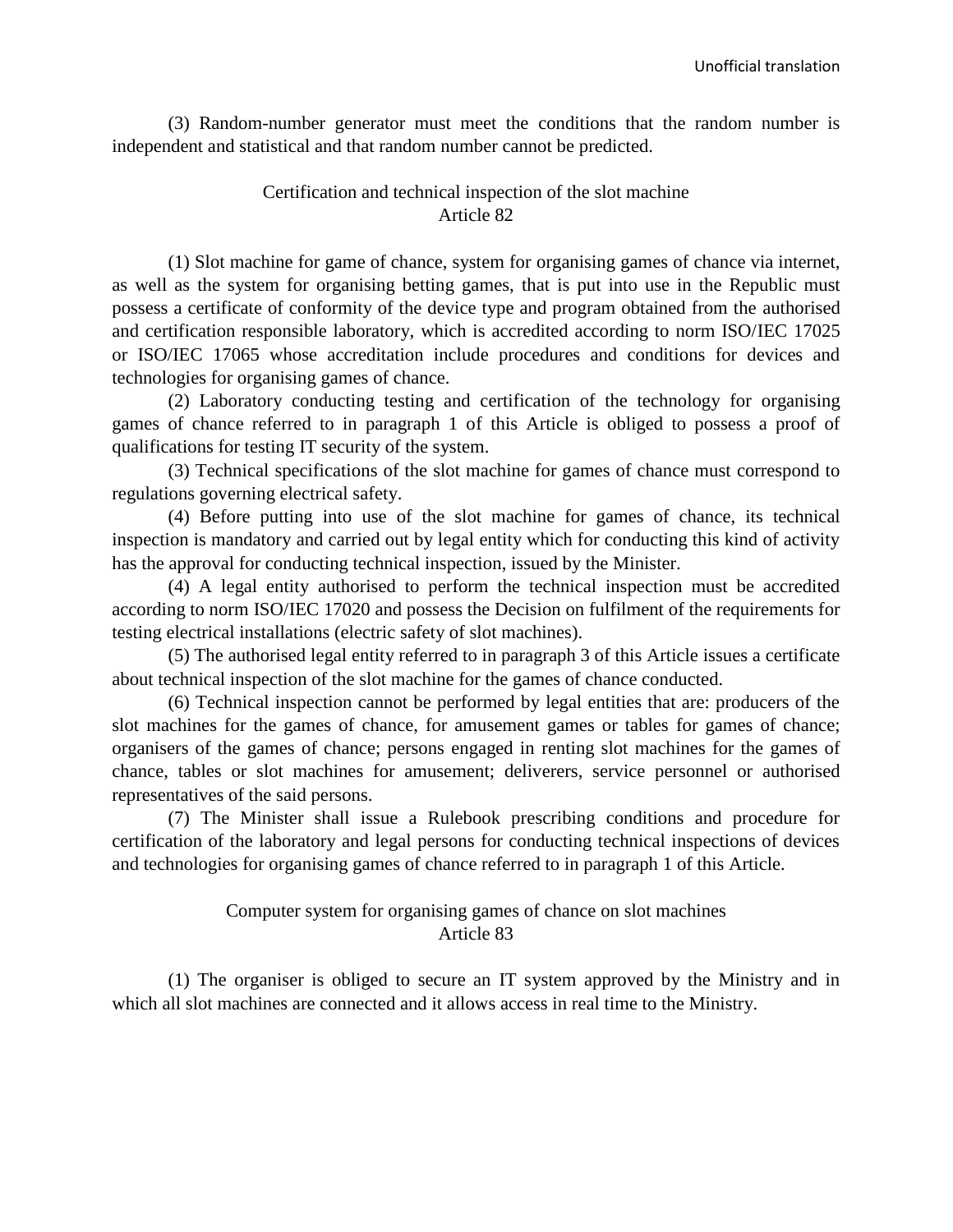#### Fee for organising games of chance on slot machines Article 84

(1) For organising games of chance on the slot machines and vie terminals and internet, the organiser pays the fee in the amount of 20% of the base which contains the difference between overall monthly payments and payouts per slot machine, and which is not less than BAM 100 monthly per slot machine.

(2) The fee referred to in paragraph 1 of this Article shall be reported to the Administration and paid up to 15 day of the month for the previous month.

#### IX INTERNET GAMES OF CHANCE

#### Licence for organising internet games of chance Article 85

(1) Licence for organising internet games of chance referred to in Article 7 of this Law, the Ministry can issue to a legal entity that, along with general conditions referred to in Article 16 and Article 17, paragraph 1 point 4) of this Law fulfils also the special conditions prescribed by this Law and by-laws pursuant to this Law.

(2) Along with the application for licence to organise internet games of chance, the following is submitted:

1) information on the business name and the head office of the legal entity,

2) Decision on registration,

3) proof of payment of the fee referred to in Article 17 paragraph 1 point 4) of this Law,

4) general rules of the games,

5) proof by the Tax Administration of paid taxes,

6) proof of ownership or right to use the space in which the head office of the organiser of the internet games of chance is located,

7) proof of an open bank account through which the transactions will be performed when organising internet games of chance and the number of account,

8) serial number of server through which internet games of chance are organised and proof of the place where server is located,

9) certified statement of the manufacturer of software that there is no hidden functions which could influence the correctness of data,

10) proof of ownership or right to use equipment through which internet games of chance are organised,

11) proof of ownership of the approved and certified computer system,

12) statement of the organiser that he did not have his approval previously cancelled in the country or abroad and that he had not been convicted of a crime of tax and contributions evasion.

(3) In order to ensure payout of winnings to players and settlement of the fee for organising game of chance and other obligations, the organiser is obligated, on an annual basis, not later than 31 January during the period of the licence, to deliver the bank guarantee from the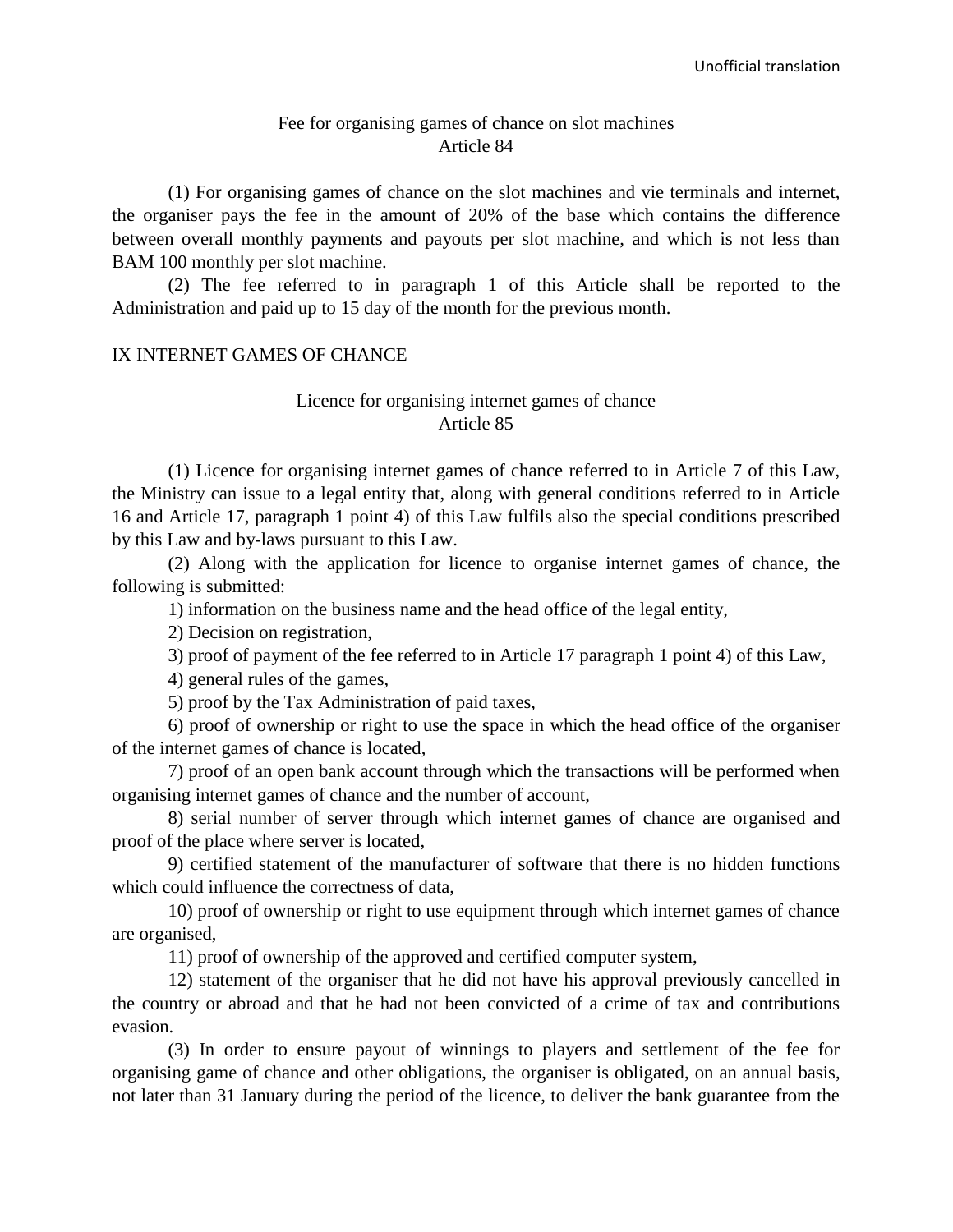Bank, in the amount of 25% of total planned annual costs on the basis of the fee for organising game of chance in accordance with this Law.

(4) The Administration will activate bank guarantee referred to in the paragraph 3 of this Article in case of non-payment of liabilities referred to in this Law, after the expiry of the seventh day since the date when the organiser of internet games of chance was obligated to pay monthly amount of fee for organising game of chance.

#### Technical and functioning equipment of the organiser Article 86

(1) The organiser of the internet games of chance must have technical and functional equipment in the territory of the Republic i.e. hardware and software through which players participate in games of chance via the Global Internet Network (GIN).

(2) Software referred to in paragraph 1 of this Article is made by legal entity which is registered in accordance with the Law which defines the domain of making and putting into use of software and is certified by the authorised laboratory for certification.

(3) Software referred to in paragraph 1 of this Article can be owned by the organiser or the organiser possesses the right to use software for the purpose of organisation of internet games of chance.

(4) Hardware referred to in paragraph 1 of this Article is owned by the organiser of internet games of chance.

# IT equipment of the organiser Article 87

(1) The organiser of internet games of chance is obligated to provide functional IT equipment that enables access to the Ministry, in real time in order to conduct monitoring and control of financial transactions.

(2) The organiser of internet games of chance is obliged to submit, to the Administration five different passwords (username, password).

(3) All the data that refer to the internet games of chance are obligatory located on the territory of the Republic and are available to the Ministry online.

(4) The organiser of internet games of chance provides the Ministry with continuous access to the following data:

1) user name of registered players with virtual account of players,

2) number of virtual account of players (special players' account through which he participates in internet games of chance)

3) state of virtual account of players,

4) current state of total available funds of the players on virtual account,

5) all payments and payouts on the virtual account of the player.

(5) Organiser of internet games of chance is obligated to provide the copy of original source or backup of data.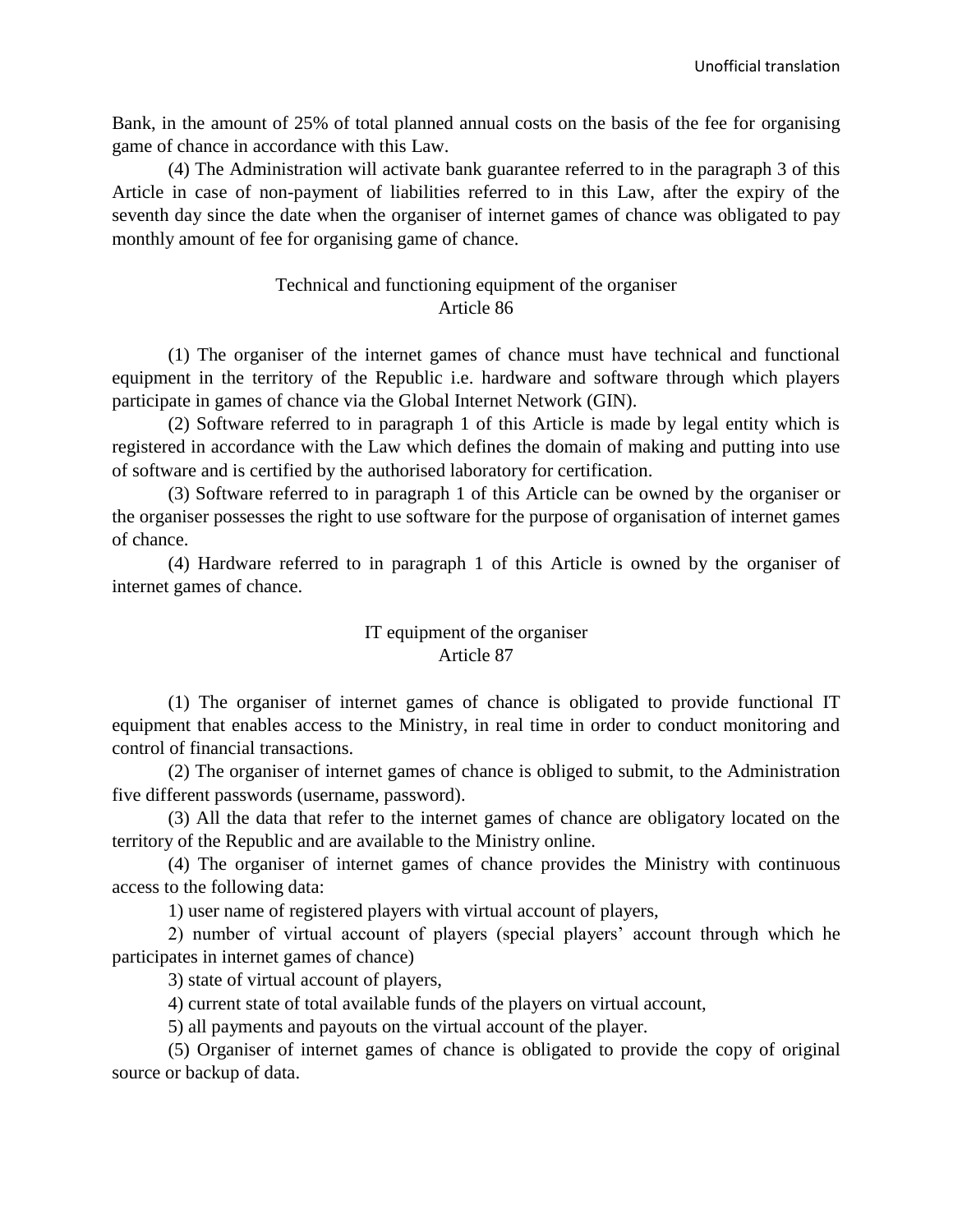(6) The organiser is obliged to allow the Ministry access to data referred to in paragraph 4 of this Article for at least last 12 months.

# Staff of the organiser of internet games of chance Article 88

The organiser of internet games of chance must have a skilled and specialized staff for organising internet games of chance and the director of the organiser, chief bookkeeper and other authorised persons must be full-time employed and have residence in the Republic.

# Transactions in internet games of chance Article 89

(1) Financial operations, transactions, payments and payouts of winnings in internet games of chance are carried out through the bank accounts in the bank with the head office in the Republic or with the business unit in the Republic.

(2) The amount of funds on the account referred to in paragraph 1 of this Article , in the period of the duration of licence referred to in Article 85 of this Law, must continuously correspond at least to total amount of funds on virtual account of players.

(3) Business is conducted in Bosnian Marks BAM or in foreign currency.

(4) The organiser of internet games of chance must enable the authorised officials of the Administration, for the purpose of supervision, the access to bank accounts referred to in paragraph 1 of this Article in every moment.

# Website of the organiser Article 90

The organiser of internet games of chance must have a website, which shows the following information:

1) business name of the organiser of internet games of chance,

2) head office of the organiser,

3) number of the licence for organisation of internet games of chance and date of issue,

4) the warning that games of chance cause addiction, stress, influence the health, as well as possibility of a loss of significant amount of funds,

5) links to websites of organisations which are specialized for assistance to players that have the gambling addiction,

6) links to legal texts and procedures for internet games of chance,

7) links to the balance sheet and business operations for the last year,

8) rules of the games.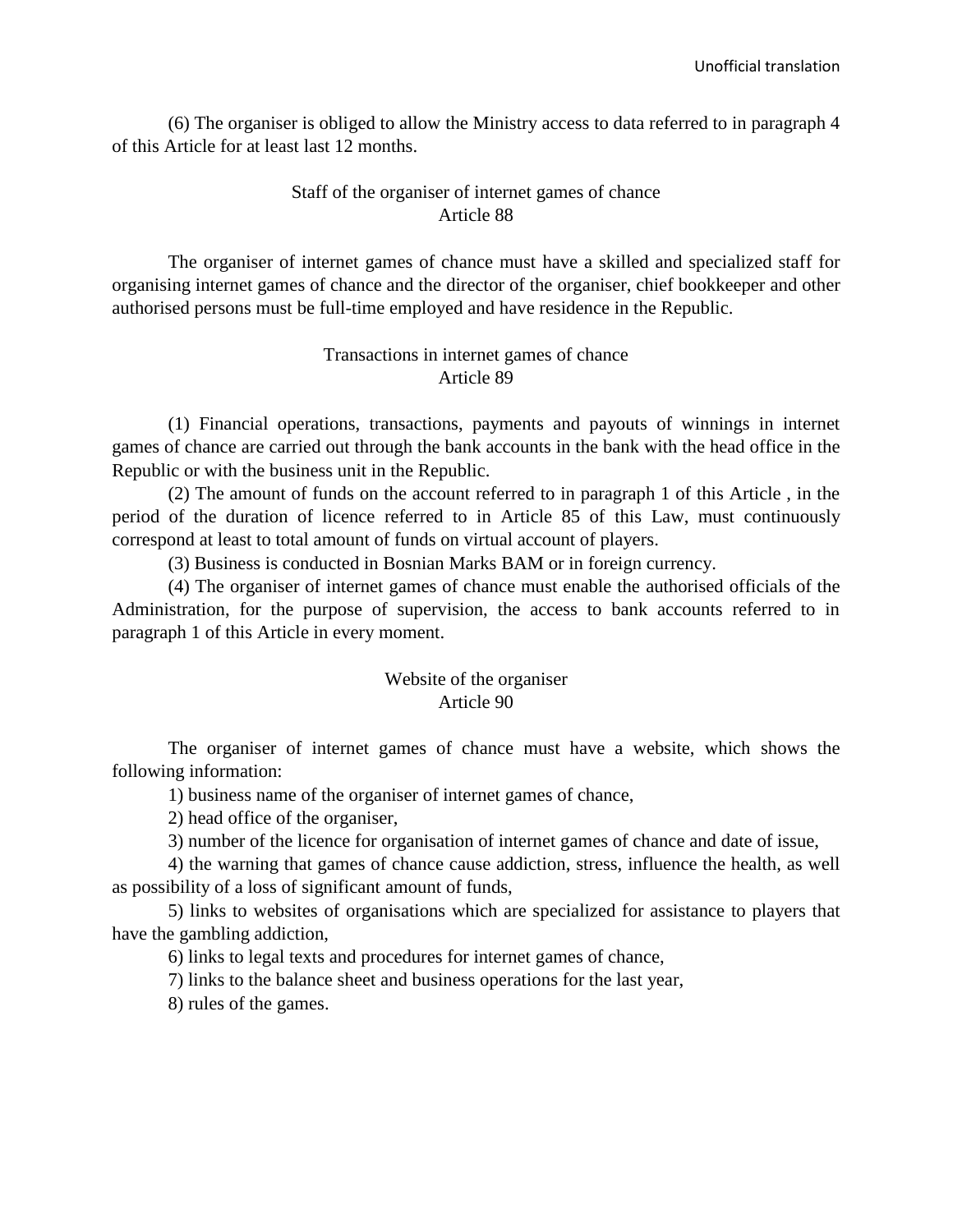#### Players in internet games of chance Article 91

(1) Every player participates in internet games of chance through any device that has the access to the internet.

(2) Players in internet games of chance are obligated to register for the games through internet page of the organiser referred to in Article 94 of this Law by filling in the application for registration.

(3) When registering, the organiser awards to the player a unique number of the account which is unchangeable and through which all transactions are carried out within the system of internet games of chance as well as records of transactions of every player individually.

(4) Application for registration shall contain at least the following information:

1) Identity of the player i.e. name, surname, address of residence and date of birth of the player,

2) desired user name of the player,

3) valid e-mail address of the player,

4) desired password,

5) selection of secret personal question with the answer for confirmation of authenticity of the player during every payout,

6) confirmation that the player is informed about rules before sending the request for registration.

(5) Organiser of the internet games of chance is obligated to prohibit participation in the game to particular player that are not regularly registered for participation in the game.

(6) Organiser of internet games of chance must ensure safe and anonymous online list of all participants in the game.

(7) A player can register only with one account at organiser of internet games of chance i.e. address of electronic mail may be valid only once.

(8) The organiser is obligated to keep all data obtained about players as a business secret and to enable access to those data only in cases prescribed by Law.

(9) The organiser is obligated to enable every player an entire insight into movements on his account in every moment.

10) The organiser is obligated to provide internet domain through which he will access to internet games of chance.

## Payments in internet games of chance Article 92

(1) Registered player makes payment for participation in internet games of chance electronically so that they are visible immediately after payment, non-cash, via non-cash operations, its bank account or cards for non-cash payment (credit or debit cards), via electronic transfer or special accounts open in the bank, as well as on another legally prescribed manner that enables electronic operations.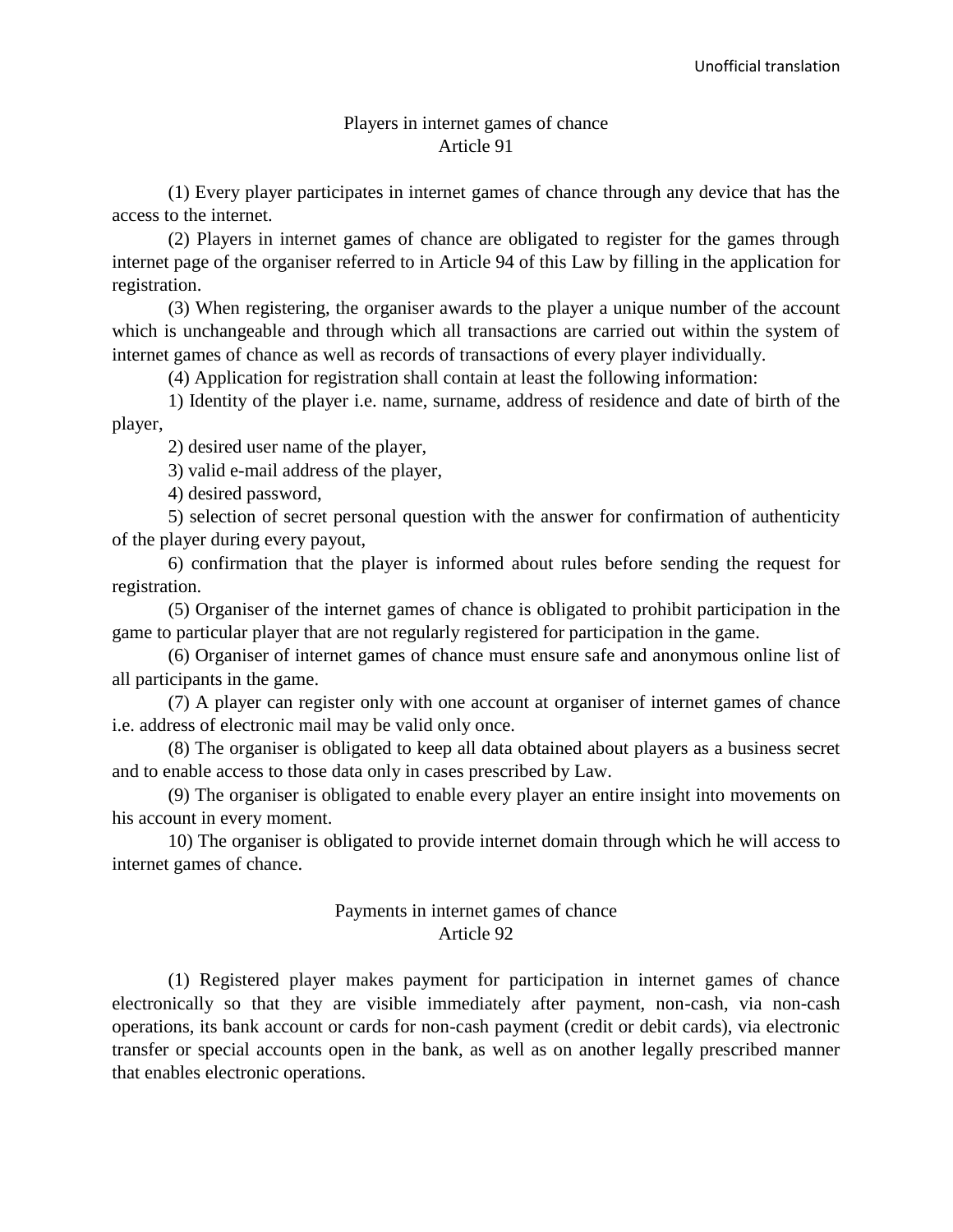(2) Payments to the account of the players as well as payouts to the players can be carried out only if the player is registered and possesses virtual account at the organiser.

(3) The organiser of internet games of chance in every payment or payout is obligated to check and confirm registration of the player, the game of the player, the security and internal procedures relating to the account of the player and to ensure that rules relating to the game are applied in accordance with the Law.

#### Rules of games of chance Article 93

(1) Organiser of internet games of chance must submit to the Administration the rules and procedures relating to internet games of chance which he organises and the amount of fee charged to the players for participating in the game.

(2) The organiser may confer promotional bonuses to players for the purpose of promotion of internet games of chance, and the total amount of promotional bonuses at annual level cannot be larger than 30 % of monthly payments.

(3) The amount of conferred promotional bonus to the player is considered to be payment in the game and is deducted from the amount of winning if the winning is accomplished using that bonus.

(4) The Minister shall, on the proposal of the Director of the Administration, issue a Rulebook prescribing technical conditions, contents of rules and procedures and manner of organising internet games of chance.

# Fee for organising games of chance Article 94

(1) For organisation of internet games of chance, the organiser pays a fee in the amount of 20% of the base consisted of the value of total payments decreased by value of total payouts in internet games of chance.

(2) The fee referred to in paragraph 1 of this Article, the organiser is obligated to report to the Administration and pay until  $15<sup>th</sup>$  day in the month for previous month.

## X PRIZE CONTESTS

# Approval for organisation of prize contests in a classic manner Article 95

(1) Classic prize contests are organised by a legal entity, entrepreneur, or a natural person based on an approval issued by the Director of the Administration for each prize contest separately.

(2) The organiser of classic prize contests pays a fee for organising prize contest in the amount of 10% of the total value of prize fund on the occasion of obtaining the approval referred to in paragraph 1 of this Article.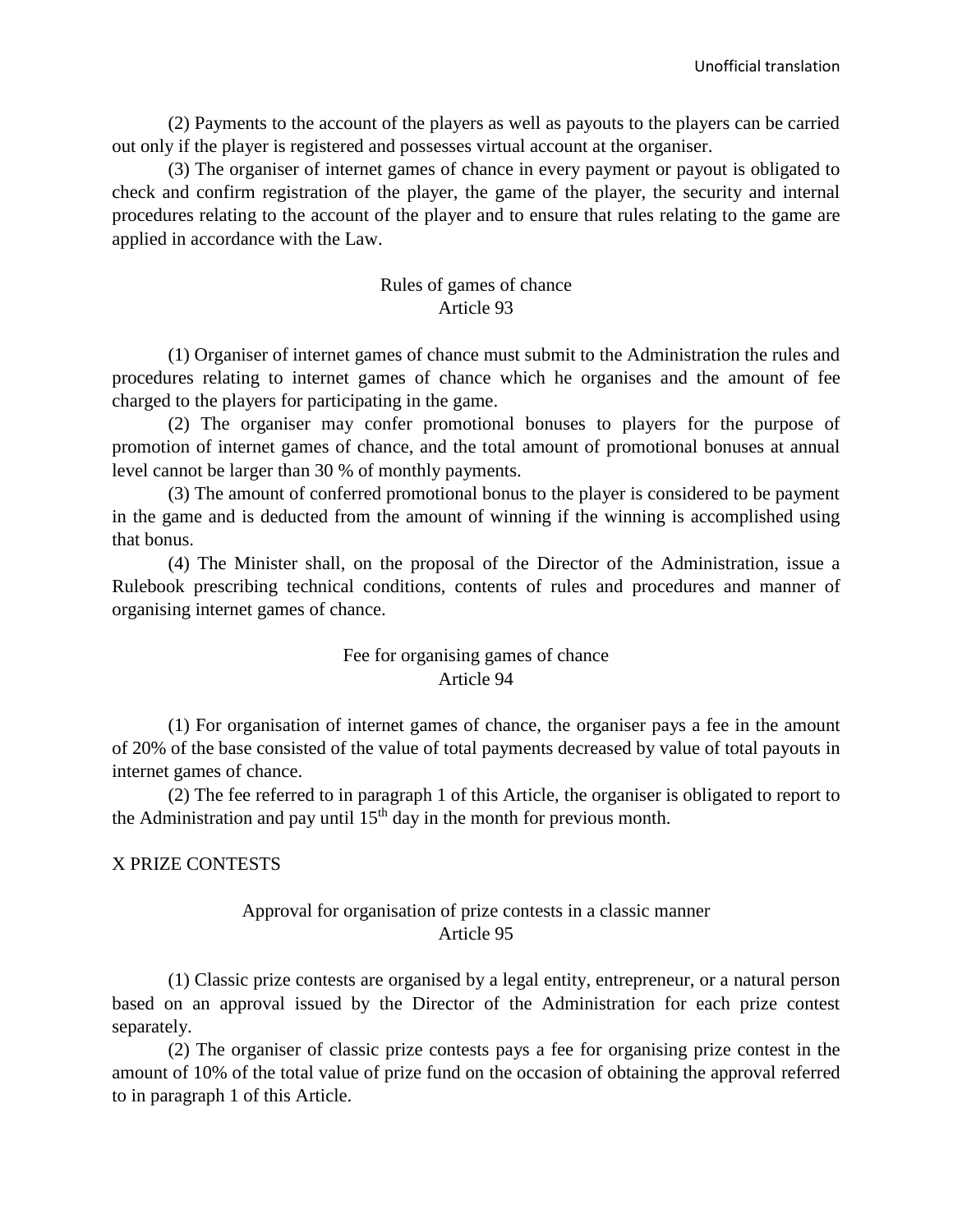(3) Along with the application for approval referred to in paragraph 1 of this Article, the rules of the prize contest are submitted and they contain:

1) business name and the name of the organiser, registry number i.e. identification number and address of the head office of the organiser of the prize contest or the address of the natural person,

2) purpose of organising prize contest,

3) duration of the prize contest,

4) winning fund, established exclusively by goods and services that the organiser cannot exchange for money,

5) individual value of each prize award from the winning fund established in accordance with point 4) of this paragraph,

6) conditions for participation in the prize contest,

7) procedure for organising and implementing prize contest and drawing of prizes,

8) way of publishing the results i.e. winners,

9) the deadline for picking up the prizes,

10) the way in which participants receive prizes if they fulfilled the requirements prescribed by the rules,

11) proof of payment of the fee referred to in paragraph 2 of this Article,

12) statement by the court competent for resolving disputes between the organisers and participants of the prize contest,

13) rules of the game.

(4) The organiser of classic prize contest, shall, no later than seven days before the commencement of prize contest for which he obtained the approval, publish the rules of that game in at least one daily newspaper available in the territory on which the game of chance is organised.

# Approval for organising prize contest via telecommunication system Article 96

(1) Prize contests via telecommunication systems are organised by legal entities with head office in the territory of the Republic, based on the approval issued by the Director of the Administration.

(2) Along with the application for approval, the legal entity referred to in paragraph 1 of this Article must provide:

1) information about the business name and the head office of the legal entity,

2) Decision on registration,

3) evidence of the secured payment of winnings and fees,

4) rules of the game with the contents prescribed in Article 95, paragraph 4 of the Law, and

5) proof from the Tax Administration of paid taxes.

(3) For organising prize contests referred to in paragraph 1 of this Article, the fee is paid in the amount of 15% of the base that is overall value of all payments paid for playing, not later than 15 days since the end of the prize contest.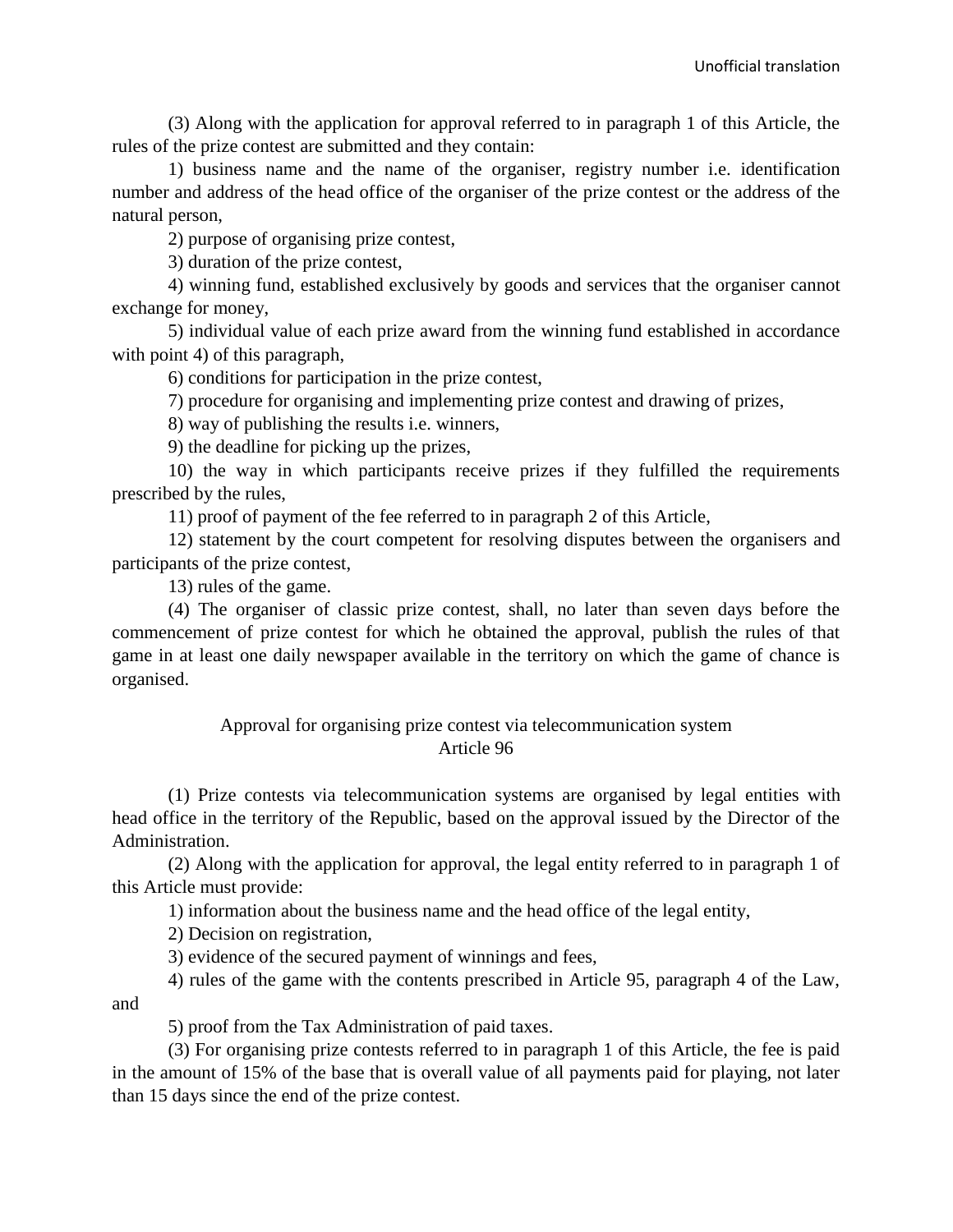(4) In order to ensure payment of winnings to players and settlement of the fee for organising game of chance and other obligations, the organiser of prize contests via telecommunication systems is obligated, on an annual basis, not later than 31 January during the period of licence, to deliver, to the Administration a guarantee from the bank, in the amount of 25% of total planned annual costs on the basis of the fee for organising game of chance in accordance with this Law.

(5) The Administration will activate bank guarantee referred to in paragraph 4 of this Article in case of non-payment of liabilities referred to in this Law, after the expiry of the seventh day since the date when the organiser was obliged to pay monthly amount of fee for organising game of chance.

(6) Financial operations, transactions i.e. payments and payout of winnings of games of chance through telecommunication systems are carried out exclusively through telecommunication providers with a head office in the Republic or with a business unit in the Republic and the bank.

(7) The organiser is obliged to deliver to the Administration the report regarding financial operations, report on its operations through telecommunication operators referred to in paragraph 6 of this Article not later than 15 days since the day of drawing of the winners.

(8) The organiser of the prize contest is obligated, not later than seven days before starting the game for which he obtained the approval, to publish the rules of that game in at least one daily paper available on the territory on which the prize contest is organised.

#### XI AMUSEMENT GAMES

## Approval for organising amusement games Article 97

Amusement games can be organised by a legal entity, entrepreneur or a natural person on the basis of the approval for organising amusement games issued by the Director of the Administration, liable to audit after the period of two years since the day of issuing.

#### Conditions for acquiring the approval Article 98

Along with the request for the approval referred to in Article 97 of this Law, the legal entity is obliged to also submit the following:

1) information on the number and type of amusement machines on which amusement games will be organised,

2) proof of ownership or right to use the space in which amusement games will be organised,

3) proof of registration of competent authority,

4) proof from the Tax Administration on the settlement of all tax liabilities,

5) evidence i.e. statement of compliance of spatial requirements,

6) proof of ownership right or the right to use amusement machines,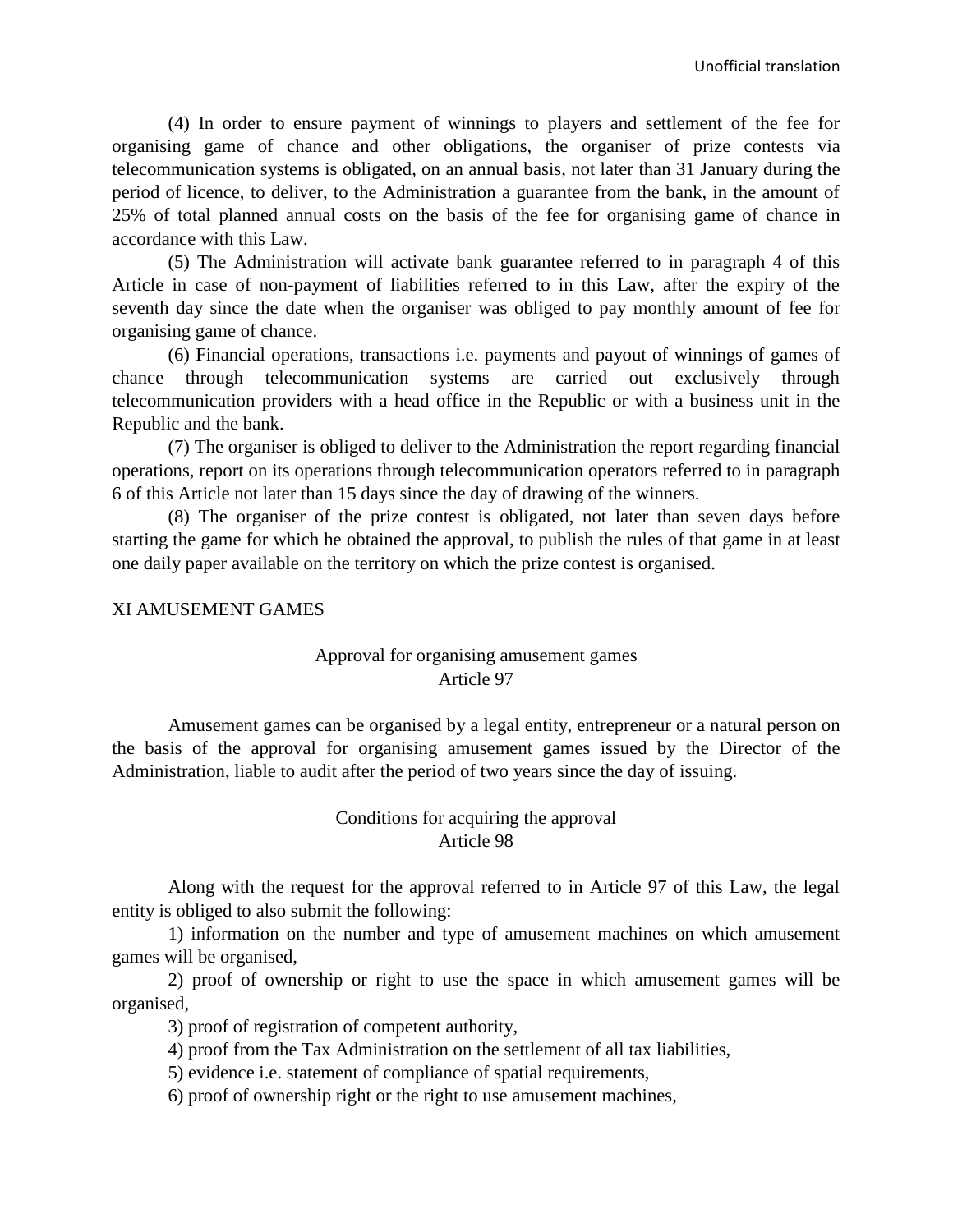7) certificate of the technical inspection of the amusement machines.

# Spatial conditions for organising amusement games Article 99

Amusement games can be organised in catering establishments and the space in which the games are organised must have a minimum area of 3m² per amusement machine.

## Technical conditions and fee for organising amusement games Article 100

(1) Before amusement machine is put into use, technical inspection is mandatory which is conducted in a manner and under conditions prescribed for technical inspection for the amusement machines for games of chance.

(2) The amusement machines can be used if, in a visible place, a label for marking and registration with information on the type of device, location, serial number and organiser of the games is placed on them.

(3) Label referred to in paragraph 2 of this Article shall be issued by the Administration about which it will keep records.

(4) Administration issues a label with a special fee of BAM 20 per month.

(5) Label will no longer be valid after one year since the day when it was issued.

#### XII TAX ON WINNINGS FROM GAMES OF CHANCE

## Subject of taxation Article 101

Tax on winnings from games of chance is paid on winnings in:

1) lottery games,

2) betting games,

3) internet games,

4) jackpots from electronic games,

5) jackpots from slot machine games,

6) jackpots from casinos,

7) prize contests in goods or services.

## Tax base for taxation Article 102

(1) Taxpayer of the tax on winnings from games of chance is a natural person that had a winning referred to in Article 101 of this Law.

(2) Tax base of the tax on winnings from games of chance, except betting games, is an each, individual winning referred to in Article 101 of this Law.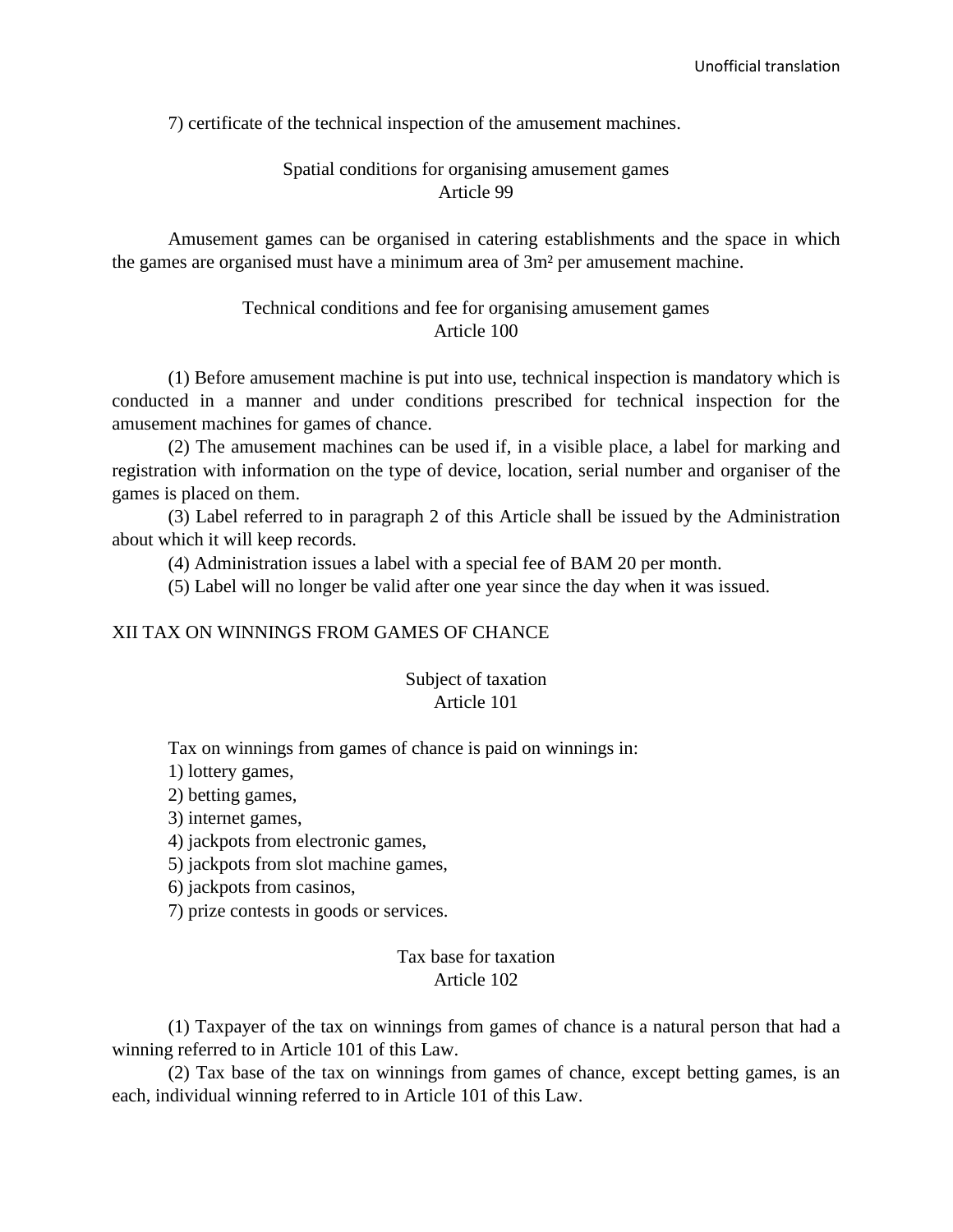(3) Tax base of the tax on winnings from betting games is an amount of each payout of winnings minus the amount of each payment based on which winning is achieved.

(4) For winnings consisting of goods and rights, tax base is a market value of goods and rights in the moment when the winning is achieved.

#### Amount of tax on winnings Article 103

On the tax base referred to in Article 102 of this Law, tax is paid according to the following rates:

1) 10% on winnings, whose amount or value is higher than BAM 1,000 and equal or lower than BAM 10,000,

2) 15% on winnings, whose amount or value is higher than BAM 10,000 and equal or lower than BAM 50,000,

3) 20% on winnings, whose amount or value is higher than BAM 50,000 and equal or lower than BAM 100,000, and

4) 30% on winnings, whose amount or value is higher than BAM 100,000.

#### Manner of tax paying Article 104

(1) Tax on winnings is calculated by the organiser and deducted from each wining before payout of the rest of winning.

(2) The organiser is obliged to record all amounts of tax on winnings referred to in paragraph 1 of this Article in its financial records and to report it to the Administration, not later than  $15<sup>th</sup>$  day of the month for the previous month.

(3) Tax referred to in paragraph 1 of this Article is paid by the  $15<sup>th</sup>$  day of the month for the previous month.

(4) The Minister shall, on the proposal of the Director of the Administration, issue a Rulebook prescribing manners of recording and reporting winning from games of chance.

#### XIII SUPERVISION

#### Competence in the field of supervision Article 105

(1) Supervision over the implementation of the provisions of this Law and regulations issued based on it, is performed by the Ministry and the Administration.

(2) The Ministry carries out direct supervision over the organisers of games of chance via central computer system of the organiser in real time.

(3) The Administration performs the duties of inspection in the field of supervision referred to in paragraph 1 of this Article.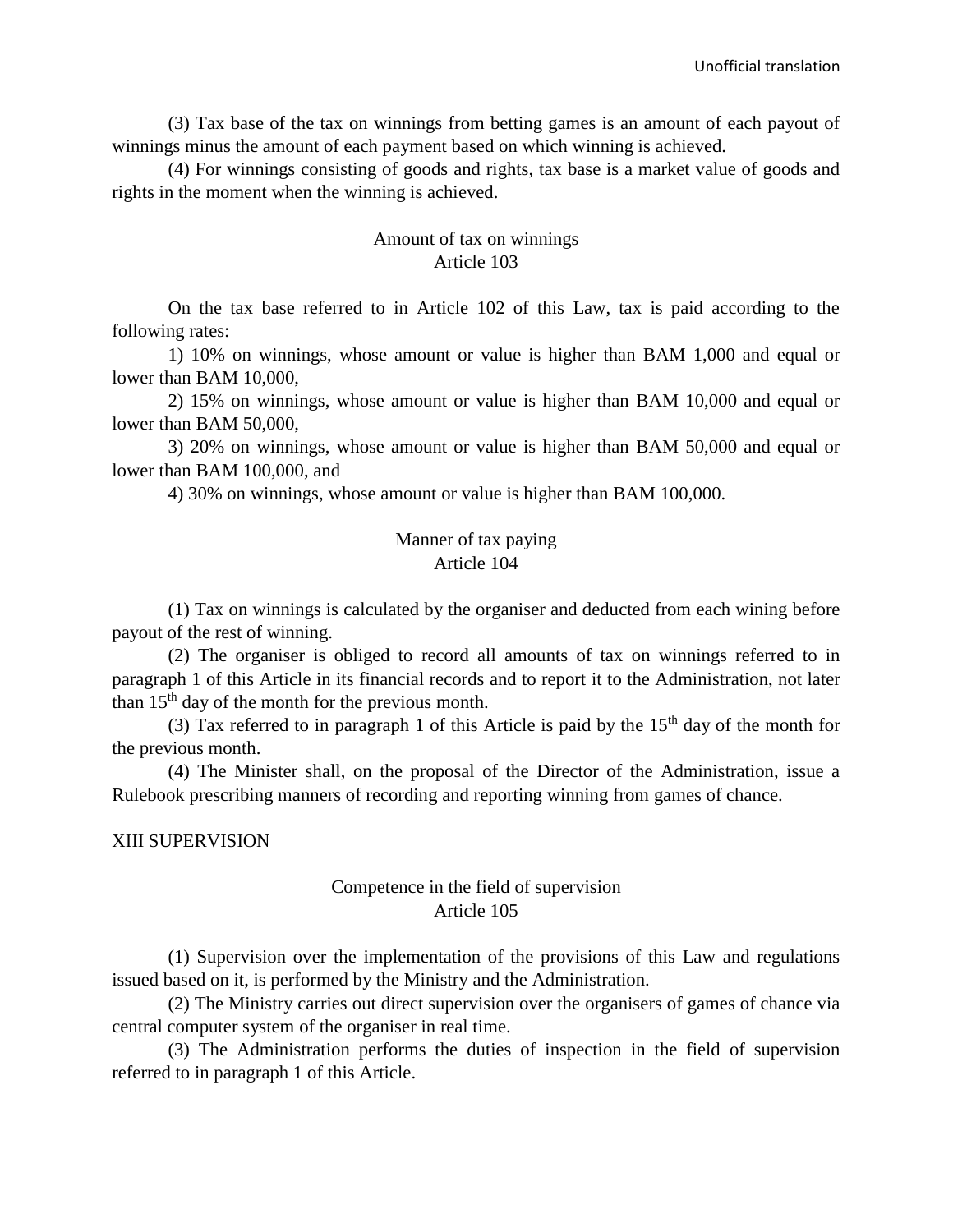(4) The Administration carries out inspection supervision over payment of fees and taxes prescribed by this Law.

(5) Forced collection of fees and taxes prescribed by this Law is carried out by Tax Administration on the basis of the Decision of the Administration and in accordance with regulations governing tax procedure.

(6) Against the Decision of the Director of Administration, a complaint to the Ministry is allowed which shall be submitted within 15 days since the date of submission of the Decision.

#### Authorities of the inspectors Article 106

(1) Inspectors of the Administration are independent in conducting supervision within the limits of authorisation determined by this Law and other regulations.

(2) Inspector has the liability and authorisation to do the following:

1) suggests preventive measures aimed at prevention of violation of law and other regulations,

2) controls business premises and other structures in which the games of chance are organised,

3) surveys general and particular acts, records, bookkeeping, business and other documentation relevant for supervision,

4) determines identity of persons as well as other facts and circumstances that are of interest for conducting supervision,

5) takes in procedure requests and applications of citizens, companies and other organisations and informs the applicant about its procedures.

6) hears and takes statements from authorised and other persons,

7) makes the Minute on results of inspection supervision,

8) makes the Decision after inspection supervision,

9) conducts other operations and measures for which it is authorised by this Law.

(3) Inspector of the Administration is prohibited from participating in the games of chance.

## Rights and obligations of the inspector Article 107

(1) When he determines that this Law or other regulation is violated, the inspector has the duty and authority to:

1) order appropriate measures to be taken and actions to eliminate established irregularities or deficiencies within the determined period,

2) order to deliver necessary documentation and information within the set deadline,

3) order temporary seizure of documents, equipment, and other resources to work,

4) order the forced opening of the facility for the purpose of supervision,

5) order forced closure of the facility i.e. ban to perform activities of organisation of games of chance in that facility for up to 30 days,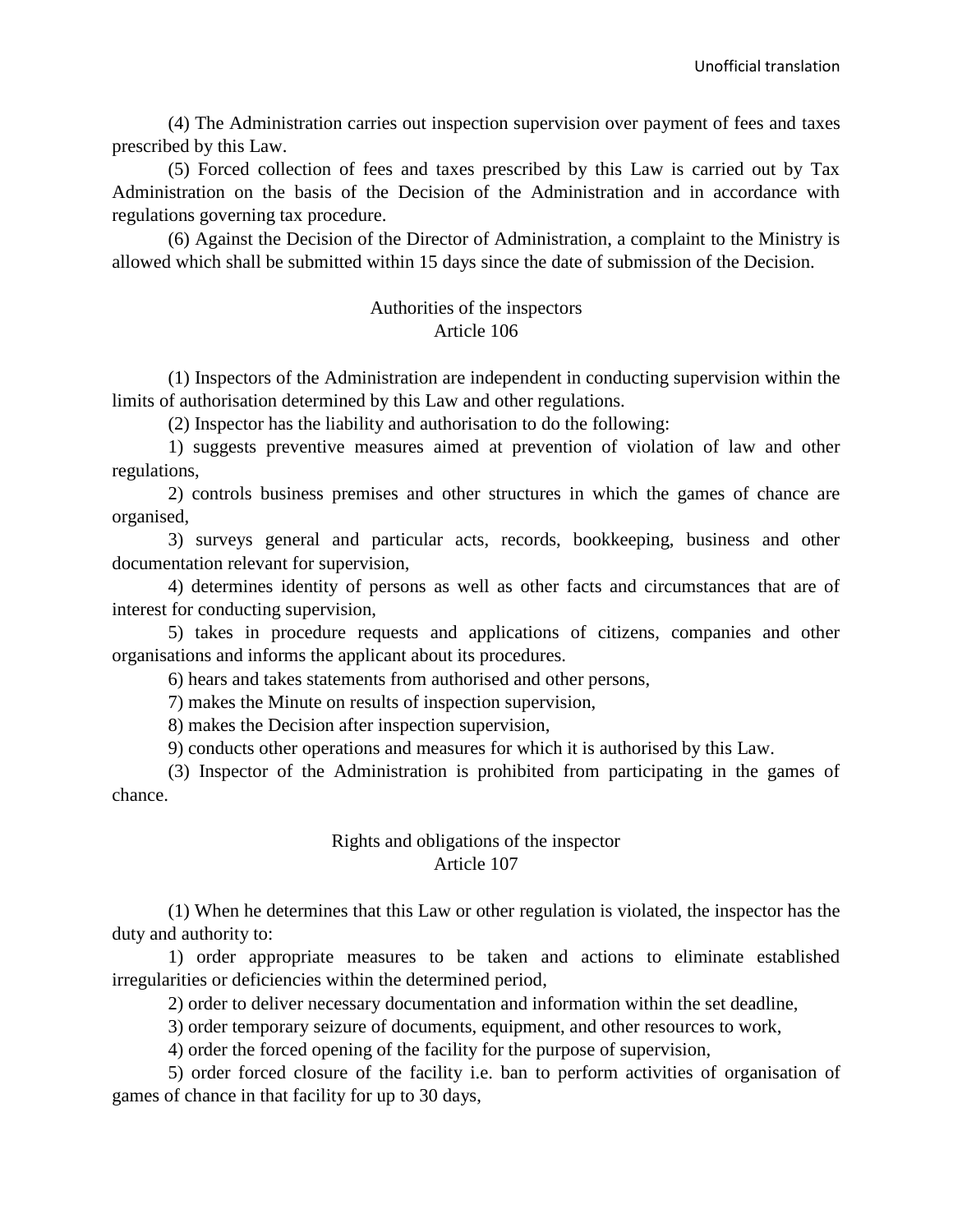6) attend the signing of the opening, calculation and closing of tables and slot machines for the games of chance at the casino as well as daily settlement of cash desk and other activities that are directly or indirectly associated with the work of casinos, betting shops, slot machine clubs and closed type tombola,

7) issue the offence warrant,

8) take away the object that was used for the execution of the offence,

9) submit a report to the competent authority for the committed criminal offence,

10) submit a request for initiating the court proceedings,

11) suggest the measure of taking away licence or approval,

12) order the payment of determined, but unpaid liabilities based on fees and taxes prescribed by this Law,

13) take other measures and actions for which is authorised by this Law and other regulations.

(2) The inspector may also take more measures and actions referred to in paragraph 1 of this Article simultaneously.

(3) The inspector is obligated to mark the ban of the activity in a prescribed way (red tape, the official seal of the Administration, mark "closed" and similar)

(4) Items determined as being used for committing violation and which are taken away in the procedure of supervision, are destroyed after validity of the act of imposing measure referred to in paragraph 1, point 8) of this Article.

(5) The Minister shall, on the proposal of the Director of the Administration, issue a Rulebook on procedure of implementation protective measure of banning the activities of organising games of chance.

## Inspection control Article 108

(1) The inspectors of the Administration carry out the supervision in the domain of the games of chance through inspection control by examining the work, operations and bookkeeping and other documentation of the subject over which the inspection control is carried out.

(2) Inspection control is carried out in accordance with the program adopted by the Director of the Administration and on the basis of special orders and reports.

(3) Notwithstanding provisions of paragraph 2 of this Article, the Minister may issue the order for conducting an extraordinary inspection control in cases when there is a justified need.

(4) If, in the course of inspection, the inspector determines that there are elements of criminal act, the inspector is obligated to immediately inform competent authorities, that they can take competent measures.

# Responsibilities of the inspector Article 109

(1) When carrying out inspection control, the inspector is obligated to have identification that proves the capacity of inspector, identity and authority, which he shall present to the person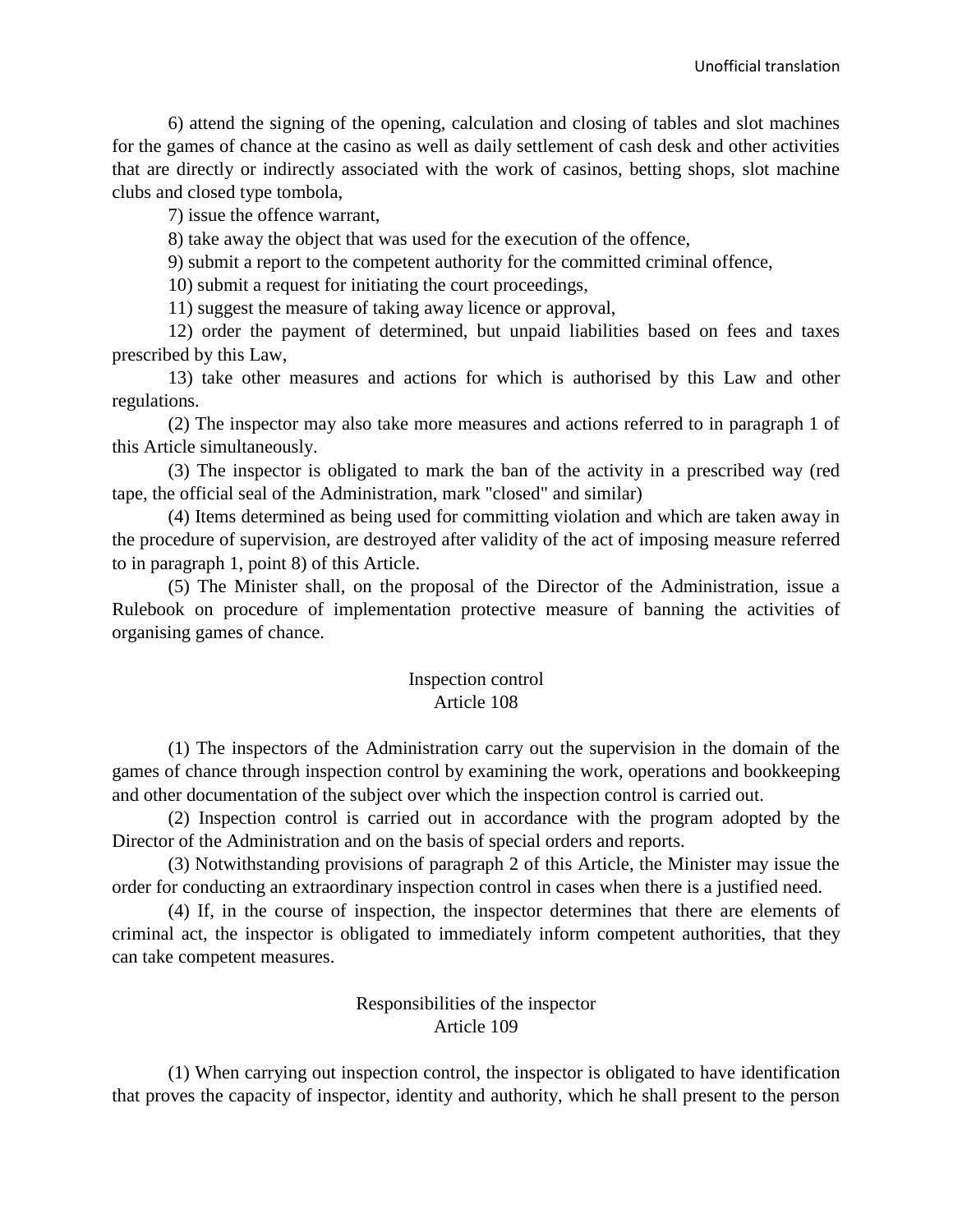over whom he carries out inspection before its start, as well as individual order for inspection issued by the Director of the Administration.

(2) The inspector is liable if:

1) in performing the inspection, he does not take, does not propose or does not determine the measure for which he is authorised,

2) does not propose or does not initiate proceedings before the competent authority because of illegalities or irregularities,

3) exceeds his legal authorisations,

4) does not act in accordance with the law and code of conduct for civil servants,

5) with own negligent conduct causes material damage and intangible damage to entity over which he performs inspection.

(3) In cases referred to in paragraph 2 of this Article, the Director of the Administration is required to initiate disciplinary proceedings against the inspector.

(4) The Minister shall, on proposal of the Director of the Administration, issue a Rulebook prescribing the content and form of identification and badges of inspectors of the Administration.

# Responsibilities of the subject of the control Article 110

(1) Every employed or authorised entity of the subject over which the inspection is performed is obligated to allow inspectors unrestricted access to all rooms and access to all documents and records, and to provide all the necessary information immediately or within the deadline determined by the inspector in order to conduct inspection.

(2) The person referred to in paragraph 1 of this Article is obligated, upon demand of the inspector, to temporarily suspend work in the facility during the performance of inspection if the inspector cannot otherwise perform it and determine the facts.

(3) If the inspector in carrying out inspection or examination is disturbed or unable to carry it out, he will ask to take measures and actions by authorised officials of the Ministry of Interior.

(4) If the person in any way prevents the inspector in the performance of inspection, the inspector may order him measure of ban of the activity within deadlines prescribed by Article 107, point 5) of this Law.

## The Minute of the inspection Article 111

(1) During inspection, present should be the responsible person of the subject of inspection, and if the inspector does not see the responsible person, he will carry out inspection in presence of authorised (in writing) employee and stated that in the Minute.

(2) When it is not possible to perform the inspection pursuant to paragraph 1 of this Article, the inspector will carry out the inspection without the presence of responsible i.e. authorised person.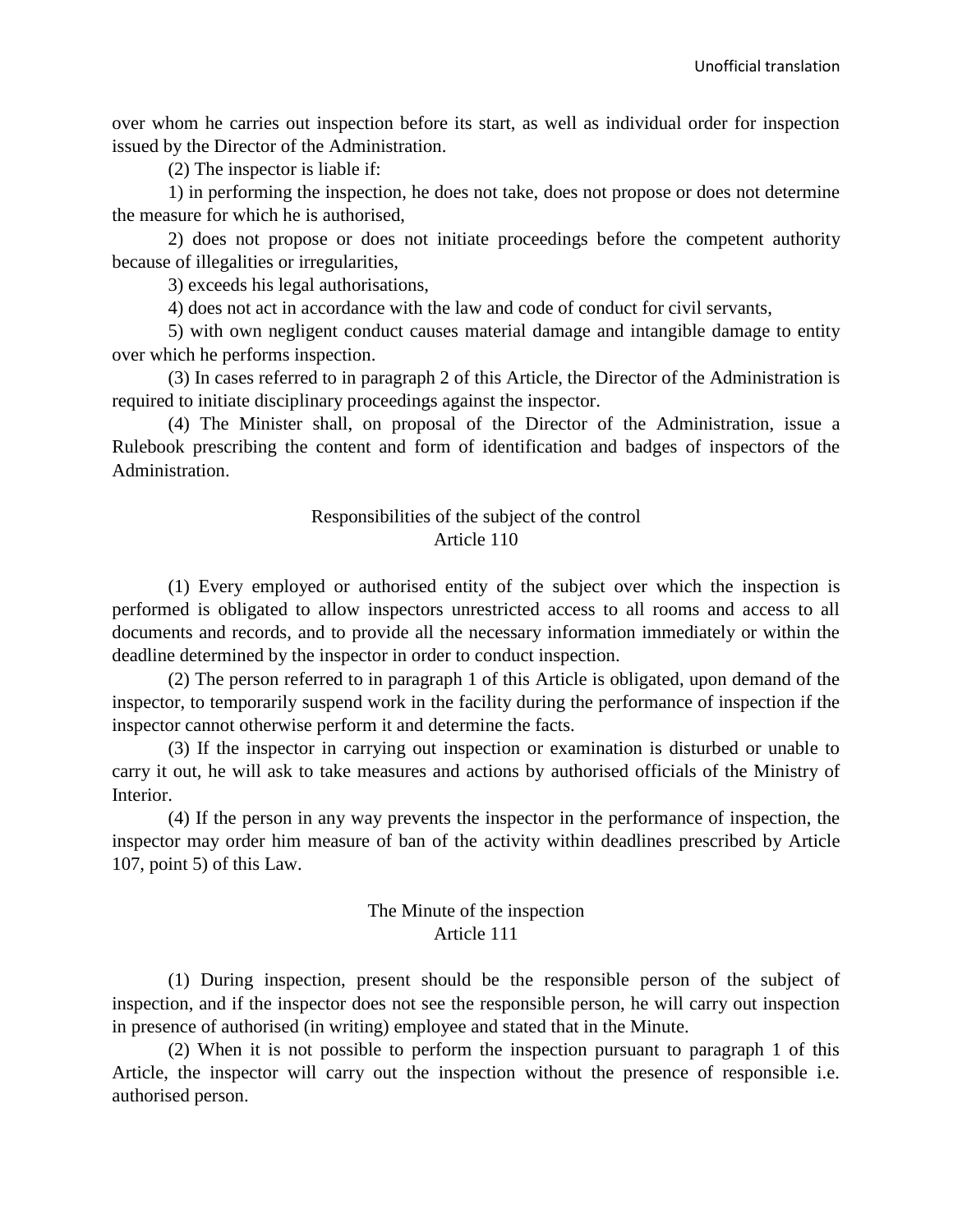(3) The inspector makes the Minute on every inspection conducted and measure and activity taken.

(4) The Minute is to be made during the performance of inspection and signed by the inspector who made the Minute and person that is present.

(5) Notwithstanding the provisions of paragraph 4 of this Article, when due to the volume and complexity of the inspection, it is not possible to make the Minute during inspection, the Minute is made in the official premises of the Administration within three days since the date of completion of the inspection, provided that it is immediately handed over i.e. delivered by mail to the person subject of inspection.

#### Procedure of paying the fees and taxes Article 112

(1) The organisers of the games of chance are obligated to report and pay the fees and tax prescribed by this Law within deadlines prescribed by this Law.

(2) Obligation of payment of fee and tax is considered to be determined by recording obligations in records of the Administration or is determined by the decision of the Administration after the performed inspection over payment of fees and taxes.

(3) Deadline for payment of obligations on the basis of fees determined by the decision of authorised persons of the Administration is 15 days since the date of regular delivery of the decision.

(4) Against the Decision on determination of obligation for payment of fees and taxes referred to in this Law, a complaint is allowed to the Ministry and is submitted through first instance authority within 15 days since the date of delivery of the decision.

(5) Declared complaint referred to in paragraph 4 of this Article defers execution of the Decision.

(6) Executive Decision on determination of liability of payment of fees and taxes referred to in this Law in case that obligation has not been paid in voluntary period, the Administration delivers to Tax administration for further implementation of procedure of forced collection.

(7) The Minister shall issue a Rulebook prescribing the procedure and manner of performance of supervision over payment of fees and taxes prescribed by this Law, as well as the form and contents of forms of applications for fees and tax.

## Complaint

## Article 113

(1) The inspector issues a Decision for measures and actions for which he is authorised by this Law.

(2) Against the Decision of the inspector, a complaint may be lodged to the Ministry within 15 days since the date of receipt of the Decision.

(3) The complaint to the Decision, except the Decision referred to in Article 112, paragraph 4 of this Law, does not delay the execution of the Decision.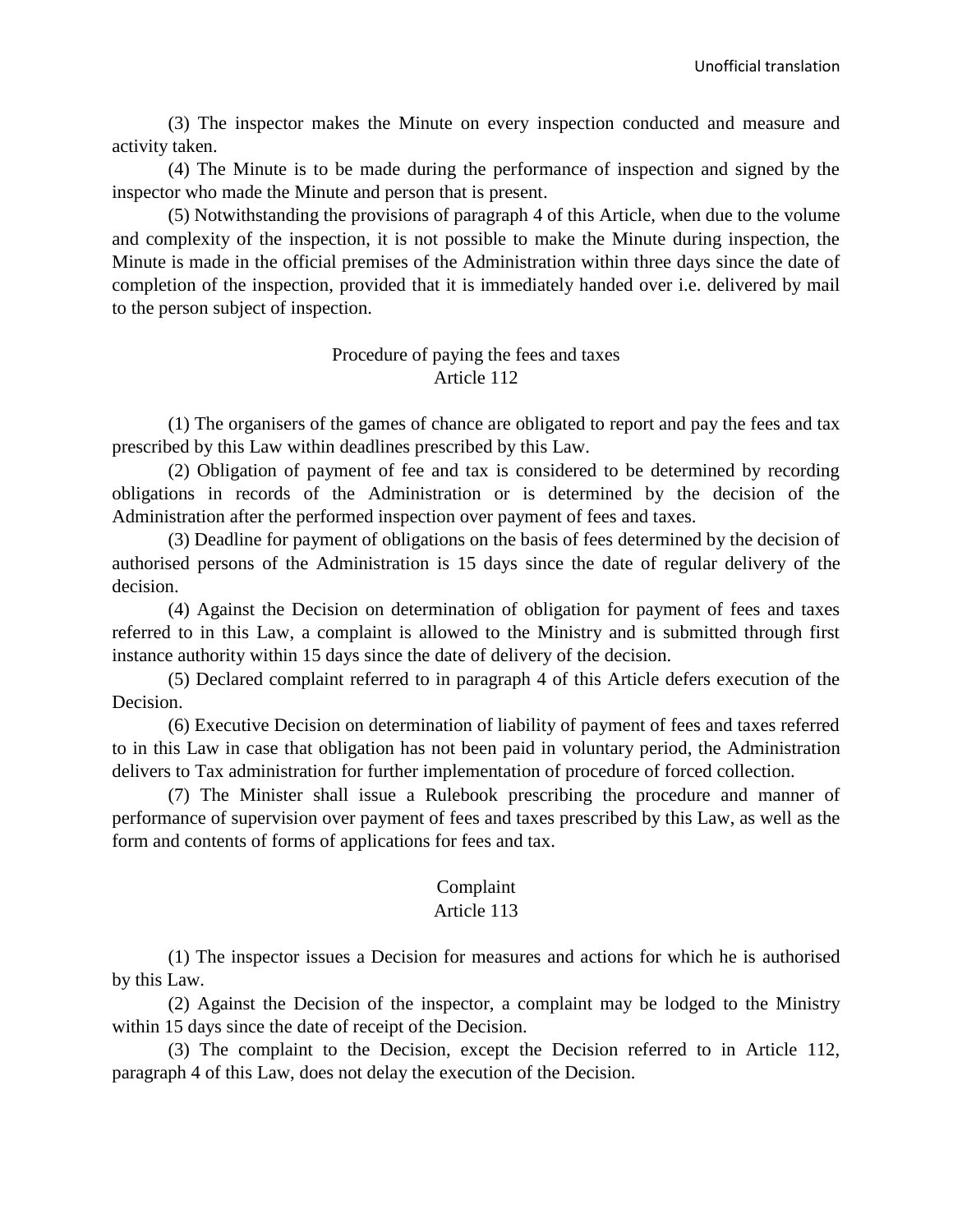#### XIV PENAL PROVISIONS

## Violations of the legal entity Article 114

(1) The legal entity will be fined with BAM 20,000 to BAM 50,000 for the violation if:

1) it acts contrary to the prohibitions from (Article 11) of this Law,

2) if the person younger than 18 years (Article 12, paragraph 2) is present in the premises of casinos, betting shops, classic tombola or the facility where games of chance on slot machines are organised,

3) any media in the Republic publishes the announcement or advertisement relating to games of chance on a radio or television program or in printed media intended for children or minors (Article 12, paragraph 4),

4) rules of particular round or series of lottery game has been changed after the beginning of the sale of tickets of that round, i.e. series or if it delays the day or the place of drawing the winnings without approval (Article 27, paragraph 3) and Article 30),

5) rules of lottery game are not published before beginning of sale of tickets (Article 27, paragraph 4),

6) if the drawing of lottery games is carried out without commission or if it is not public (Article 29, paragraph 1),

7) it does not publish, before the drawing in front of the Commission the overall payment or the number of sold tickets for that lottery games or if the drawing is not published publicly (Article 29, paragraph 2),

8) it does not announce change of place or delay of the day of drawing winnings in a way prescribed by the rules from the Rulebook on organisation of games of chance (Article 30, paragraph 2),

9) it cancels the organisation of games of chance, round or series of a game for which ticket selling had begun, but does not return the received money from ticket selling (Article 30, paragraph 5),

10) it does not publish the report of drawing results or determination of winnings in a prescribed deadline or in prescribed manner (Article 32),

11) it does not pay out winnings in a deadline prescribed by the rules of the game (Article 34, paragraph 1),

12) organises game of chance - classic tombola contrary to the provision of this Law (Article 40, paragraph 1 and Articles 41 and 42),

13) organises classic tombola with cards not approved and recorded by the Administration and sells tombola cards not approved by the Administration or at a price not approved by Administration (Article 42, paragraph 2)

14) It organises a lottery game on a one-time basis during the year more than once or without the consent of the Director of the Administration (Article 44),

15) organises an electronic game contrary to the provisions of this Law (Articles 36 and 37),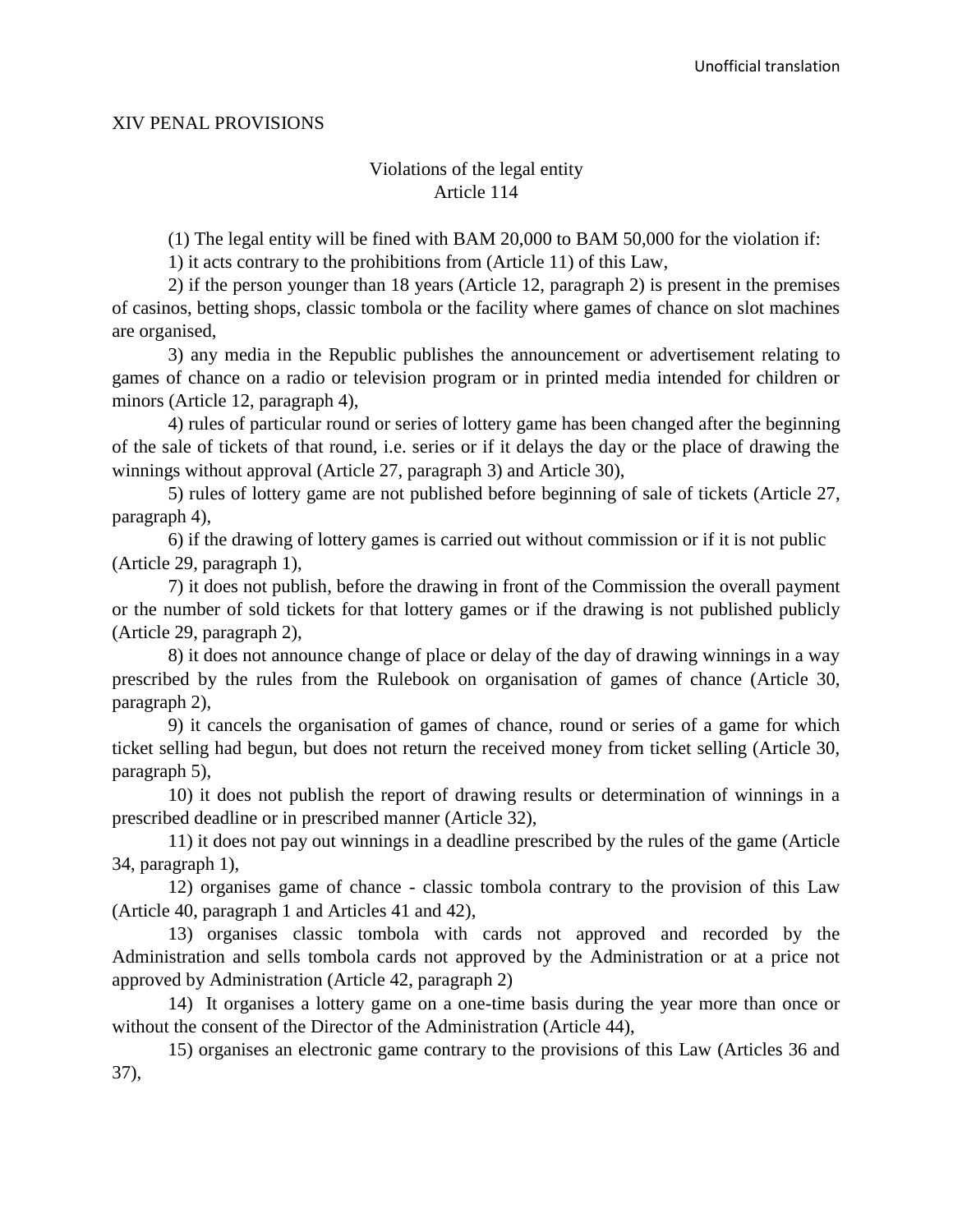16) organises game of chance in the casino contrary to the provisions of this Law (Article 47 and 54; Article 56, paragraph 1; Articles 58 and 59; Article 60, paragraphs 1 and 2; Article 61 and Article 63, paragraph 3),

17) does not ensure the data on daily accounts on prescribed forms per particular table of the game of chance and data on monthly accounts per particular slot machine for games of chance through which monthly base was made for calculation and payment of fee and if data from records with proof of payment are not delivered within deadline (Article 57, paragraphs 6, 7 and 8),

18) does not secure permanently appropriate control of audio and video equipment and other similar technical equipment in the casinos (Article 60, paragraphs 4 and 5),

19) organises betting games contrary to the provisions of this Law (Articles 65 and 66; Article 68, paragraphs 1, 2, 3 and 6; Articles 69, 71, 72 and 73),

20) organises betting related to organised sports competition more than once a year (Article 74),

21) organises games of chance on slot machines contrary to this Law and approval (Articles 75 and 76; Article 78, paragraphs 1, 2 and 4; Article 79; Article 80, paragraph 2, Article 81, paragraph 1 and Article 82),

22) does not report to the Administration, within prescribed deadline each terminal for electronic games and slot machine for games of chance ( Article 37, paragraph 4 and Article 77, paragraph 1),

23) rules of the games of chance are not published in premises where electronic games are organised, in business units where classic tombola is organised, in casino, in betting shop, in slot machine club or on a website of the organiser of internet games of chance (Article 36, paragraph 3, Article 40, paragraph 3, Article 61, paragraph 4, Article 68, paragraph 4, Article 78, paragraph 3 and Article 90, paragraph 1),

24) puts into use technically invalid terminal for electronic games or slot machine for games of chance (Article 37, paragraph 2 and Article 80, paragraph 1),

25) organises internet games of chance contrary to the provisions of this Law (Article 85, paragraphs 1 and 3, Articles 86, 87, 88, 89 and 90, Article 91, paragraphs 4, 5, 6 and 7, Article 92, paragraph 2 and Article 93, paragraph 1),

26) organises prize contest contrary to provisions of this Law (Articles 95 and 96),

27) organises amusement game contrary to provisions of this Law (Articles 97, 99 and 100),

28) puts into use the slot machine, terminal, table for games of chance or slot machine for amusement for which it does not have a special sticker (Article 37, paragraph 3, Article 58, paragraph 1, Article 72, paragraph 6, Article 79, paragraph 1 and Article 100, paragraph 2).

(2) For violations referred to in paragraph 1 of this Article, the responsible person in legal entity shall be punished with the fine amounting from BAM 5,000 to BAM 10,000.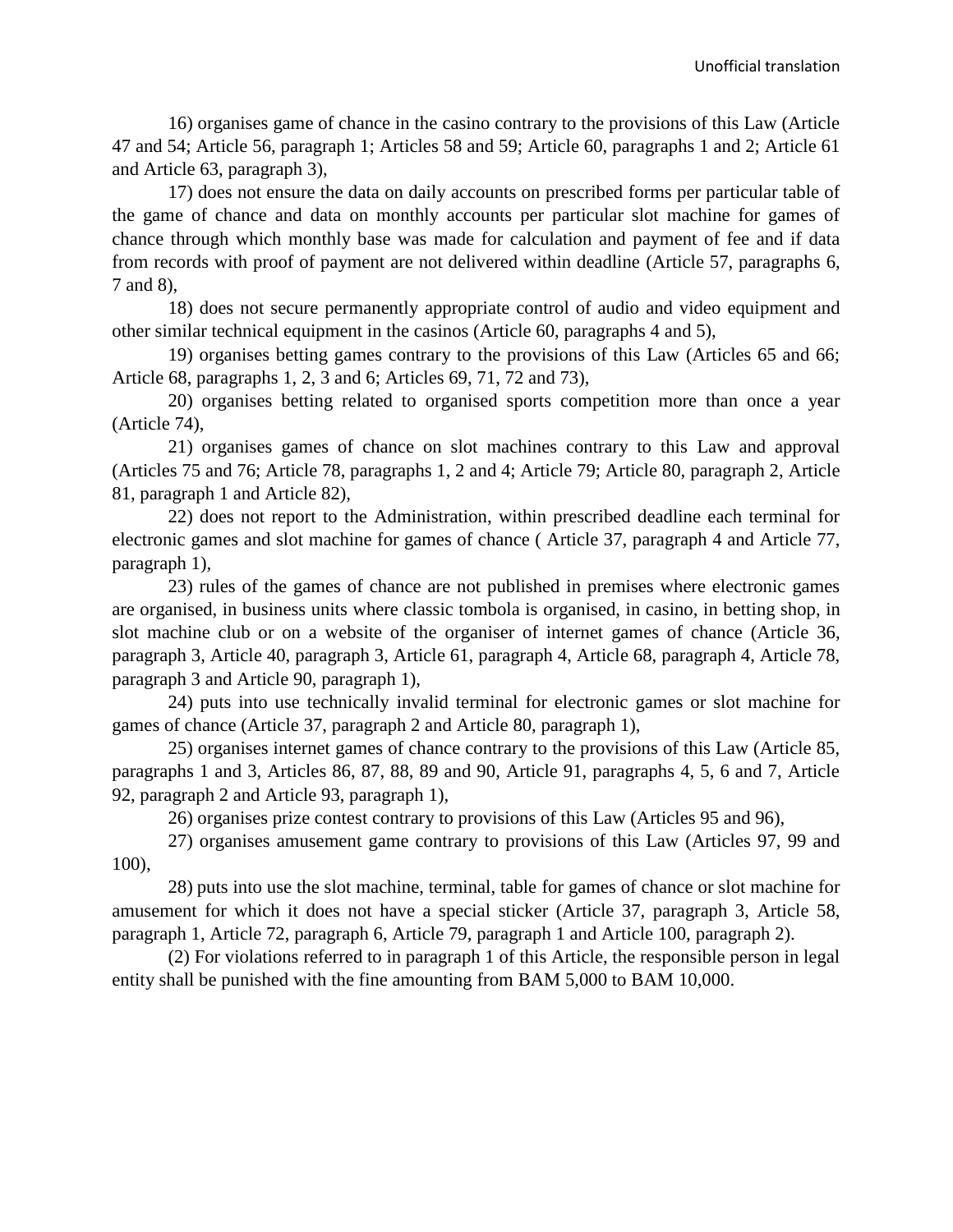#### Protective measures Article 115

 $(1)$  For the violation referred to in Article 114, paragraph 1, points 1), 13), 15), 16), 19), 21), 22), 24) and 28) of this Law, along with the fine, protective measure of taking away the object used for violation will be pronounced.

(2) For the violation referred to in Article 114, paragraph 1, point 1) protective measure of banning the activities in business unit in which the violation was conducted shall be pronounced to the organiser of games of chance for the period of 30 days.

(3) Along with the fine, the organiser of internet games of chance will be pronounced also protective measure of taking away of items i.e. functional equipment for organising internet games of chance (server, software, hardware) if:

1) it is determined that server has hidden functions which disable complete supervision in accordance with this Law (Article 85, paragraph 2, point 9),

2) it is determined that software is not made by the registered manufacturer of equipment (Article 86, paragraph 2),

3) it is determined that the organiser receives the payment in game or effects payouts contrary to this Law (Article 89, paragraphs 1, 2 and 3 and Article 92, paragraphs 1 and 2).

(4) Along with the protective measure referred to in paragraph 2 of this Article, for the same violations, the organiser shall have his licence for organising internet games of chance abolished.

(5) for violation referred to in Article 114, paragraph 1, points 13), 15), 16), 19) and 21) of this Law, protective measure of banning activities to the organiser of games of chance for the period of 30 days shall be pronounced.

(6) The Minister shall, on the proposal of the Director of the Administration, issue a Rulebook prescribing conditions and manner of implementation of protective measure referred to in paragraphs 1 and 2 of this Article.

#### Violations of the natural person Article 116

(1) Natural person shall be fined for violation in the amount of BAM 2,000 up to BAM 6,000 if he:

1) organises a game of chance,

2) acts contrary to general prohibitions (Article 11).

(2) For conducted violation referred to in paragraphs 1 and 2 of this Article, protective measure of removing the object used for committing the violations shall be pronounced.

(3) With the fine amounting from BAM 500 to BAM 1,500 the natural person shall be fined if they organise prize contest without approval of the Administration (Article 95).

(4) With the fine amounting from BAM 300 to BAM 900 the natural person shall be fined if they organise amusement game without approval of the Administration (Article 97).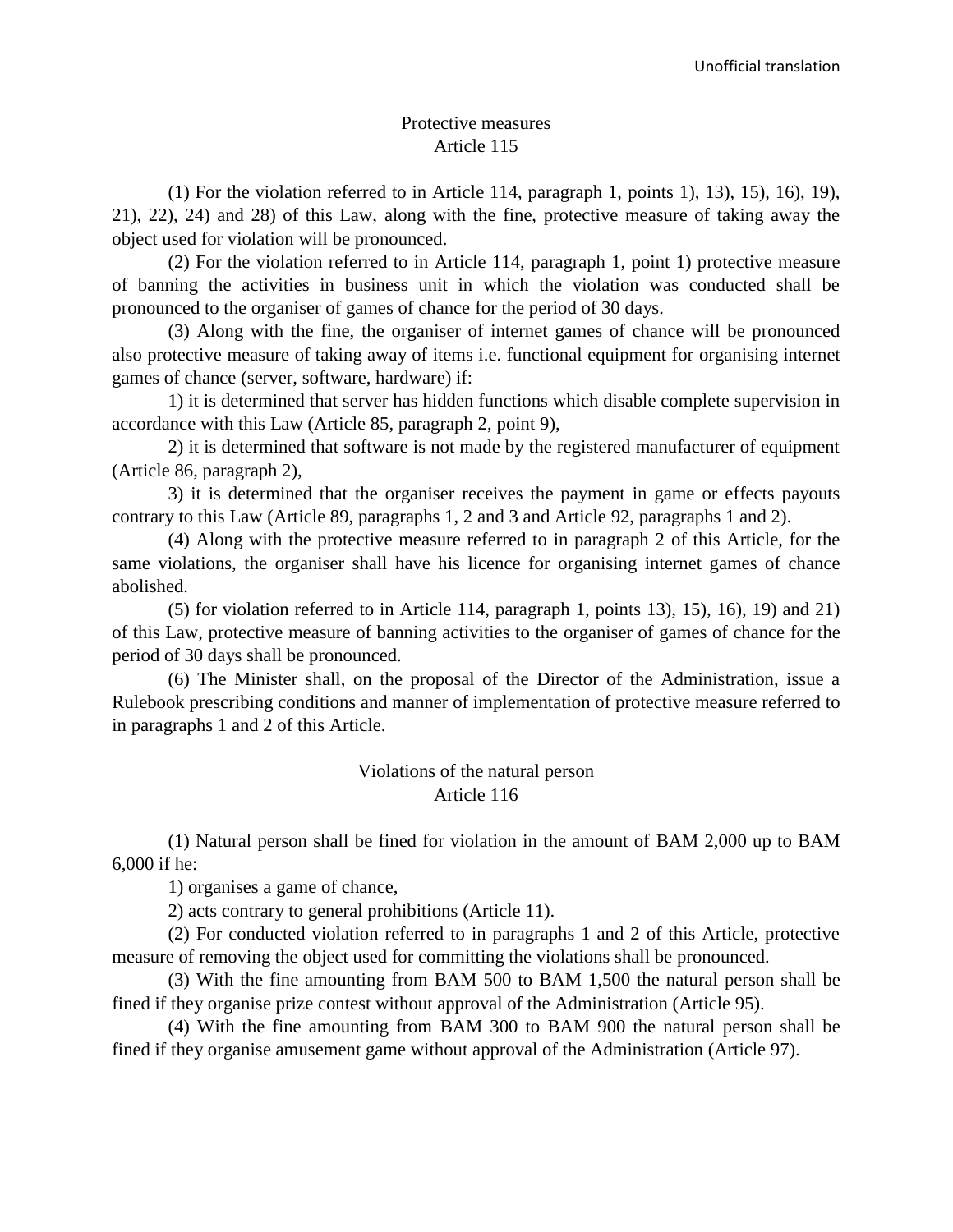(5) With the fine referred to in paragraph 4 of this Article, the natural person, user i.e. owner of the space where slot machines are found will be punished if he does not have the approval of Administration given in accordance with this Law.

#### XV TRANSITIONAL AND FINAL PROVISIONS

# Passing the by-laws Article 117

(1) Within 90 days from coming into effect of this Law, the Government shall pass the decree on criteria for determination of users and manner of distribution of funds from the games of chance referred to in Article 9, paragraph 2 of this Law.

(2) The Minister shall, on the proposal of the Director of the Administration, within 90 days from coming into effect issue:

1) Rulebook on technical correctness of the computer system (Article 24, paragraph 2),

2) Rulebook on conducting technical surveillance of machines and technologies for organising games of chance (Article 82, paragraph 7).

3) The Minister shall, on the proposal of the Director of the Administration, within 90 days from coming into effect issue:

1) Rulebook on standards of responsible organisation of games of chance (Article 13, paragraph 2),

2) Rulebook on organising electronic games of chance (Article 37, paragraph 8),

3) Rulebook on organising classic tombola (Article 42, paragraph 5),

4) Rulebook on organising games of chance in casino (Article 59, paragraph 4),

5) Rulebook on organising betting games of chance (Article 68, paragraph 7),

6) Rulebook on organising games of chance on slot machines (Article 78, paragraph 9),

7) Rulebook on contents and manner of issuing the label for marking and registration (Article 79, paragraph 2),

8) Rulebook on organising internet games of chance (Article 93, paragraph 4),

9) Rulebook on manner of filing of winnings (Article 104, paragraph 4),

10) Rulebook on procedure of sealing the premises (Article 107, paragraph 5),

11) Rulebook on official ID and badge of inspector of the Republic Administration for the Games of Chance (Article 109, paragraph 4),

12) Rulebook on inspection supervision of paying the fees and taxes on winnings (Article 112, paragraph 7),

13) Rulebook on implementing protective measure of requisition of the object i.e. functional equipment (Article 115, paragraph 5).

(4) The Director of the Administration shall, within 6 months from the date of coming into effect of this Law, pass the Catalogue of Games of Chance (Article 4, paragraph 2).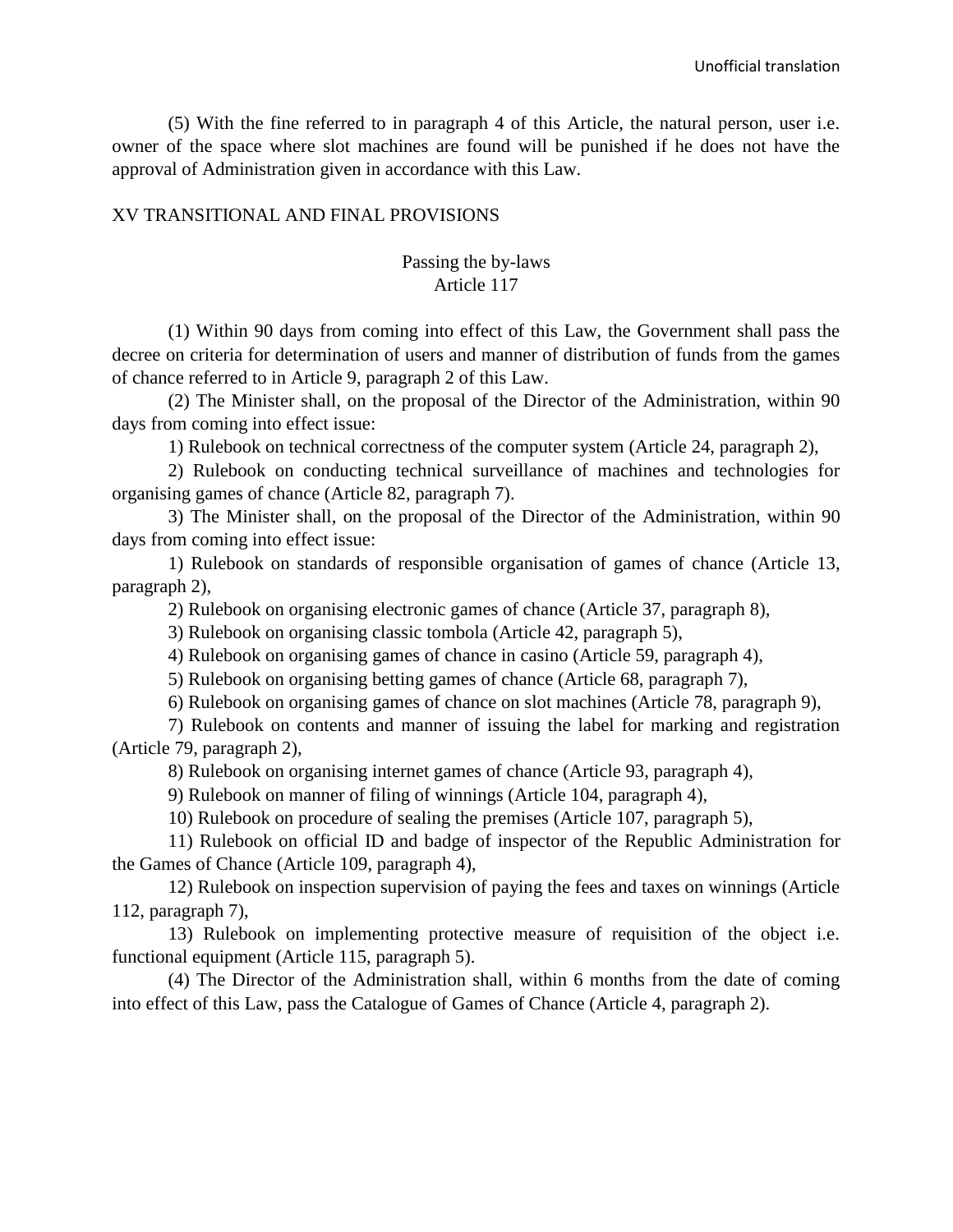#### Application of by-laws passed based on the law put out of force Article 118

Until passing of by-laws referred to in Article 117 of this Law, the by-laws which were valid until the date of this Law coming into effect shall be applied unless they are contrary to the provisions of this Law.

#### Harmonisation of the business activities with the provision of this Law Article 119

(1) The organisers of the games of chance are obligated to coordinate their operations and the status with the provisions of this Law within six months since the date of this Law coming into effect.

(2) Licences and approvals given on the basis of the provisions of the Law that was valid until the date of coming into effect of this Law will remain in effect if conditions for their passing are not changed by provisions of this Law, otherwise after the expiration date referred to in paragraph 1 of this Article, licence legally seize to be in force without any special administrative procedure.

(3) The provisions of this Law shall apply to the procedures that started until the date of coming into effect of this Law.

(4) Notwithstanding paragraph 2 of this Article, licences and approvals for organising electronic games of chance given based on the provision of the law that was into force until the date of coming into effect of this Law, shall remain into force until their expiration date, after which the licence shall legally be seemed as expired without any special administrative procedure.

# Harmonisation of business activities of persons conducting technical inspection Article 120

(1) Persons in possession of the approval for conducting technical inspection issued based on the provisions of the law that was into effect until the date of coming into effect of this Law, are obliged to harmonise fulfilment of conditions of their approvals with the provision of this Law i.e. are obliged to acquire new approvals for conducting technical inspections in accordance with the provisions of this Law.

(2) Harmonisation with the provision of this Law in terms of paragraph 1 of this Article is conducting by submitting the request to the Ministry with proofs on fulfilment of conditions referred to in this Law and the Minister shall consider it in the administrative procedure.

(3) In case where the persons in possession of the approval for conducting technical inspection does not harmonise its business activities with the provision of this Law within the deadline referred to in paragraph 1 of this Article, their approval is abolished, on which the Minister shall issue a decision.